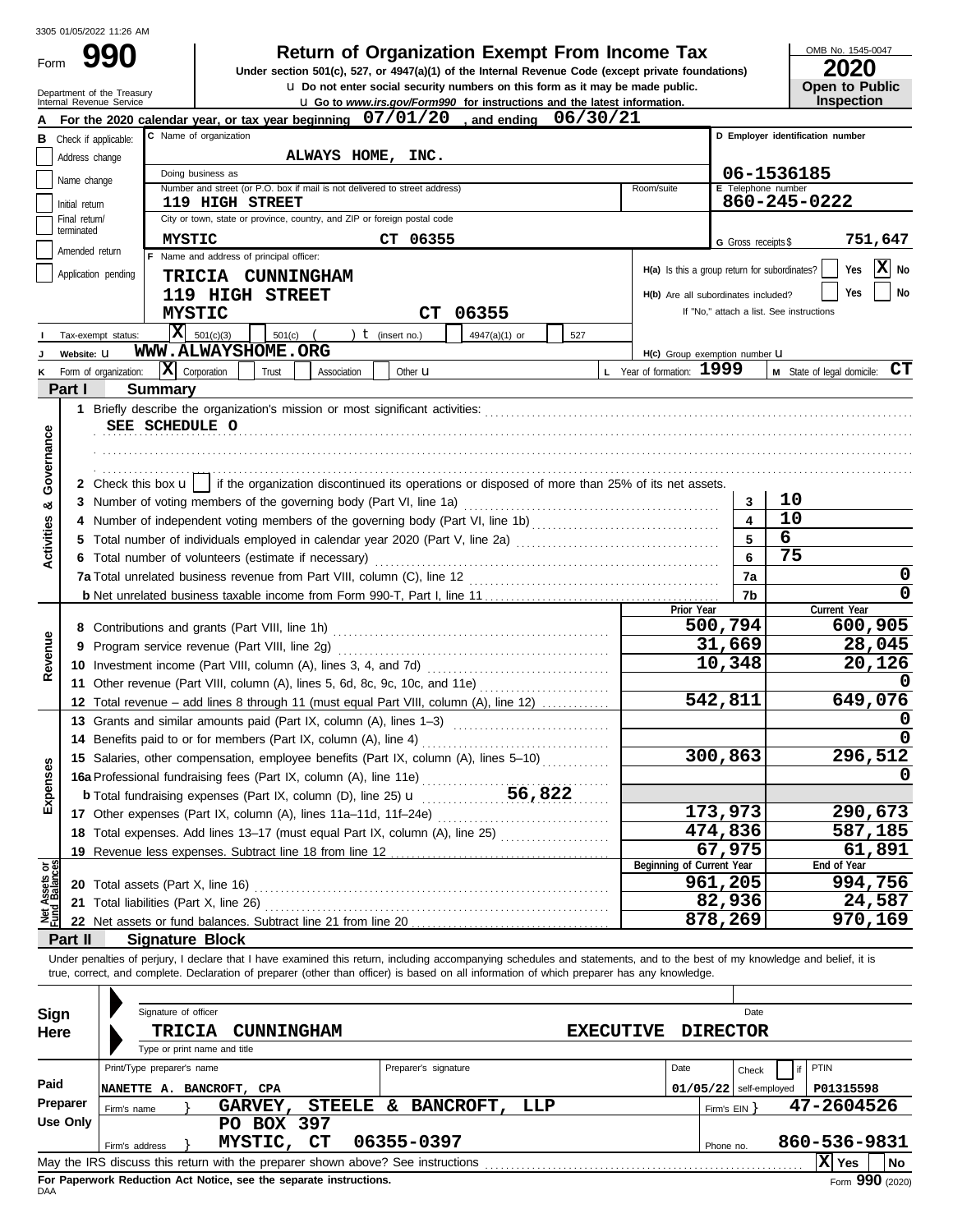|                                     | Form 990 (2020) ALWAYS HOME, INC.                    |                                                                                                              | 06-1536185                                                                                                                     | Page 2                      |
|-------------------------------------|------------------------------------------------------|--------------------------------------------------------------------------------------------------------------|--------------------------------------------------------------------------------------------------------------------------------|-----------------------------|
| Part III                            |                                                      | <b>Statement of Program Service Accomplishments</b>                                                          |                                                                                                                                |                             |
|                                     |                                                      |                                                                                                              |                                                                                                                                | $\boxed{\mathbf{X}}$        |
| 1.                                  | Briefly describe the organization's mission:         |                                                                                                              |                                                                                                                                |                             |
| SEE SCHEDULE O                      |                                                      |                                                                                                              |                                                                                                                                |                             |
|                                     |                                                      |                                                                                                              |                                                                                                                                |                             |
|                                     |                                                      |                                                                                                              |                                                                                                                                |                             |
| $\mathbf{2}$                        |                                                      | Did the organization undertake any significant program services during the year which were not listed on the |                                                                                                                                |                             |
| prior Form 990 or 990-EZ?           |                                                      |                                                                                                              |                                                                                                                                | Yes $X$ No                  |
|                                     | If "Yes," describe these new services on Schedule O. |                                                                                                              |                                                                                                                                |                             |
| 3                                   |                                                      | Did the organization cease conducting, or make significant changes in how it conducts, any program           |                                                                                                                                |                             |
| services?                           |                                                      |                                                                                                              |                                                                                                                                | $\sqrt{}$ Yes $\sqrt{X}$ No |
|                                     | If "Yes," describe these changes on Schedule O.      |                                                                                                              |                                                                                                                                |                             |
| 4                                   |                                                      |                                                                                                              | Describe the organization's program service accomplishments for each of its three largest program services, as measured by     |                             |
|                                     |                                                      |                                                                                                              | expenses. Section 501(c)(3) and 501(c)(4) organizations are required to report the amount of grants and allocations to others, |                             |
|                                     |                                                      | the total expenses, and revenue, if any, for each program service reported.                                  |                                                                                                                                |                             |
|                                     |                                                      |                                                                                                              |                                                                                                                                |                             |
| 4a (Code:                           | ) (Expenses \$                                       | $497,897$ including grants of \$<br>THE ORGANIZATION PROVIDES ASSISTANCE TO HOMELESS PEOPLE.                 | ) (Revenue \$<br>IN THE FORM OF SHORT-TERM HOUSING AT NO COST OR ASSISTANCE WITH HOUSING                                       | 28,045<br>THE ASSISTANCE IS |
|                                     |                                                      |                                                                                                              | EXPENSES IN ORDER TO ALLOW PEOPLE TO SAVE MONEY WITH THE GOAL OF RETURNING                                                     |                             |
|                                     |                                                      | THEM TO THE SOCIETY AS PRODUCTIVE MEMBERS.                                                                   |                                                                                                                                |                             |
|                                     |                                                      |                                                                                                              |                                                                                                                                |                             |
|                                     |                                                      |                                                                                                              |                                                                                                                                |                             |
|                                     |                                                      |                                                                                                              |                                                                                                                                |                             |
|                                     |                                                      |                                                                                                              |                                                                                                                                |                             |
|                                     |                                                      |                                                                                                              |                                                                                                                                |                             |
|                                     |                                                      |                                                                                                              |                                                                                                                                |                             |
|                                     |                                                      |                                                                                                              |                                                                                                                                |                             |
|                                     |                                                      |                                                                                                              |                                                                                                                                |                             |
|                                     |                                                      |                                                                                                              |                                                                                                                                |                             |
| N/A                                 |                                                      |                                                                                                              |                                                                                                                                |                             |
|                                     |                                                      |                                                                                                              |                                                                                                                                |                             |
|                                     |                                                      |                                                                                                              |                                                                                                                                |                             |
|                                     |                                                      |                                                                                                              |                                                                                                                                |                             |
|                                     |                                                      |                                                                                                              |                                                                                                                                |                             |
|                                     |                                                      |                                                                                                              |                                                                                                                                |                             |
|                                     |                                                      |                                                                                                              |                                                                                                                                |                             |
|                                     |                                                      |                                                                                                              |                                                                                                                                |                             |
|                                     |                                                      |                                                                                                              |                                                                                                                                |                             |
|                                     |                                                      |                                                                                                              |                                                                                                                                |                             |
|                                     |                                                      |                                                                                                              |                                                                                                                                |                             |
|                                     |                                                      |                                                                                                              |                                                                                                                                |                             |
| N/A                                 |                                                      |                                                                                                              |                                                                                                                                |                             |
|                                     |                                                      |                                                                                                              |                                                                                                                                |                             |
|                                     |                                                      |                                                                                                              |                                                                                                                                |                             |
|                                     |                                                      |                                                                                                              |                                                                                                                                |                             |
|                                     |                                                      |                                                                                                              |                                                                                                                                |                             |
|                                     |                                                      |                                                                                                              |                                                                                                                                |                             |
|                                     |                                                      |                                                                                                              |                                                                                                                                |                             |
|                                     |                                                      |                                                                                                              |                                                                                                                                |                             |
|                                     |                                                      |                                                                                                              |                                                                                                                                |                             |
|                                     |                                                      |                                                                                                              |                                                                                                                                |                             |
|                                     |                                                      |                                                                                                              |                                                                                                                                |                             |
|                                     | 4d Other program services (Describe on Schedule O.)  |                                                                                                              |                                                                                                                                |                             |
| (Expenses \$                        |                                                      | including grants of \$                                                                                       | (Revenue \$                                                                                                                    |                             |
| 4e Total program service expenses u |                                                      | 497,897                                                                                                      |                                                                                                                                |                             |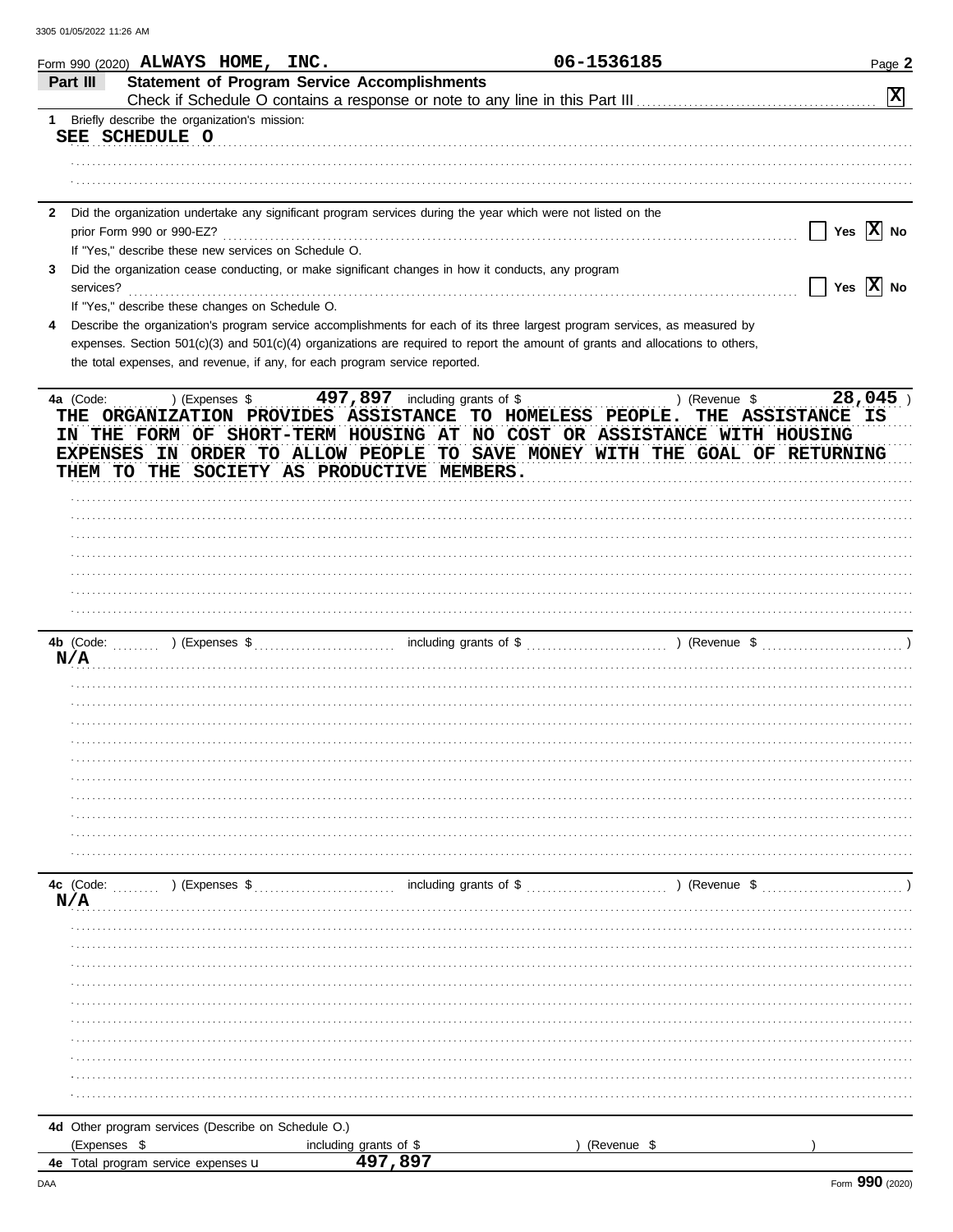|     | <b>Checklist of Required Schedules</b><br><b>Part IV</b>                                                                |                 |             |                         |
|-----|-------------------------------------------------------------------------------------------------------------------------|-----------------|-------------|-------------------------|
|     |                                                                                                                         |                 | Yes         | No                      |
| 1   | Is the organization described in section $501(c)(3)$ or $4947(a)(1)$ (other than a private foundation)? If "Yes,"       |                 |             |                         |
|     | complete Schedule A                                                                                                     | 1               | x           |                         |
| 2   |                                                                                                                         | $\mathbf{2}$    | $\mathbf x$ |                         |
| 3   | Did the organization engage in direct or indirect political campaign activities on behalf of or in opposition to        |                 |             |                         |
|     | candidates for public office? If "Yes," complete Schedule C, Part I                                                     | 3               |             | x                       |
| 4   | Section 501(c)(3) organizations. Did the organization engage in lobbying activities, or have a section 501(h)           |                 |             |                         |
|     | election in effect during the tax year? If "Yes," complete Schedule C, Part II                                          | 4               |             | x                       |
| 5   | Is the organization a section $501(c)(4)$ , $501(c)(5)$ , or $501(c)(6)$ organization that receives membership dues,    |                 |             |                         |
|     | assessments, or similar amounts as defined in Revenue Procedure 98-19? If "Yes," complete Schedule C, Part III          | 5               |             | x                       |
| 6   | Did the organization maintain any donor advised funds or any similar funds or accounts for which donors                 |                 |             |                         |
|     | have the right to provide advice on the distribution or investment of amounts in such funds or accounts? If             |                 |             |                         |
|     | "Yes," complete Schedule D, Part I                                                                                      | 6               |             | X                       |
| 7   | Did the organization receive or hold a conservation easement, including easements to preserve open space,               |                 |             |                         |
|     |                                                                                                                         | 7               |             | x                       |
| 8   | Did the organization maintain collections of works of art, historical treasures, or other similar assets? If "Yes,"     |                 |             |                         |
|     | complete Schedule D, Part III                                                                                           | 8               |             | X                       |
| 9   | Did the organization report an amount in Part X, line 21, for escrow or custodial account liability, serve as a         |                 |             |                         |
|     | custodian for amounts not listed in Part X; or provide credit counseling, debt management, credit repair, or            |                 |             |                         |
|     | debt negotiation services? If "Yes," complete Schedule D, Part IV                                                       | 9               |             | X                       |
| 10  | Did the organization, directly or through a related organization, hold assets in donor-restricted endowments            |                 |             |                         |
|     | or in quasi endowments? If "Yes," complete Schedule D, Part V                                                           | 10              |             | X                       |
| 11  | If the organization's answer to any of the following questions is "Yes," then complete Schedule D, Parts VI,            |                 |             |                         |
|     | VII, VIII, IX, or X as applicable.                                                                                      |                 |             |                         |
|     | Did the organization report an amount for land, buildings, and equipment in Part X, line 10? If "Yes,"                  |                 |             |                         |
| a   |                                                                                                                         |                 | x           |                         |
|     | complete Schedule D, Part VI                                                                                            | 11a             |             |                         |
| b   | Did the organization report an amount for investments—other securities in Part X, line 12, that is 5% or more           |                 |             | X                       |
|     | of its total assets reported in Part X, line 16? If "Yes," complete Schedule D, Part VII                                | 11b             |             |                         |
| c   | Did the organization report an amount for investments—program related in Part X, line 13, that is 5% or more            |                 |             |                         |
|     | of its total assets reported in Part X, line 16? If "Yes," complete Schedule D, Part VIII                               | 11c             |             | x                       |
| d   | Did the organization report an amount for other assets in Part X, line 15, that is 5% or more of its total assets       |                 |             |                         |
|     | reported in Part X, line 16? If "Yes," complete Schedule D, Part IX                                                     | 11d             |             | X                       |
| е   | Did the organization report an amount for other liabilities in Part X, line 25? If "Yes," complete Schedule D, Part X   | 11e             |             | $\overline{\mathbf{x}}$ |
| f   | Did the organization's separate or consolidated financial statements for the tax year include a footnote that addresses |                 |             |                         |
|     | the organization's liability for uncertain tax positions under FIN 48 (ASC 740)? If "Yes," complete Schedule D, Part X  | 11f             | x           |                         |
| 12a | Did the organization obtain separate, independent audited financial statements for the tax year? If "Yes," complete     |                 |             |                         |
|     | Schedule D, Parts XI and XII                                                                                            | 12a             | х           |                         |
| b   | Was the organization included in consolidated, independent audited financial statements for the tax year? If            |                 |             |                         |
|     | "Yes," and if the organization answered "No" to line 12a, then completing Schedule D, Parts XI and XII is optional      | 12 <sub>b</sub> |             | x                       |
| 13  |                                                                                                                         | 13              |             | X                       |
| 14a | Did the organization maintain an office, employees, or agents outside of the United States?                             | 14a             |             | x                       |
| b   | Did the organization have aggregate revenues or expenses of more than \$10,000 from grantmaking,                        |                 |             |                         |
|     | fundraising, business, investment, and program service activities outside the United States, or aggregate               |                 |             |                         |
|     |                                                                                                                         | 14b             |             | x                       |
| 15  | Did the organization report on Part IX, column (A), line 3, more than \$5,000 of grants or other assistance to or       |                 |             |                         |
|     | for any foreign organization? If "Yes," complete Schedule F, Parts II and IV                                            | 15              |             | x                       |
| 16  | Did the organization report on Part IX, column (A), line 3, more than \$5,000 of aggregate grants or other              |                 |             |                         |
|     |                                                                                                                         | 16              |             | x                       |
| 17  | Did the organization report a total of more than \$15,000 of expenses for professional fundraising services on          |                 |             |                         |
|     |                                                                                                                         | 17              |             | X.                      |
| 18  | Did the organization report more than \$15,000 total of fundraising event gross income and contributions on             |                 |             |                         |
|     |                                                                                                                         | 18              | X           |                         |
| 19  |                                                                                                                         |                 |             |                         |
|     | Did the organization report more than \$15,000 of gross income from gaming activities on Part VIII, line 9a?            |                 |             | x                       |
|     |                                                                                                                         | 19              |             | x                       |
| 20a |                                                                                                                         | <b>20a</b>      |             |                         |
| b   |                                                                                                                         | 20b             |             |                         |
| 21  | Did the organization report more than \$5,000 of grants or other assistance to any domestic organization or             |                 |             |                         |
|     |                                                                                                                         | 21              |             | X.                      |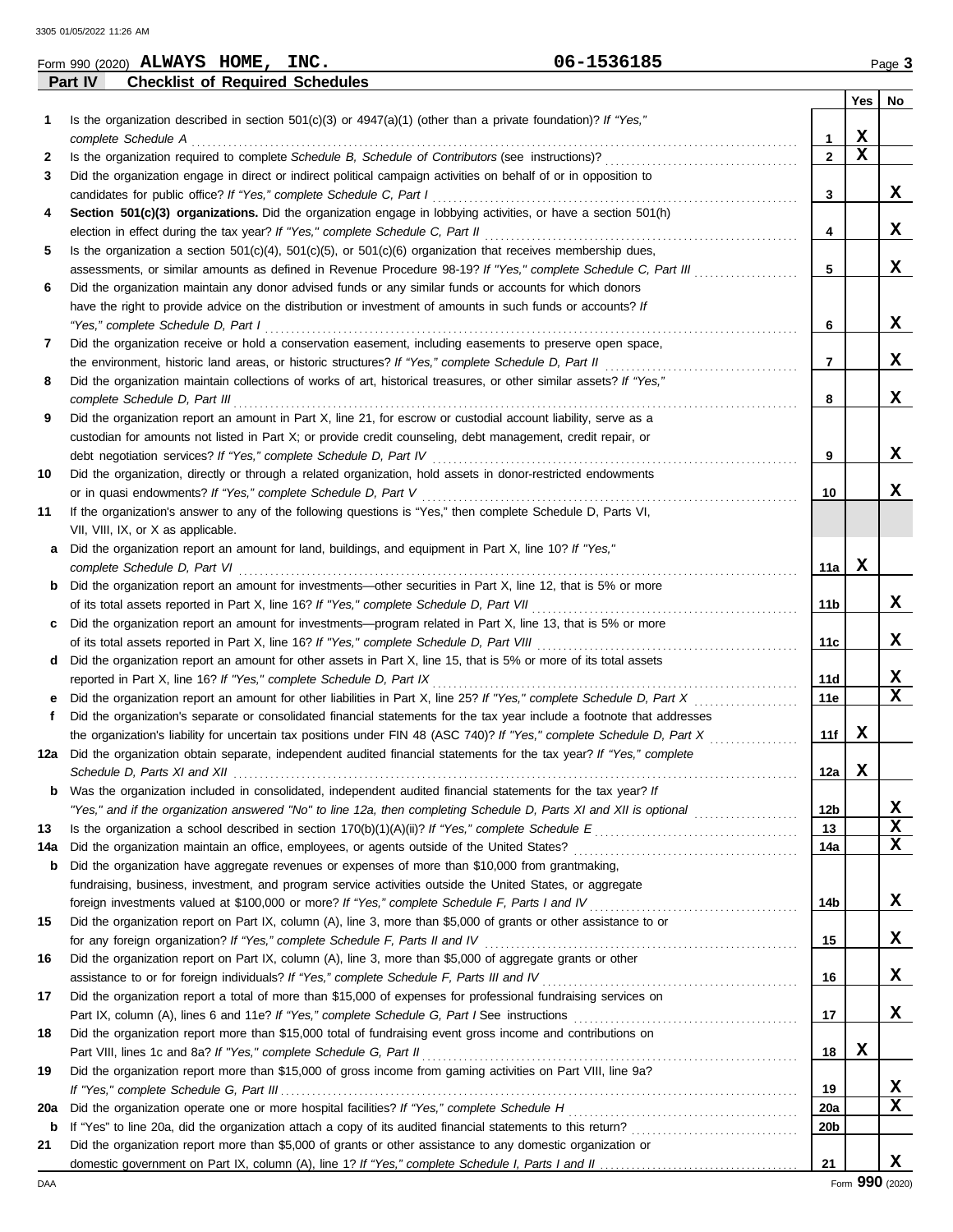|     | <b>Checklist of Required Schedules (continued)</b><br>Part IV                                                       |                 |     |                 |
|-----|---------------------------------------------------------------------------------------------------------------------|-----------------|-----|-----------------|
|     |                                                                                                                     |                 | Yes | No              |
| 22  | Did the organization report more than \$5,000 of grants or other assistance to or for domestic individuals on       |                 |     |                 |
|     | Part IX, column (A), line 2? If "Yes," complete Schedule I, Parts I and III                                         | 22              |     | X               |
| 23  | Did the organization answer "Yes" to Part VII, Section A, line 3, 4, or 5 about compensation of the                 |                 |     |                 |
|     | organization's current and former officers, directors, trustees, key employees, and highest compensated             |                 |     |                 |
|     | employees? If "Yes," complete Schedule J                                                                            | 23              |     | X               |
|     | 24a Did the organization have a tax-exempt bond issue with an outstanding principal amount of more than             |                 |     |                 |
|     | \$100,000 as of the last day of the year, that was issued after December 31, 2002? If "Yes," answer lines 24b       |                 |     |                 |
|     | through 24d and complete Schedule K. If "No," go to line 25a                                                        | 24a             |     | x               |
|     | Did the organization invest any proceeds of tax-exempt bonds beyond a temporary period exception?                   | 24 <sub>b</sub> |     |                 |
|     |                                                                                                                     |                 |     |                 |
|     | Did the organization maintain an escrow account other than a refunding escrow at any time during the year           |                 |     |                 |
|     | to defease any tax-exempt bonds?                                                                                    | 24c             |     |                 |
| d   |                                                                                                                     | 24d             |     |                 |
|     | 25a Section 501(c)(3), 501(c)(4), and 501(c)(29) organizations. Did the organization engage in an excess benefit    |                 |     |                 |
|     | transaction with a disqualified person during the year? If "Yes," complete Schedule L, Part I                       | 25a             |     | x               |
| b   | Is the organization aware that it engaged in an excess benefit transaction with a disqualified person in a prior    |                 |     |                 |
|     | year, and that the transaction has not been reported on any of the organization's prior Forms 990 or 990-EZ?        |                 |     |                 |
|     | If "Yes," complete Schedule L, Part I                                                                               | 25b             |     | X               |
| 26  | Did the organization report any amount on Part X, line 5 or 22, for receivables from or payables to any current     |                 |     |                 |
|     | or former officer, director, trustee, key employee, creator or founder, substantial contributor, or 35%             |                 |     |                 |
|     | controlled entity or family member of any of these persons? If "Yes," complete Schedule L, Part II                  | 26              |     | X               |
| 27  | Did the organization provide a grant or other assistance to any current or former officer, director, trustee, key   |                 |     |                 |
|     | employee, creator or founder, substantial contributor or employee thereof, a grant selection committee              |                 |     |                 |
|     | member, or to a 35% controlled entity (including an employee thereof) or family member of any of these              |                 |     |                 |
|     | persons? If "Yes," complete Schedule L, Part III                                                                    | 27              |     | x               |
| 28  | Was the organization a party to a business transaction with one of the following parties (see Schedule L, Part      |                 |     |                 |
|     | IV instructions, for applicable filing thresholds, conditions, and exceptions):                                     |                 |     |                 |
| а   | A current or former officer, director, trustee, key employee, creator or founder, or substantial contributor? If    |                 |     |                 |
|     | "Yes," complete Schedule L, Part IV                                                                                 | 28a             |     | X               |
| b   | A family member of any individual described in line 28a? If "Yes," complete Schedule L, Part IV                     | 28b             |     | X               |
| c   | A 35% controlled entity of one or more individuals and/or organizations described in lines 28a or 28b? If           |                 |     |                 |
|     | "Yes," complete Schedule L, Part IV                                                                                 | 28c             |     | X               |
| 29  | Did the organization receive more than \$25,000 in non-cash contributions? If "Yes," complete Schedule M            | 29              |     | X               |
| 30  | Did the organization receive contributions of art, historical treasures, or other similar assets, or qualified      |                 |     |                 |
|     | conservation contributions? If "Yes," complete Schedule M                                                           | 30              |     | X               |
|     | Did the organization liquidate, terminate, or dissolve and cease operations? If "Yes," complete Schedule N, Part I  | 31              |     | x               |
| 31  |                                                                                                                     |                 |     |                 |
| 32  | Did the organization sell, exchange, dispose of, or transfer more than 25% of its net assets? If "Yes,"             |                 |     |                 |
|     | complete Schedule N, Part II                                                                                        | 32              |     | X               |
| 33  | Did the organization own 100% of an entity disregarded as separate from the organization under Regulations          |                 |     |                 |
|     |                                                                                                                     | 33              |     | X               |
| 34  | Was the organization related to any tax-exempt or taxable entity? If "Yes," complete Schedule R, Part II, III,      |                 |     |                 |
|     | or IV, and Part V, line 1                                                                                           | 34              |     | х               |
| 35a |                                                                                                                     | 35a             |     | $\mathbf x$     |
| b   | If "Yes" to line 35a, did the organization receive any payment from or engage in any transaction with a             |                 |     |                 |
|     | controlled entity within the meaning of section 512(b)(13)? If "Yes," complete Schedule R, Part V, line 2           | 35 <sub>b</sub> |     |                 |
| 36  | Section 501(c)(3) organizations. Did the organization make any transfers to an exempt non-charitable                |                 |     |                 |
|     | related organization? If "Yes," complete Schedule R, Part V, line 2                                                 | 36              |     | x               |
| 37  | Did the organization conduct more than 5% of its activities through an entity that is not a related organization    |                 |     |                 |
|     | and that is treated as a partnership for federal income tax purposes? If "Yes," complete Schedule R, Part VI        | 37              |     | X               |
| 38  | Did the organization complete Schedule O and provide explanations in Schedule O for Part VI, lines 11b and          |                 |     |                 |
|     | 19? Note: All Form 990 filers are required to complete Schedule O.                                                  | 38              | X   |                 |
|     | Part V<br>Statements Regarding Other IRS Filings and Tax Compliance                                                 |                 |     |                 |
|     |                                                                                                                     |                 |     |                 |
|     |                                                                                                                     |                 | Yes | No              |
| 1a  | 5<br>Enter the number reported in Box 3 of Form 1096. Enter -0- if not applicable<br>1a                             |                 |     |                 |
| b   | $\overline{0}$<br>1 <sub>b</sub><br>Enter the number of Forms W-2G included in line 1a. Enter -0- if not applicable |                 |     |                 |
| c   | Did the organization comply with backup withholding rules for reportable payments to vendors and                    |                 |     |                 |
|     |                                                                                                                     | 1c              |     |                 |
| DAA |                                                                                                                     |                 |     | Form 990 (2020) |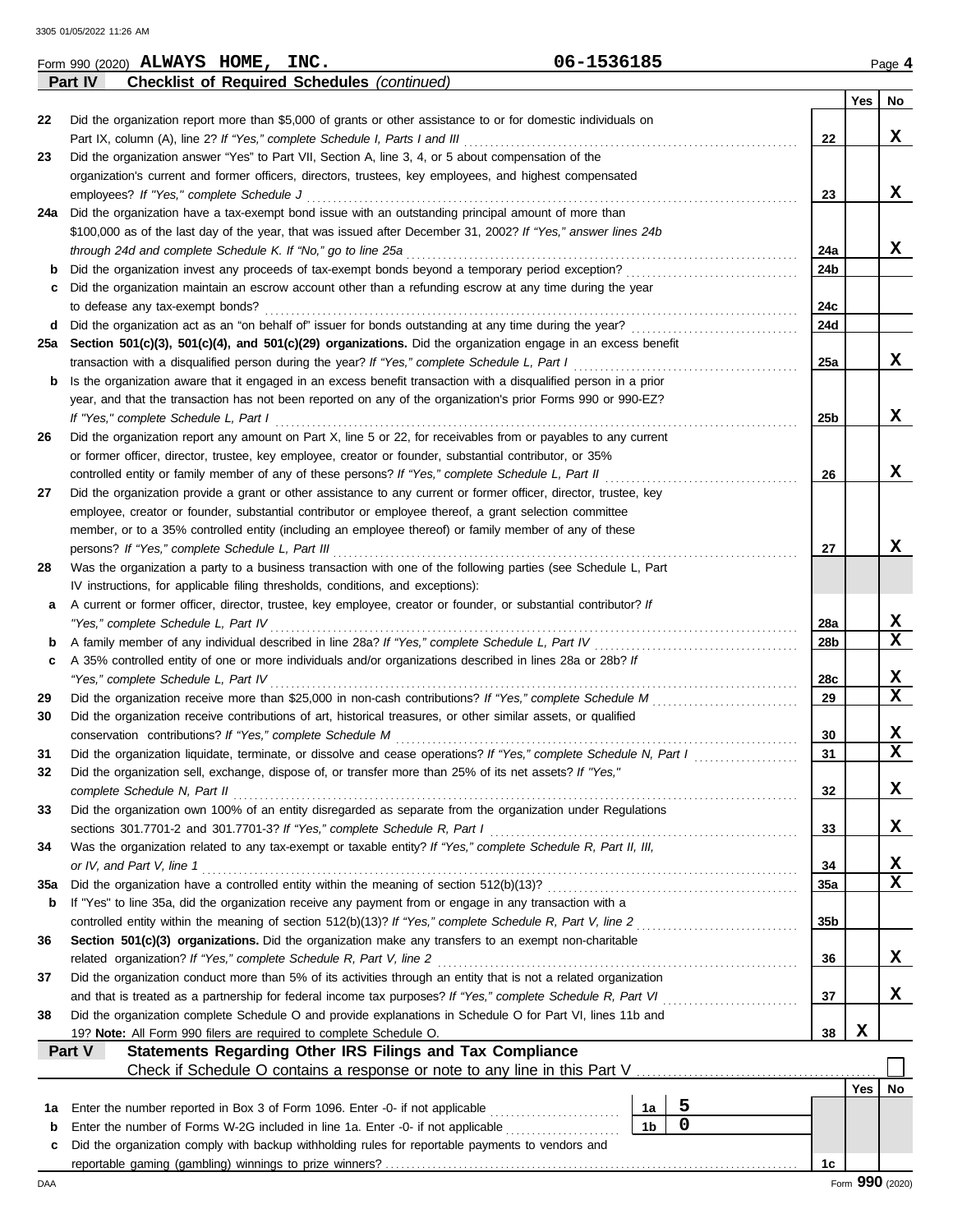| 2a Enter the number of employees reported on Form W-3, Transmittal of Wage and Tax<br>6<br>2a<br>Statements, filed for the calendar year ending with or within the year covered by this return<br>2b<br>b<br>Note: If the sum of lines 1a and 2a is greater than 250, you may be required to e-file (see instructions)<br>Did the organization have unrelated business gross income of \$1,000 or more during the year?<br>3a<br>За<br>3b<br>b<br>At any time during the calendar year, did the organization have an interest in, or a signature or other authority over,<br>4a<br>a financial account in a foreign country (such as a bank account, securities account, or other financial account)?<br>4a<br>If "Yes," enter the name of the foreign country $\mathbf u$<br>b<br>See instructions for filing requirements for FinCEN Form 114, Report of Foreign Bank and Financial Accounts (FBAR).<br>5a<br>5а<br>5 <sub>b</sub><br>Did any taxable party notify the organization that it was or is a party to a prohibited tax shelter transaction?<br>b<br>If "Yes" to line 5a or 5b, did the organization file Form 8886-T?<br>5с<br>c<br>Does the organization have annual gross receipts that are normally greater than \$100,000, and did the<br>6а<br>6a<br>If "Yes," did the organization include with every solicitation an express statement that such contributions or<br>b<br>gifts were not tax deductible?<br>6b<br>Organizations that may receive deductible contributions under section 170(c).<br>7<br>Did the organization receive a payment in excess of \$75 made partly as a contribution and partly for goods<br>а<br>and services provided to the payor?<br>7a<br>7b<br>b<br>Did the organization sell, exchange, or otherwise dispose of tangible personal property for which it was<br>с<br>7c<br>7d<br>d<br>7e<br>е<br>7f<br>Did the organization, during the year, pay premiums, directly or indirectly, on a personal benefit contract?<br>Ť<br>If the organization received a contribution of qualified intellectual property, did the organization file Form 8899 as required?<br>7g<br>g<br>If the organization received a contribution of cars, boats, airplanes, or other vehicles, did the organization file a Form 1098-C?<br>7h<br>h<br>Sponsoring organizations maintaining donor advised funds. Did a donor advised fund maintained by the<br>8<br>8<br>Sponsoring organizations maintaining donor advised funds.<br>9<br>Did the sponsoring organization make any taxable distributions under section 4966?<br>9a<br>a<br>9b<br>b<br>Section 501(c)(7) organizations. Enter:<br>10<br>10a<br>a<br>10 <sub>b</sub><br>Gross receipts, included on Form 990, Part VIII, line 12, for public use of club facilities<br>11<br>Section 501(c)(12) organizations. Enter:<br>11a<br>Gross income from members or shareholders<br>a<br>Gross income from other sources (Do not net amounts due or paid to other sources<br>b<br>11 <sub>b</sub> | Yes<br>No<br>X<br>X<br>X<br>X<br>$\mathbf{x}$<br>x |
|------------------------------------------------------------------------------------------------------------------------------------------------------------------------------------------------------------------------------------------------------------------------------------------------------------------------------------------------------------------------------------------------------------------------------------------------------------------------------------------------------------------------------------------------------------------------------------------------------------------------------------------------------------------------------------------------------------------------------------------------------------------------------------------------------------------------------------------------------------------------------------------------------------------------------------------------------------------------------------------------------------------------------------------------------------------------------------------------------------------------------------------------------------------------------------------------------------------------------------------------------------------------------------------------------------------------------------------------------------------------------------------------------------------------------------------------------------------------------------------------------------------------------------------------------------------------------------------------------------------------------------------------------------------------------------------------------------------------------------------------------------------------------------------------------------------------------------------------------------------------------------------------------------------------------------------------------------------------------------------------------------------------------------------------------------------------------------------------------------------------------------------------------------------------------------------------------------------------------------------------------------------------------------------------------------------------------------------------------------------------------------------------------------------------------------------------------------------------------------------------------------------------------------------------------------------------------------------------------------------------------------------------------------------------------------------------------------------------------------------------------------------------------------------------------------------------------------------------------------------------------------------------------------------------------------------------------------------------------------|----------------------------------------------------|
|                                                                                                                                                                                                                                                                                                                                                                                                                                                                                                                                                                                                                                                                                                                                                                                                                                                                                                                                                                                                                                                                                                                                                                                                                                                                                                                                                                                                                                                                                                                                                                                                                                                                                                                                                                                                                                                                                                                                                                                                                                                                                                                                                                                                                                                                                                                                                                                                                                                                                                                                                                                                                                                                                                                                                                                                                                                                                                                                                                                    |                                                    |
|                                                                                                                                                                                                                                                                                                                                                                                                                                                                                                                                                                                                                                                                                                                                                                                                                                                                                                                                                                                                                                                                                                                                                                                                                                                                                                                                                                                                                                                                                                                                                                                                                                                                                                                                                                                                                                                                                                                                                                                                                                                                                                                                                                                                                                                                                                                                                                                                                                                                                                                                                                                                                                                                                                                                                                                                                                                                                                                                                                                    |                                                    |
|                                                                                                                                                                                                                                                                                                                                                                                                                                                                                                                                                                                                                                                                                                                                                                                                                                                                                                                                                                                                                                                                                                                                                                                                                                                                                                                                                                                                                                                                                                                                                                                                                                                                                                                                                                                                                                                                                                                                                                                                                                                                                                                                                                                                                                                                                                                                                                                                                                                                                                                                                                                                                                                                                                                                                                                                                                                                                                                                                                                    |                                                    |
|                                                                                                                                                                                                                                                                                                                                                                                                                                                                                                                                                                                                                                                                                                                                                                                                                                                                                                                                                                                                                                                                                                                                                                                                                                                                                                                                                                                                                                                                                                                                                                                                                                                                                                                                                                                                                                                                                                                                                                                                                                                                                                                                                                                                                                                                                                                                                                                                                                                                                                                                                                                                                                                                                                                                                                                                                                                                                                                                                                                    |                                                    |
|                                                                                                                                                                                                                                                                                                                                                                                                                                                                                                                                                                                                                                                                                                                                                                                                                                                                                                                                                                                                                                                                                                                                                                                                                                                                                                                                                                                                                                                                                                                                                                                                                                                                                                                                                                                                                                                                                                                                                                                                                                                                                                                                                                                                                                                                                                                                                                                                                                                                                                                                                                                                                                                                                                                                                                                                                                                                                                                                                                                    |                                                    |
|                                                                                                                                                                                                                                                                                                                                                                                                                                                                                                                                                                                                                                                                                                                                                                                                                                                                                                                                                                                                                                                                                                                                                                                                                                                                                                                                                                                                                                                                                                                                                                                                                                                                                                                                                                                                                                                                                                                                                                                                                                                                                                                                                                                                                                                                                                                                                                                                                                                                                                                                                                                                                                                                                                                                                                                                                                                                                                                                                                                    |                                                    |
|                                                                                                                                                                                                                                                                                                                                                                                                                                                                                                                                                                                                                                                                                                                                                                                                                                                                                                                                                                                                                                                                                                                                                                                                                                                                                                                                                                                                                                                                                                                                                                                                                                                                                                                                                                                                                                                                                                                                                                                                                                                                                                                                                                                                                                                                                                                                                                                                                                                                                                                                                                                                                                                                                                                                                                                                                                                                                                                                                                                    |                                                    |
|                                                                                                                                                                                                                                                                                                                                                                                                                                                                                                                                                                                                                                                                                                                                                                                                                                                                                                                                                                                                                                                                                                                                                                                                                                                                                                                                                                                                                                                                                                                                                                                                                                                                                                                                                                                                                                                                                                                                                                                                                                                                                                                                                                                                                                                                                                                                                                                                                                                                                                                                                                                                                                                                                                                                                                                                                                                                                                                                                                                    |                                                    |
|                                                                                                                                                                                                                                                                                                                                                                                                                                                                                                                                                                                                                                                                                                                                                                                                                                                                                                                                                                                                                                                                                                                                                                                                                                                                                                                                                                                                                                                                                                                                                                                                                                                                                                                                                                                                                                                                                                                                                                                                                                                                                                                                                                                                                                                                                                                                                                                                                                                                                                                                                                                                                                                                                                                                                                                                                                                                                                                                                                                    |                                                    |
|                                                                                                                                                                                                                                                                                                                                                                                                                                                                                                                                                                                                                                                                                                                                                                                                                                                                                                                                                                                                                                                                                                                                                                                                                                                                                                                                                                                                                                                                                                                                                                                                                                                                                                                                                                                                                                                                                                                                                                                                                                                                                                                                                                                                                                                                                                                                                                                                                                                                                                                                                                                                                                                                                                                                                                                                                                                                                                                                                                                    |                                                    |
|                                                                                                                                                                                                                                                                                                                                                                                                                                                                                                                                                                                                                                                                                                                                                                                                                                                                                                                                                                                                                                                                                                                                                                                                                                                                                                                                                                                                                                                                                                                                                                                                                                                                                                                                                                                                                                                                                                                                                                                                                                                                                                                                                                                                                                                                                                                                                                                                                                                                                                                                                                                                                                                                                                                                                                                                                                                                                                                                                                                    |                                                    |
|                                                                                                                                                                                                                                                                                                                                                                                                                                                                                                                                                                                                                                                                                                                                                                                                                                                                                                                                                                                                                                                                                                                                                                                                                                                                                                                                                                                                                                                                                                                                                                                                                                                                                                                                                                                                                                                                                                                                                                                                                                                                                                                                                                                                                                                                                                                                                                                                                                                                                                                                                                                                                                                                                                                                                                                                                                                                                                                                                                                    |                                                    |
|                                                                                                                                                                                                                                                                                                                                                                                                                                                                                                                                                                                                                                                                                                                                                                                                                                                                                                                                                                                                                                                                                                                                                                                                                                                                                                                                                                                                                                                                                                                                                                                                                                                                                                                                                                                                                                                                                                                                                                                                                                                                                                                                                                                                                                                                                                                                                                                                                                                                                                                                                                                                                                                                                                                                                                                                                                                                                                                                                                                    |                                                    |
|                                                                                                                                                                                                                                                                                                                                                                                                                                                                                                                                                                                                                                                                                                                                                                                                                                                                                                                                                                                                                                                                                                                                                                                                                                                                                                                                                                                                                                                                                                                                                                                                                                                                                                                                                                                                                                                                                                                                                                                                                                                                                                                                                                                                                                                                                                                                                                                                                                                                                                                                                                                                                                                                                                                                                                                                                                                                                                                                                                                    |                                                    |
|                                                                                                                                                                                                                                                                                                                                                                                                                                                                                                                                                                                                                                                                                                                                                                                                                                                                                                                                                                                                                                                                                                                                                                                                                                                                                                                                                                                                                                                                                                                                                                                                                                                                                                                                                                                                                                                                                                                                                                                                                                                                                                                                                                                                                                                                                                                                                                                                                                                                                                                                                                                                                                                                                                                                                                                                                                                                                                                                                                                    |                                                    |
|                                                                                                                                                                                                                                                                                                                                                                                                                                                                                                                                                                                                                                                                                                                                                                                                                                                                                                                                                                                                                                                                                                                                                                                                                                                                                                                                                                                                                                                                                                                                                                                                                                                                                                                                                                                                                                                                                                                                                                                                                                                                                                                                                                                                                                                                                                                                                                                                                                                                                                                                                                                                                                                                                                                                                                                                                                                                                                                                                                                    |                                                    |
|                                                                                                                                                                                                                                                                                                                                                                                                                                                                                                                                                                                                                                                                                                                                                                                                                                                                                                                                                                                                                                                                                                                                                                                                                                                                                                                                                                                                                                                                                                                                                                                                                                                                                                                                                                                                                                                                                                                                                                                                                                                                                                                                                                                                                                                                                                                                                                                                                                                                                                                                                                                                                                                                                                                                                                                                                                                                                                                                                                                    |                                                    |
|                                                                                                                                                                                                                                                                                                                                                                                                                                                                                                                                                                                                                                                                                                                                                                                                                                                                                                                                                                                                                                                                                                                                                                                                                                                                                                                                                                                                                                                                                                                                                                                                                                                                                                                                                                                                                                                                                                                                                                                                                                                                                                                                                                                                                                                                                                                                                                                                                                                                                                                                                                                                                                                                                                                                                                                                                                                                                                                                                                                    |                                                    |
|                                                                                                                                                                                                                                                                                                                                                                                                                                                                                                                                                                                                                                                                                                                                                                                                                                                                                                                                                                                                                                                                                                                                                                                                                                                                                                                                                                                                                                                                                                                                                                                                                                                                                                                                                                                                                                                                                                                                                                                                                                                                                                                                                                                                                                                                                                                                                                                                                                                                                                                                                                                                                                                                                                                                                                                                                                                                                                                                                                                    |                                                    |
|                                                                                                                                                                                                                                                                                                                                                                                                                                                                                                                                                                                                                                                                                                                                                                                                                                                                                                                                                                                                                                                                                                                                                                                                                                                                                                                                                                                                                                                                                                                                                                                                                                                                                                                                                                                                                                                                                                                                                                                                                                                                                                                                                                                                                                                                                                                                                                                                                                                                                                                                                                                                                                                                                                                                                                                                                                                                                                                                                                                    |                                                    |
|                                                                                                                                                                                                                                                                                                                                                                                                                                                                                                                                                                                                                                                                                                                                                                                                                                                                                                                                                                                                                                                                                                                                                                                                                                                                                                                                                                                                                                                                                                                                                                                                                                                                                                                                                                                                                                                                                                                                                                                                                                                                                                                                                                                                                                                                                                                                                                                                                                                                                                                                                                                                                                                                                                                                                                                                                                                                                                                                                                                    | $\mathbf x$                                        |
|                                                                                                                                                                                                                                                                                                                                                                                                                                                                                                                                                                                                                                                                                                                                                                                                                                                                                                                                                                                                                                                                                                                                                                                                                                                                                                                                                                                                                                                                                                                                                                                                                                                                                                                                                                                                                                                                                                                                                                                                                                                                                                                                                                                                                                                                                                                                                                                                                                                                                                                                                                                                                                                                                                                                                                                                                                                                                                                                                                                    | x                                                  |
|                                                                                                                                                                                                                                                                                                                                                                                                                                                                                                                                                                                                                                                                                                                                                                                                                                                                                                                                                                                                                                                                                                                                                                                                                                                                                                                                                                                                                                                                                                                                                                                                                                                                                                                                                                                                                                                                                                                                                                                                                                                                                                                                                                                                                                                                                                                                                                                                                                                                                                                                                                                                                                                                                                                                                                                                                                                                                                                                                                                    |                                                    |
|                                                                                                                                                                                                                                                                                                                                                                                                                                                                                                                                                                                                                                                                                                                                                                                                                                                                                                                                                                                                                                                                                                                                                                                                                                                                                                                                                                                                                                                                                                                                                                                                                                                                                                                                                                                                                                                                                                                                                                                                                                                                                                                                                                                                                                                                                                                                                                                                                                                                                                                                                                                                                                                                                                                                                                                                                                                                                                                                                                                    | x                                                  |
|                                                                                                                                                                                                                                                                                                                                                                                                                                                                                                                                                                                                                                                                                                                                                                                                                                                                                                                                                                                                                                                                                                                                                                                                                                                                                                                                                                                                                                                                                                                                                                                                                                                                                                                                                                                                                                                                                                                                                                                                                                                                                                                                                                                                                                                                                                                                                                                                                                                                                                                                                                                                                                                                                                                                                                                                                                                                                                                                                                                    |                                                    |
|                                                                                                                                                                                                                                                                                                                                                                                                                                                                                                                                                                                                                                                                                                                                                                                                                                                                                                                                                                                                                                                                                                                                                                                                                                                                                                                                                                                                                                                                                                                                                                                                                                                                                                                                                                                                                                                                                                                                                                                                                                                                                                                                                                                                                                                                                                                                                                                                                                                                                                                                                                                                                                                                                                                                                                                                                                                                                                                                                                                    | X                                                  |
|                                                                                                                                                                                                                                                                                                                                                                                                                                                                                                                                                                                                                                                                                                                                                                                                                                                                                                                                                                                                                                                                                                                                                                                                                                                                                                                                                                                                                                                                                                                                                                                                                                                                                                                                                                                                                                                                                                                                                                                                                                                                                                                                                                                                                                                                                                                                                                                                                                                                                                                                                                                                                                                                                                                                                                                                                                                                                                                                                                                    | X                                                  |
|                                                                                                                                                                                                                                                                                                                                                                                                                                                                                                                                                                                                                                                                                                                                                                                                                                                                                                                                                                                                                                                                                                                                                                                                                                                                                                                                                                                                                                                                                                                                                                                                                                                                                                                                                                                                                                                                                                                                                                                                                                                                                                                                                                                                                                                                                                                                                                                                                                                                                                                                                                                                                                                                                                                                                                                                                                                                                                                                                                                    | $\mathbf x$                                        |
|                                                                                                                                                                                                                                                                                                                                                                                                                                                                                                                                                                                                                                                                                                                                                                                                                                                                                                                                                                                                                                                                                                                                                                                                                                                                                                                                                                                                                                                                                                                                                                                                                                                                                                                                                                                                                                                                                                                                                                                                                                                                                                                                                                                                                                                                                                                                                                                                                                                                                                                                                                                                                                                                                                                                                                                                                                                                                                                                                                                    | x                                                  |
|                                                                                                                                                                                                                                                                                                                                                                                                                                                                                                                                                                                                                                                                                                                                                                                                                                                                                                                                                                                                                                                                                                                                                                                                                                                                                                                                                                                                                                                                                                                                                                                                                                                                                                                                                                                                                                                                                                                                                                                                                                                                                                                                                                                                                                                                                                                                                                                                                                                                                                                                                                                                                                                                                                                                                                                                                                                                                                                                                                                    |                                                    |
|                                                                                                                                                                                                                                                                                                                                                                                                                                                                                                                                                                                                                                                                                                                                                                                                                                                                                                                                                                                                                                                                                                                                                                                                                                                                                                                                                                                                                                                                                                                                                                                                                                                                                                                                                                                                                                                                                                                                                                                                                                                                                                                                                                                                                                                                                                                                                                                                                                                                                                                                                                                                                                                                                                                                                                                                                                                                                                                                                                                    |                                                    |
|                                                                                                                                                                                                                                                                                                                                                                                                                                                                                                                                                                                                                                                                                                                                                                                                                                                                                                                                                                                                                                                                                                                                                                                                                                                                                                                                                                                                                                                                                                                                                                                                                                                                                                                                                                                                                                                                                                                                                                                                                                                                                                                                                                                                                                                                                                                                                                                                                                                                                                                                                                                                                                                                                                                                                                                                                                                                                                                                                                                    |                                                    |
|                                                                                                                                                                                                                                                                                                                                                                                                                                                                                                                                                                                                                                                                                                                                                                                                                                                                                                                                                                                                                                                                                                                                                                                                                                                                                                                                                                                                                                                                                                                                                                                                                                                                                                                                                                                                                                                                                                                                                                                                                                                                                                                                                                                                                                                                                                                                                                                                                                                                                                                                                                                                                                                                                                                                                                                                                                                                                                                                                                                    |                                                    |
|                                                                                                                                                                                                                                                                                                                                                                                                                                                                                                                                                                                                                                                                                                                                                                                                                                                                                                                                                                                                                                                                                                                                                                                                                                                                                                                                                                                                                                                                                                                                                                                                                                                                                                                                                                                                                                                                                                                                                                                                                                                                                                                                                                                                                                                                                                                                                                                                                                                                                                                                                                                                                                                                                                                                                                                                                                                                                                                                                                                    |                                                    |
|                                                                                                                                                                                                                                                                                                                                                                                                                                                                                                                                                                                                                                                                                                                                                                                                                                                                                                                                                                                                                                                                                                                                                                                                                                                                                                                                                                                                                                                                                                                                                                                                                                                                                                                                                                                                                                                                                                                                                                                                                                                                                                                                                                                                                                                                                                                                                                                                                                                                                                                                                                                                                                                                                                                                                                                                                                                                                                                                                                                    |                                                    |
|                                                                                                                                                                                                                                                                                                                                                                                                                                                                                                                                                                                                                                                                                                                                                                                                                                                                                                                                                                                                                                                                                                                                                                                                                                                                                                                                                                                                                                                                                                                                                                                                                                                                                                                                                                                                                                                                                                                                                                                                                                                                                                                                                                                                                                                                                                                                                                                                                                                                                                                                                                                                                                                                                                                                                                                                                                                                                                                                                                                    |                                                    |
|                                                                                                                                                                                                                                                                                                                                                                                                                                                                                                                                                                                                                                                                                                                                                                                                                                                                                                                                                                                                                                                                                                                                                                                                                                                                                                                                                                                                                                                                                                                                                                                                                                                                                                                                                                                                                                                                                                                                                                                                                                                                                                                                                                                                                                                                                                                                                                                                                                                                                                                                                                                                                                                                                                                                                                                                                                                                                                                                                                                    |                                                    |
|                                                                                                                                                                                                                                                                                                                                                                                                                                                                                                                                                                                                                                                                                                                                                                                                                                                                                                                                                                                                                                                                                                                                                                                                                                                                                                                                                                                                                                                                                                                                                                                                                                                                                                                                                                                                                                                                                                                                                                                                                                                                                                                                                                                                                                                                                                                                                                                                                                                                                                                                                                                                                                                                                                                                                                                                                                                                                                                                                                                    |                                                    |
|                                                                                                                                                                                                                                                                                                                                                                                                                                                                                                                                                                                                                                                                                                                                                                                                                                                                                                                                                                                                                                                                                                                                                                                                                                                                                                                                                                                                                                                                                                                                                                                                                                                                                                                                                                                                                                                                                                                                                                                                                                                                                                                                                                                                                                                                                                                                                                                                                                                                                                                                                                                                                                                                                                                                                                                                                                                                                                                                                                                    |                                                    |
|                                                                                                                                                                                                                                                                                                                                                                                                                                                                                                                                                                                                                                                                                                                                                                                                                                                                                                                                                                                                                                                                                                                                                                                                                                                                                                                                                                                                                                                                                                                                                                                                                                                                                                                                                                                                                                                                                                                                                                                                                                                                                                                                                                                                                                                                                                                                                                                                                                                                                                                                                                                                                                                                                                                                                                                                                                                                                                                                                                                    |                                                    |
| Section 4947(a)(1) non-exempt charitable trusts. Is the organization filing Form 990 in lieu of Form 1041?<br>12a<br>12a                                                                                                                                                                                                                                                                                                                                                                                                                                                                                                                                                                                                                                                                                                                                                                                                                                                                                                                                                                                                                                                                                                                                                                                                                                                                                                                                                                                                                                                                                                                                                                                                                                                                                                                                                                                                                                                                                                                                                                                                                                                                                                                                                                                                                                                                                                                                                                                                                                                                                                                                                                                                                                                                                                                                                                                                                                                           |                                                    |
| 12b<br>If "Yes," enter the amount of tax-exempt interest received or accrued during the year<br>b                                                                                                                                                                                                                                                                                                                                                                                                                                                                                                                                                                                                                                                                                                                                                                                                                                                                                                                                                                                                                                                                                                                                                                                                                                                                                                                                                                                                                                                                                                                                                                                                                                                                                                                                                                                                                                                                                                                                                                                                                                                                                                                                                                                                                                                                                                                                                                                                                                                                                                                                                                                                                                                                                                                                                                                                                                                                                  |                                                    |
| Section 501(c)(29) qualified nonprofit health insurance issuers.<br>13                                                                                                                                                                                                                                                                                                                                                                                                                                                                                                                                                                                                                                                                                                                                                                                                                                                                                                                                                                                                                                                                                                                                                                                                                                                                                                                                                                                                                                                                                                                                                                                                                                                                                                                                                                                                                                                                                                                                                                                                                                                                                                                                                                                                                                                                                                                                                                                                                                                                                                                                                                                                                                                                                                                                                                                                                                                                                                             |                                                    |
| Is the organization licensed to issue qualified health plans in more than one state?<br>13а<br>а                                                                                                                                                                                                                                                                                                                                                                                                                                                                                                                                                                                                                                                                                                                                                                                                                                                                                                                                                                                                                                                                                                                                                                                                                                                                                                                                                                                                                                                                                                                                                                                                                                                                                                                                                                                                                                                                                                                                                                                                                                                                                                                                                                                                                                                                                                                                                                                                                                                                                                                                                                                                                                                                                                                                                                                                                                                                                   |                                                    |
| Note: See the instructions for additional information the organization must report on Schedule O.                                                                                                                                                                                                                                                                                                                                                                                                                                                                                                                                                                                                                                                                                                                                                                                                                                                                                                                                                                                                                                                                                                                                                                                                                                                                                                                                                                                                                                                                                                                                                                                                                                                                                                                                                                                                                                                                                                                                                                                                                                                                                                                                                                                                                                                                                                                                                                                                                                                                                                                                                                                                                                                                                                                                                                                                                                                                                  |                                                    |
| Enter the amount of reserves the organization is required to maintain by the states in which<br>b                                                                                                                                                                                                                                                                                                                                                                                                                                                                                                                                                                                                                                                                                                                                                                                                                                                                                                                                                                                                                                                                                                                                                                                                                                                                                                                                                                                                                                                                                                                                                                                                                                                                                                                                                                                                                                                                                                                                                                                                                                                                                                                                                                                                                                                                                                                                                                                                                                                                                                                                                                                                                                                                                                                                                                                                                                                                                  |                                                    |
| 13 <sub>b</sub>                                                                                                                                                                                                                                                                                                                                                                                                                                                                                                                                                                                                                                                                                                                                                                                                                                                                                                                                                                                                                                                                                                                                                                                                                                                                                                                                                                                                                                                                                                                                                                                                                                                                                                                                                                                                                                                                                                                                                                                                                                                                                                                                                                                                                                                                                                                                                                                                                                                                                                                                                                                                                                                                                                                                                                                                                                                                                                                                                                    |                                                    |
| 13 <sub>c</sub><br>Enter the amount of reserves on hand<br>c                                                                                                                                                                                                                                                                                                                                                                                                                                                                                                                                                                                                                                                                                                                                                                                                                                                                                                                                                                                                                                                                                                                                                                                                                                                                                                                                                                                                                                                                                                                                                                                                                                                                                                                                                                                                                                                                                                                                                                                                                                                                                                                                                                                                                                                                                                                                                                                                                                                                                                                                                                                                                                                                                                                                                                                                                                                                                                                       |                                                    |
| Did the organization receive any payments for indoor tanning services during the tax year?<br>14a<br>14a                                                                                                                                                                                                                                                                                                                                                                                                                                                                                                                                                                                                                                                                                                                                                                                                                                                                                                                                                                                                                                                                                                                                                                                                                                                                                                                                                                                                                                                                                                                                                                                                                                                                                                                                                                                                                                                                                                                                                                                                                                                                                                                                                                                                                                                                                                                                                                                                                                                                                                                                                                                                                                                                                                                                                                                                                                                                           | X                                                  |
| 14b<br>b                                                                                                                                                                                                                                                                                                                                                                                                                                                                                                                                                                                                                                                                                                                                                                                                                                                                                                                                                                                                                                                                                                                                                                                                                                                                                                                                                                                                                                                                                                                                                                                                                                                                                                                                                                                                                                                                                                                                                                                                                                                                                                                                                                                                                                                                                                                                                                                                                                                                                                                                                                                                                                                                                                                                                                                                                                                                                                                                                                           |                                                    |
| Is the organization subject to the section 4960 tax on payment(s) of more than \$1,000,000 in remuneration or<br>15                                                                                                                                                                                                                                                                                                                                                                                                                                                                                                                                                                                                                                                                                                                                                                                                                                                                                                                                                                                                                                                                                                                                                                                                                                                                                                                                                                                                                                                                                                                                                                                                                                                                                                                                                                                                                                                                                                                                                                                                                                                                                                                                                                                                                                                                                                                                                                                                                                                                                                                                                                                                                                                                                                                                                                                                                                                                |                                                    |
| excess parachute payment(s) during the year?<br>15                                                                                                                                                                                                                                                                                                                                                                                                                                                                                                                                                                                                                                                                                                                                                                                                                                                                                                                                                                                                                                                                                                                                                                                                                                                                                                                                                                                                                                                                                                                                                                                                                                                                                                                                                                                                                                                                                                                                                                                                                                                                                                                                                                                                                                                                                                                                                                                                                                                                                                                                                                                                                                                                                                                                                                                                                                                                                                                                 |                                                    |
| If "Yes," see instructions and file Form 4720, Schedule N.                                                                                                                                                                                                                                                                                                                                                                                                                                                                                                                                                                                                                                                                                                                                                                                                                                                                                                                                                                                                                                                                                                                                                                                                                                                                                                                                                                                                                                                                                                                                                                                                                                                                                                                                                                                                                                                                                                                                                                                                                                                                                                                                                                                                                                                                                                                                                                                                                                                                                                                                                                                                                                                                                                                                                                                                                                                                                                                         |                                                    |
| 16<br>Is the organization an educational institution subject to the section 4968 excise tax on net investment income?<br>16                                                                                                                                                                                                                                                                                                                                                                                                                                                                                                                                                                                                                                                                                                                                                                                                                                                                                                                                                                                                                                                                                                                                                                                                                                                                                                                                                                                                                                                                                                                                                                                                                                                                                                                                                                                                                                                                                                                                                                                                                                                                                                                                                                                                                                                                                                                                                                                                                                                                                                                                                                                                                                                                                                                                                                                                                                                        | X                                                  |
| If "Yes," complete Form 4720, Schedule O.                                                                                                                                                                                                                                                                                                                                                                                                                                                                                                                                                                                                                                                                                                                                                                                                                                                                                                                                                                                                                                                                                                                                                                                                                                                                                                                                                                                                                                                                                                                                                                                                                                                                                                                                                                                                                                                                                                                                                                                                                                                                                                                                                                                                                                                                                                                                                                                                                                                                                                                                                                                                                                                                                                                                                                                                                                                                                                                                          | X                                                  |

|  | Form 990 | (2020) | <b>ALWAYS</b> | <b>HOME</b> | TNC. | 1536185 | $a$ ade $b$ |
|--|----------|--------|---------------|-------------|------|---------|-------------|
|--|----------|--------|---------------|-------------|------|---------|-------------|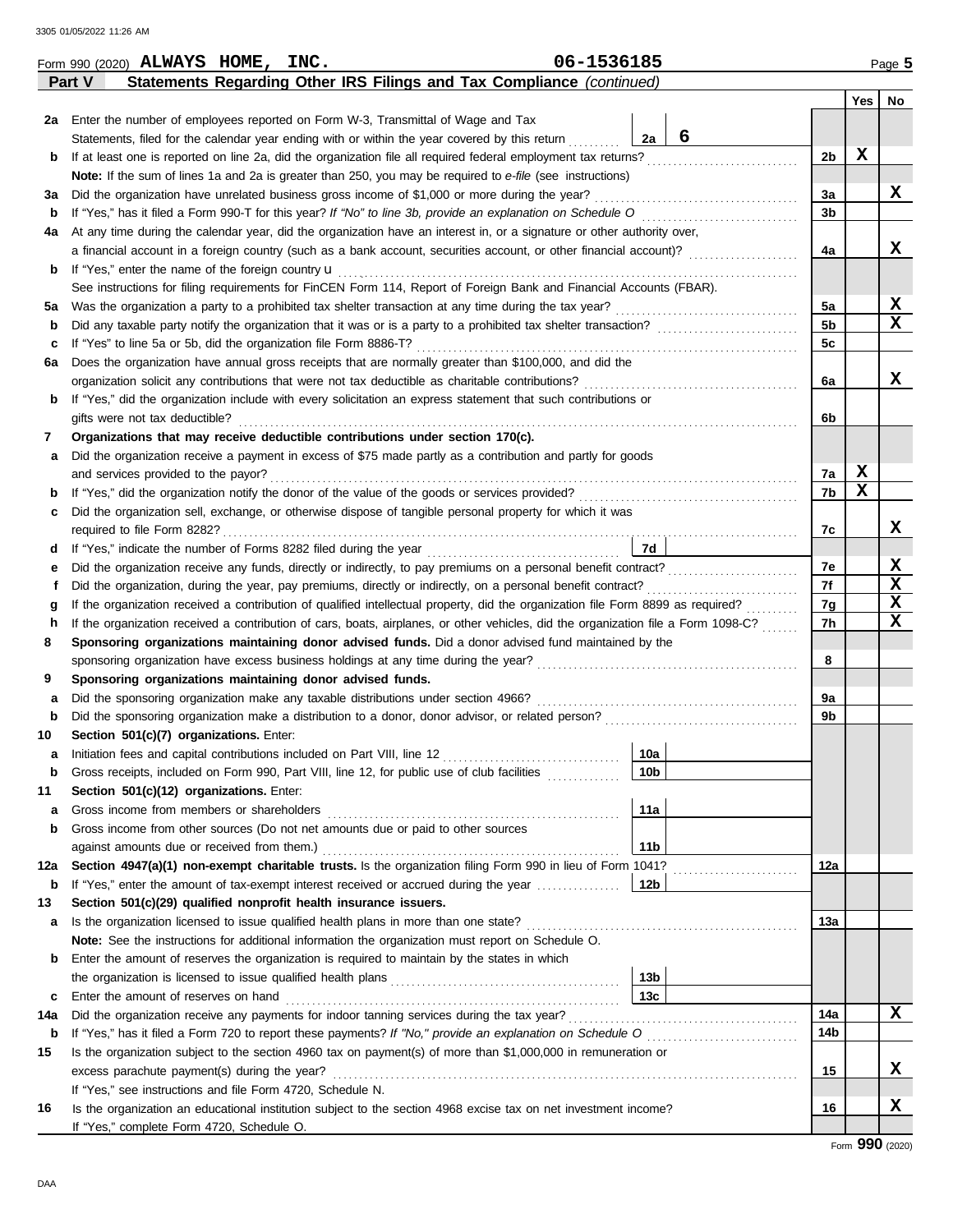|     | 06-1536185<br>Form 990 (2020) ALWAYS HOME, INC.                                                                                     |    |    |              |             | Page 6          |
|-----|-------------------------------------------------------------------------------------------------------------------------------------|----|----|--------------|-------------|-----------------|
|     | Part VI<br>Governance, Management, and Disclosure For each "Yes" response to lines 2 through 7b below, and for a "No"               |    |    |              |             |                 |
|     | response to line 8a, 8b, or 10b below, describe the circumstances, processes, or changes on Schedule O. See instructions.           |    |    |              |             |                 |
|     |                                                                                                                                     |    |    |              |             | ΙxΙ             |
|     | Section A. Governing Body and Management                                                                                            |    |    |              |             |                 |
|     |                                                                                                                                     |    |    |              | Yes         | No              |
| 1а  | Enter the number of voting members of the governing body at the end of the tax year                                                 | 1a | 10 |              |             |                 |
|     | If there are material differences in voting rights among members of the governing body, or                                          |    |    |              |             |                 |
|     | if the governing body delegated broad authority to an executive committee or similar                                                |    |    |              |             |                 |
|     | committee, explain on Schedule O.                                                                                                   |    |    |              |             |                 |
| b   | Enter the number of voting members included on line 1a, above, who are independent                                                  | 1b | 10 |              |             |                 |
| 2   | Did any officer, director, trustee, or key employee have a family relationship or a business relationship with                      |    |    |              |             |                 |
|     | any other officer, director, trustee, or key employee?                                                                              |    |    | 2            |             | X               |
| 3   | Did the organization delegate control over management duties customarily performed by or under the direct                           |    |    |              |             |                 |
|     | supervision of officers, directors, trustees, or key employees to a management company or other person?                             |    |    | 3            |             | x               |
| 4   | Did the organization make any significant changes to its governing documents since the prior Form 990 was filed?                    |    |    | 4            |             | X               |
| 5   |                                                                                                                                     |    |    | 5            |             | х               |
| 6   | Did the organization have members or stockholders?                                                                                  |    |    | 6            |             | x               |
| 7a  | Did the organization have members, stockholders, or other persons who had the power to elect or appoint                             |    |    |              |             |                 |
|     | one or more members of the governing body?                                                                                          |    |    | 7a           |             | X               |
| b   | Are any governance decisions of the organization reserved to (or subject to approval by) members,                                   |    |    |              |             |                 |
|     | stockholders, or persons other than the governing body?                                                                             |    |    | 7b           |             | X               |
| 8   | Did the organization contemporaneously document the meetings held or written actions undertaken during the year by the following:   |    |    |              |             |                 |
| a   | The governing body?                                                                                                                 |    |    | 8a           | X           |                 |
| b   | Each committee with authority to act on behalf of the governing body?                                                               |    |    | 8b           | x           |                 |
| 9   | Is there any officer, director, trustee, or key employee listed in Part VII, Section A, who cannot be reached at                    |    |    |              |             |                 |
|     |                                                                                                                                     |    |    | 9            |             | x               |
|     | <b>Section B. Policies</b> (This Section B requests information about policies not required by the Internal Revenue Code.)          |    |    |              |             |                 |
|     |                                                                                                                                     |    |    |              | Yes         | No              |
|     |                                                                                                                                     |    |    | 10a          |             | x               |
| 10a | Did the organization have local chapters, branches, or affiliates?                                                                  |    |    |              |             |                 |
| b   | If "Yes," did the organization have written policies and procedures governing the activities of such chapters,                      |    |    |              |             |                 |
|     | affiliates, and branches to ensure their operations are consistent with the organization's exempt purposes?                         |    |    | 10b          | х           |                 |
| 11a | Has the organization provided a complete copy of this Form 990 to all members of its governing body before filing the form?         |    |    | 11a          |             |                 |
| b   | Describe in Schedule O the process, if any, used by the organization to review this Form 990.                                       |    |    |              |             |                 |
| 12a | Did the organization have a written conflict of interest policy? If "No," go to line 13                                             |    |    | 12a          | X           |                 |
| b   | Were officers, directors, or trustees, and key employees required to disclose annually interests that could give rise to conflicts? |    |    | 12b          | x           |                 |
| c   | Did the organization regularly and consistently monitor and enforce compliance with the policy? If "Yes,"                           |    |    |              |             |                 |
|     | describe in Schedule O how this was done                                                                                            |    |    | 12c          | $\mathbf x$ |                 |
| 13  | Did the organization have a written whistleblower policy?                                                                           |    |    | 13           |             | X               |
| 14  | Did the organization have a written document retention and destruction policy?                                                      |    |    | 14           |             | x               |
| 15  | Did the process for determining compensation of the following persons include a review and approval by                              |    |    |              |             |                 |
|     | independent persons, comparability data, and contemporaneous substantiation of the deliberation and decision?                       |    |    |              |             |                 |
| a   |                                                                                                                                     |    |    | 15a          | X           |                 |
| b   | Other officers or key employees of the organization                                                                                 |    |    | 15b          |             | x               |
|     | If "Yes" to line 15a or 15b, describe the process in Schedule O (see instructions).                                                 |    |    |              |             |                 |
| 16a | Did the organization invest in, contribute assets to, or participate in a joint venture or similar arrangement                      |    |    |              |             |                 |
|     | with a taxable entity during the year?                                                                                              |    |    | 16a          |             | X               |
| b   | If "Yes," did the organization follow a written policy or procedure requiring the organization to evaluate its                      |    |    |              |             |                 |
|     | participation in joint venture arrangements under applicable federal tax law, and take steps to safeguard the                       |    |    |              |             |                 |
|     |                                                                                                                                     |    |    | 16b          |             |                 |
|     | <b>Section C. Disclosure</b>                                                                                                        |    |    |              |             |                 |
| 17  | List the states with which a copy of this Form 990 is required to be filed $\mathbf u$ NONE                                         |    |    |              |             |                 |
| 18  | Section 6104 requires an organization to make its Forms 1023 (1024 or 1024-A, if applicable), 990, and 990-T (Section 501(c)        |    |    |              |             |                 |
|     | (3)s only) available for public inspection. Indicate how you made these available. Check all that apply.                            |    |    |              |             |                 |
|     | $ \mathbf{X} $ Another's website $ \mathbf{X} $ Upon request<br>Other (explain on Schedule O)<br>Own website                        |    |    |              |             |                 |
| 19  | Describe on Schedule O whether (and if so, how) the organization made its governing documents, conflict of interest policy, and     |    |    |              |             |                 |
|     | financial statements available to the public during the tax year.                                                                   |    |    |              |             |                 |
| 20  | State the name, address, and telephone number of the person who possesses the organization's books and records u                    |    |    |              |             |                 |
|     | 119 HIGH STREET<br>BETTY SMITH                                                                                                      |    |    |              |             |                 |
|     | 06355<br>СT<br><b>MYSTIC</b>                                                                                                        |    |    | 860-245-0222 |             |                 |
| DAA |                                                                                                                                     |    |    |              |             | Form 990 (2020) |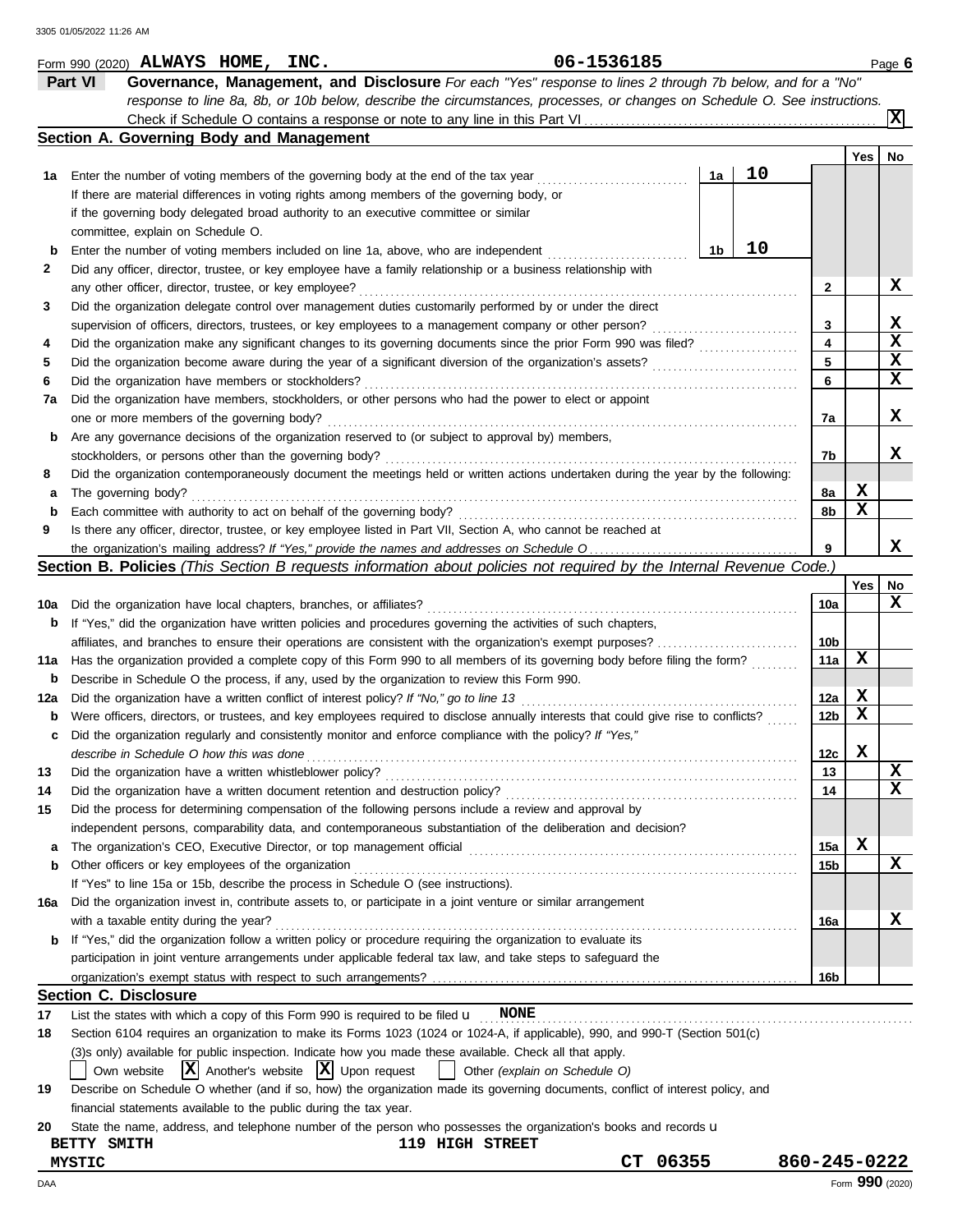| 06-1536185<br>Form 990 (2020) ALWAYS HOME, INC.<br>Page 7<br>Compensation of Officers, Directors, Trustees, Key Employees, Highest Compensated Employees, and<br>Part VII<br><b>Independent Contractors</b><br>Officers, Directors, Trustees, Key Employees, and Highest Compensated Employees<br>Section A.<br>1a Complete this table for all persons required to be listed. Report compensation for the calendar year ending with or within the<br>organization's tax year.<br>• List all of the organization's <b>current</b> officers, directors, trustees (whether individuals or organizations), regardless of amount of<br>compensation. Enter -0- in columns (D), (E), and (F) if no compensation was paid.<br>• List all of the organization's current key employees, if any. See instructions for definition of "key employee."<br>• List the organization's five current highest compensated employees (other than an officer, director, trustee, or key employee)<br>who received reportable compensation (Box 5 of Form W-2 and/or Box 7 of Form 1099-MISC) of more than \$100,000 from the<br>organization and any related organizations.<br>• List all of the organization's former officers, key employees, and highest compensated employees who received more than<br>\$100,000 of reportable compensation from the organization and any related organizations.<br>• List all of the organization's former directors or trustees that received, in the capacity as a former director or trustee of the<br>organization, more than \$10,000 of reportable compensation from the organization and any related organizations.<br>See instructions for the order in which to list the persons above.<br>X<br>Check this box if neither the organization nor any related organization compensated any current officer, director, or trustee.<br>(D)<br>(B)<br>(C)<br>(E)<br>(F)<br>(A)<br>Name and title<br>Position<br>Reportable<br>Estimated amount<br>Average<br>Reportable<br>(do not check more than one<br>of other<br>hours<br>compensation<br>compensation<br>box, unless person is both an<br>from the<br>from related<br>per week<br>compensation<br>officer and a director/trustee)<br>organizations<br>from the<br>organization<br>(list any<br>(W-2/1099-MISC)<br>(W-2/1099-MISC)<br>organization and<br>hours for<br><b>q</b><br>Former<br>Institutional<br>Key<br>Officer<br>related organizations<br>related<br>directo<br>organizations<br>below |                            |              |                    |         |  |          |                                 |  |   |   |  |   |  |
|---------------------------------------------------------------------------------------------------------------------------------------------------------------------------------------------------------------------------------------------------------------------------------------------------------------------------------------------------------------------------------------------------------------------------------------------------------------------------------------------------------------------------------------------------------------------------------------------------------------------------------------------------------------------------------------------------------------------------------------------------------------------------------------------------------------------------------------------------------------------------------------------------------------------------------------------------------------------------------------------------------------------------------------------------------------------------------------------------------------------------------------------------------------------------------------------------------------------------------------------------------------------------------------------------------------------------------------------------------------------------------------------------------------------------------------------------------------------------------------------------------------------------------------------------------------------------------------------------------------------------------------------------------------------------------------------------------------------------------------------------------------------------------------------------------------------------------------------------------------------------------------------------------------------------------------------------------------------------------------------------------------------------------------------------------------------------------------------------------------------------------------------------------------------------------------------------------------------------------------------------------------------------------------------------------------------------------------------------------------------------------------------------------------------------------------------------------------------------------|----------------------------|--------------|--------------------|---------|--|----------|---------------------------------|--|---|---|--|---|--|
|                                                                                                                                                                                                                                                                                                                                                                                                                                                                                                                                                                                                                                                                                                                                                                                                                                                                                                                                                                                                                                                                                                                                                                                                                                                                                                                                                                                                                                                                                                                                                                                                                                                                                                                                                                                                                                                                                                                                                                                                                                                                                                                                                                                                                                                                                                                                                                                                                                                                                 |                            |              |                    |         |  |          |                                 |  |   |   |  |   |  |
|                                                                                                                                                                                                                                                                                                                                                                                                                                                                                                                                                                                                                                                                                                                                                                                                                                                                                                                                                                                                                                                                                                                                                                                                                                                                                                                                                                                                                                                                                                                                                                                                                                                                                                                                                                                                                                                                                                                                                                                                                                                                                                                                                                                                                                                                                                                                                                                                                                                                                 |                            |              |                    |         |  |          |                                 |  |   |   |  |   |  |
|                                                                                                                                                                                                                                                                                                                                                                                                                                                                                                                                                                                                                                                                                                                                                                                                                                                                                                                                                                                                                                                                                                                                                                                                                                                                                                                                                                                                                                                                                                                                                                                                                                                                                                                                                                                                                                                                                                                                                                                                                                                                                                                                                                                                                                                                                                                                                                                                                                                                                 |                            |              |                    |         |  |          |                                 |  |   |   |  |   |  |
|                                                                                                                                                                                                                                                                                                                                                                                                                                                                                                                                                                                                                                                                                                                                                                                                                                                                                                                                                                                                                                                                                                                                                                                                                                                                                                                                                                                                                                                                                                                                                                                                                                                                                                                                                                                                                                                                                                                                                                                                                                                                                                                                                                                                                                                                                                                                                                                                                                                                                 |                            |              |                    |         |  |          |                                 |  |   |   |  |   |  |
|                                                                                                                                                                                                                                                                                                                                                                                                                                                                                                                                                                                                                                                                                                                                                                                                                                                                                                                                                                                                                                                                                                                                                                                                                                                                                                                                                                                                                                                                                                                                                                                                                                                                                                                                                                                                                                                                                                                                                                                                                                                                                                                                                                                                                                                                                                                                                                                                                                                                                 |                            |              |                    |         |  |          |                                 |  |   |   |  |   |  |
|                                                                                                                                                                                                                                                                                                                                                                                                                                                                                                                                                                                                                                                                                                                                                                                                                                                                                                                                                                                                                                                                                                                                                                                                                                                                                                                                                                                                                                                                                                                                                                                                                                                                                                                                                                                                                                                                                                                                                                                                                                                                                                                                                                                                                                                                                                                                                                                                                                                                                 |                            |              |                    |         |  |          |                                 |  |   |   |  |   |  |
|                                                                                                                                                                                                                                                                                                                                                                                                                                                                                                                                                                                                                                                                                                                                                                                                                                                                                                                                                                                                                                                                                                                                                                                                                                                                                                                                                                                                                                                                                                                                                                                                                                                                                                                                                                                                                                                                                                                                                                                                                                                                                                                                                                                                                                                                                                                                                                                                                                                                                 |                            |              |                    |         |  |          |                                 |  |   |   |  |   |  |
|                                                                                                                                                                                                                                                                                                                                                                                                                                                                                                                                                                                                                                                                                                                                                                                                                                                                                                                                                                                                                                                                                                                                                                                                                                                                                                                                                                                                                                                                                                                                                                                                                                                                                                                                                                                                                                                                                                                                                                                                                                                                                                                                                                                                                                                                                                                                                                                                                                                                                 |                            |              |                    |         |  |          |                                 |  |   |   |  |   |  |
|                                                                                                                                                                                                                                                                                                                                                                                                                                                                                                                                                                                                                                                                                                                                                                                                                                                                                                                                                                                                                                                                                                                                                                                                                                                                                                                                                                                                                                                                                                                                                                                                                                                                                                                                                                                                                                                                                                                                                                                                                                                                                                                                                                                                                                                                                                                                                                                                                                                                                 |                            |              |                    |         |  |          |                                 |  |   |   |  |   |  |
|                                                                                                                                                                                                                                                                                                                                                                                                                                                                                                                                                                                                                                                                                                                                                                                                                                                                                                                                                                                                                                                                                                                                                                                                                                                                                                                                                                                                                                                                                                                                                                                                                                                                                                                                                                                                                                                                                                                                                                                                                                                                                                                                                                                                                                                                                                                                                                                                                                                                                 |                            |              |                    |         |  |          |                                 |  |   |   |  |   |  |
|                                                                                                                                                                                                                                                                                                                                                                                                                                                                                                                                                                                                                                                                                                                                                                                                                                                                                                                                                                                                                                                                                                                                                                                                                                                                                                                                                                                                                                                                                                                                                                                                                                                                                                                                                                                                                                                                                                                                                                                                                                                                                                                                                                                                                                                                                                                                                                                                                                                                                 |                            |              |                    |         |  |          |                                 |  |   |   |  |   |  |
|                                                                                                                                                                                                                                                                                                                                                                                                                                                                                                                                                                                                                                                                                                                                                                                                                                                                                                                                                                                                                                                                                                                                                                                                                                                                                                                                                                                                                                                                                                                                                                                                                                                                                                                                                                                                                                                                                                                                                                                                                                                                                                                                                                                                                                                                                                                                                                                                                                                                                 |                            |              |                    |         |  |          |                                 |  |   |   |  |   |  |
|                                                                                                                                                                                                                                                                                                                                                                                                                                                                                                                                                                                                                                                                                                                                                                                                                                                                                                                                                                                                                                                                                                                                                                                                                                                                                                                                                                                                                                                                                                                                                                                                                                                                                                                                                                                                                                                                                                                                                                                                                                                                                                                                                                                                                                                                                                                                                                                                                                                                                 |                            |              |                    |         |  |          |                                 |  |   |   |  |   |  |
|                                                                                                                                                                                                                                                                                                                                                                                                                                                                                                                                                                                                                                                                                                                                                                                                                                                                                                                                                                                                                                                                                                                                                                                                                                                                                                                                                                                                                                                                                                                                                                                                                                                                                                                                                                                                                                                                                                                                                                                                                                                                                                                                                                                                                                                                                                                                                                                                                                                                                 |                            | dotted line) | Individual trustee | trustee |  | employee | Highest compensated<br>employee |  |   |   |  |   |  |
| <b>CARPENTER</b><br>$(1)$ REVEREND KEN                                                                                                                                                                                                                                                                                                                                                                                                                                                                                                                                                                                                                                                                                                                                                                                                                                                                                                                                                                                                                                                                                                                                                                                                                                                                                                                                                                                                                                                                                                                                                                                                                                                                                                                                                                                                                                                                                                                                                                                                                                                                                                                                                                                                                                                                                                                                                                                                                                          |                            |              |                    |         |  |          |                                 |  |   |   |  |   |  |
| 1.00                                                                                                                                                                                                                                                                                                                                                                                                                                                                                                                                                                                                                                                                                                                                                                                                                                                                                                                                                                                                                                                                                                                                                                                                                                                                                                                                                                                                                                                                                                                                                                                                                                                                                                                                                                                                                                                                                                                                                                                                                                                                                                                                                                                                                                                                                                                                                                                                                                                                            |                            |              |                    |         |  |          |                                 |  |   |   |  |   |  |
|                                                                                                                                                                                                                                                                                                                                                                                                                                                                                                                                                                                                                                                                                                                                                                                                                                                                                                                                                                                                                                                                                                                                                                                                                                                                                                                                                                                                                                                                                                                                                                                                                                                                                                                                                                                                                                                                                                                                                                                                                                                                                                                                                                                                                                                                                                                                                                                                                                                                                 | <b>EMERITUS</b><br>MEMBER, | 0.00         | X                  |         |  |          |                                 |  | 0 | 0 |  | 0 |  |
|                                                                                                                                                                                                                                                                                                                                                                                                                                                                                                                                                                                                                                                                                                                                                                                                                                                                                                                                                                                                                                                                                                                                                                                                                                                                                                                                                                                                                                                                                                                                                                                                                                                                                                                                                                                                                                                                                                                                                                                                                                                                                                                                                                                                                                                                                                                                                                                                                                                                                 | CIMNINGHAM<br>$(2)$ TRTCTA |              |                    |         |  |          |                                 |  |   |   |  |   |  |

| MEMBER, EMERITUS              | 0.00  | $\mathbf x$ |   | 0 | 0 | $\mathbf 0$     |
|-------------------------------|-------|-------------|---|---|---|-----------------|
| (2) TRICIA CUNNINGHAM         |       |             |   |   |   |                 |
|                               | 40.00 |             |   |   |   |                 |
| EXECUTIVE DIRECTOR            | 0.00  | $\mathbf x$ |   | 0 | 0 | 0               |
| (3) ERIC FOSTER               |       |             |   |   |   |                 |
|                               | 1.00  |             |   |   |   |                 |
| <b>MEMBER</b>                 | 0.00  | $\mathbf x$ |   | 0 | 0 | $\mathbf 0$     |
| (4) BETSY MOUKAWSHER          |       |             |   |   |   |                 |
|                               | 1.00  |             |   |   |   |                 |
| <b>MEMBER</b>                 | 0.00  | $\mathbf x$ |   | 0 | 0 | 0               |
| (5) LIAN OBREY                |       |             |   |   |   |                 |
|                               | 1.00  |             |   |   |   |                 |
| <b>MEMBER</b>                 | 0.00  | X           |   | 0 | 0 | 0               |
| (6) CRYSTAL SIDES             |       |             |   |   |   |                 |
|                               | 1.00  |             |   |   |   |                 |
| <b>MEMBER</b>                 | 0.00  | X           |   | 0 | 0 | 0               |
| (7) MAGGIE WEI                |       |             |   |   |   |                 |
|                               | 1.00  |             |   |   |   |                 |
| <b>MEMBER</b>                 | 0.00  | x           |   | 0 | 0 | 0               |
| (8) REVEREND DR. LONNIE BROWN |       |             |   |   |   |                 |
|                               | 2.00  |             |   |   |   |                 |
| VICE PRESIDENT                | 0.00  |             | х | 0 | 0 | $\mathbf 0$     |
| (9) PETER GREEN               |       |             |   |   |   |                 |
|                               | 2.00  |             |   |   |   |                 |
| <b>TREASURER</b>              | 0.00  |             | X | 0 | 0 | $\mathbf 0$     |
| (10) ANNEMARIE SEIFERT        |       |             |   |   |   |                 |
|                               | 2.00  |             |   |   |   |                 |
| PRESIDENT                     | 0.00  |             | X | 0 | 0 | 0               |
| (11) REVEREND ADAM THOMAS     |       |             |   |   |   |                 |
|                               | 2.00  |             |   |   |   |                 |
| <b>SECRETARY</b>              | 0.00  |             | X | 0 | 0 | 0               |
|                               |       |             |   |   |   | Form 990 (2020) |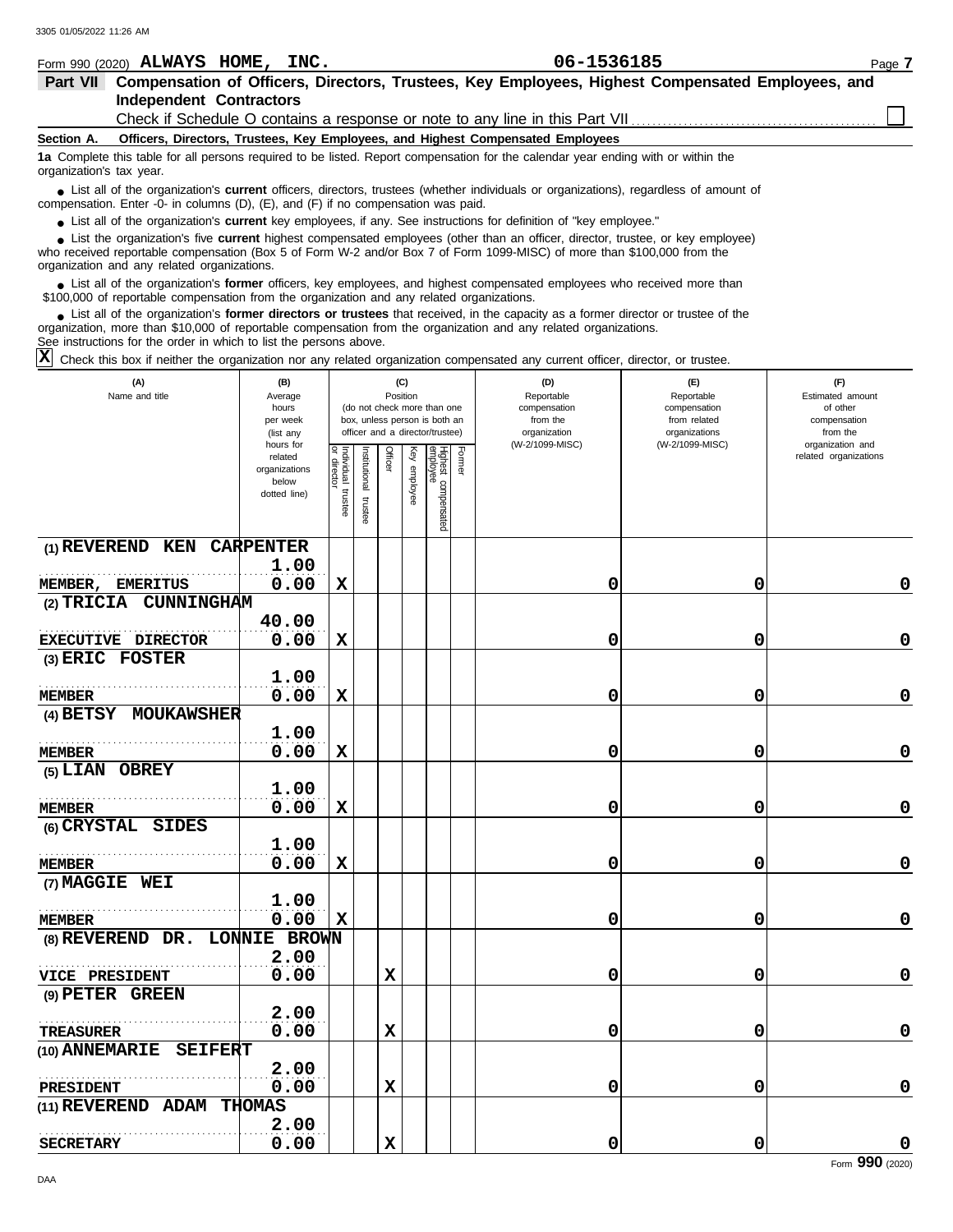| Form 990 (2020) <b>ALWAYS HOME, INC.</b>                                                                                                                                                                                                                                                                                                                                                                                                                                                            |                                                                             |                                                  |                       |         |                                                              |                                                                    |                                                                                                                                                         | 06-1536185                                        |                                  |                                                     |                                                       | Page 8                   |
|-----------------------------------------------------------------------------------------------------------------------------------------------------------------------------------------------------------------------------------------------------------------------------------------------------------------------------------------------------------------------------------------------------------------------------------------------------------------------------------------------------|-----------------------------------------------------------------------------|--------------------------------------------------|-----------------------|---------|--------------------------------------------------------------|--------------------------------------------------------------------|---------------------------------------------------------------------------------------------------------------------------------------------------------|---------------------------------------------------|----------------------------------|-----------------------------------------------------|-------------------------------------------------------|--------------------------|
| <b>Part VII</b><br>(A)<br>Name and title                                                                                                                                                                                                                                                                                                                                                                                                                                                            |                                                                             |                                                  | Position              | (C)     | (do not check more than one<br>box, unless person is both an |                                                                    | Section A. Officers, Directors, Trustees, Key Employees, and Highest Compensated Employees (continued)<br>(D)<br>Reportable<br>compensation<br>from the | (E)<br>Reportable<br>compensation<br>from related |                                  | (F)<br>Estimated amount<br>of other<br>compensation |                                                       |                          |
|                                                                                                                                                                                                                                                                                                                                                                                                                                                                                                     | (list any<br>hours for<br>related<br>organizations<br>below<br>dotted line) | Individual<br>or director<br>director<br>trustee | Institutional trustee | Officer | Key employee                                                 | officer and a director/trustee)<br>Highest compensated<br>employee | Former                                                                                                                                                  | organization<br>(W-2/1099-MISC)                   | organizations<br>(W-2/1099-MISC) |                                                     | from the<br>organization and<br>related organizations |                          |
|                                                                                                                                                                                                                                                                                                                                                                                                                                                                                                     |                                                                             |                                                  |                       |         |                                                              |                                                                    |                                                                                                                                                         |                                                   |                                  |                                                     |                                                       |                          |
|                                                                                                                                                                                                                                                                                                                                                                                                                                                                                                     |                                                                             |                                                  |                       |         |                                                              |                                                                    |                                                                                                                                                         |                                                   |                                  |                                                     |                                                       |                          |
|                                                                                                                                                                                                                                                                                                                                                                                                                                                                                                     |                                                                             |                                                  |                       |         |                                                              |                                                                    |                                                                                                                                                         |                                                   |                                  |                                                     |                                                       |                          |
|                                                                                                                                                                                                                                                                                                                                                                                                                                                                                                     |                                                                             |                                                  |                       |         |                                                              |                                                                    |                                                                                                                                                         |                                                   |                                  |                                                     |                                                       |                          |
|                                                                                                                                                                                                                                                                                                                                                                                                                                                                                                     |                                                                             |                                                  |                       |         |                                                              |                                                                    |                                                                                                                                                         |                                                   |                                  |                                                     |                                                       |                          |
|                                                                                                                                                                                                                                                                                                                                                                                                                                                                                                     |                                                                             |                                                  |                       |         |                                                              |                                                                    |                                                                                                                                                         |                                                   |                                  |                                                     |                                                       |                          |
|                                                                                                                                                                                                                                                                                                                                                                                                                                                                                                     |                                                                             |                                                  |                       |         |                                                              |                                                                    |                                                                                                                                                         |                                                   |                                  |                                                     |                                                       |                          |
|                                                                                                                                                                                                                                                                                                                                                                                                                                                                                                     |                                                                             |                                                  |                       |         |                                                              |                                                                    |                                                                                                                                                         |                                                   |                                  |                                                     |                                                       |                          |
| 1b Subtotal<br>c<br>Total number of individuals (including but not limited to those listed above) who received more than \$100,000 of<br>$\mathbf{2}$<br>reportable compensation from the organization $\mathbf{u} \cdot \mathbf{0}$                                                                                                                                                                                                                                                                |                                                                             |                                                  |                       |         |                                                              |                                                                    |                                                                                                                                                         |                                                   |                                  |                                                     |                                                       |                          |
| Did the organization list any former officer, director, trustee, key employee, or highest compensated<br>3<br>For any individual listed on line 1a, is the sum of reportable compensation and other compensation from the<br>4<br>organization and related organizations greater than \$150,000? If "Yes," complete Schedule J for such<br>Did any person listed on line 1a receive or accrue compensation from any unrelated organization or individual<br>5<br>Section B. Independent Contractors |                                                                             |                                                  |                       |         |                                                              |                                                                    |                                                                                                                                                         |                                                   |                                  | 3<br>4<br>5                                         | Yes                                                   | <b>No</b><br>X<br>X<br>x |
| Complete this table for your five highest compensated independent contractors that received more than \$100,000 of<br>1<br>compensation from the organization. Report compensation for the calendar year ending with or within the organization's tax year.                                                                                                                                                                                                                                         |                                                                             |                                                  |                       |         |                                                              |                                                                    |                                                                                                                                                         |                                                   |                                  |                                                     |                                                       |                          |
|                                                                                                                                                                                                                                                                                                                                                                                                                                                                                                     | (A)<br>Name and business address                                            |                                                  |                       |         |                                                              |                                                                    |                                                                                                                                                         |                                                   | (B)<br>Description of services   |                                                     | (C)<br>Compensation                                   |                          |
|                                                                                                                                                                                                                                                                                                                                                                                                                                                                                                     |                                                                             |                                                  |                       |         |                                                              |                                                                    |                                                                                                                                                         |                                                   |                                  |                                                     |                                                       |                          |
|                                                                                                                                                                                                                                                                                                                                                                                                                                                                                                     |                                                                             |                                                  |                       |         |                                                              |                                                                    |                                                                                                                                                         |                                                   |                                  |                                                     |                                                       |                          |
| Total number of independent contractors (including but not limited to those listed above) who<br>2<br>received more than \$100,000 of compensation from the organization u                                                                                                                                                                                                                                                                                                                          |                                                                             |                                                  |                       |         |                                                              |                                                                    |                                                                                                                                                         |                                                   | 0                                |                                                     |                                                       |                          |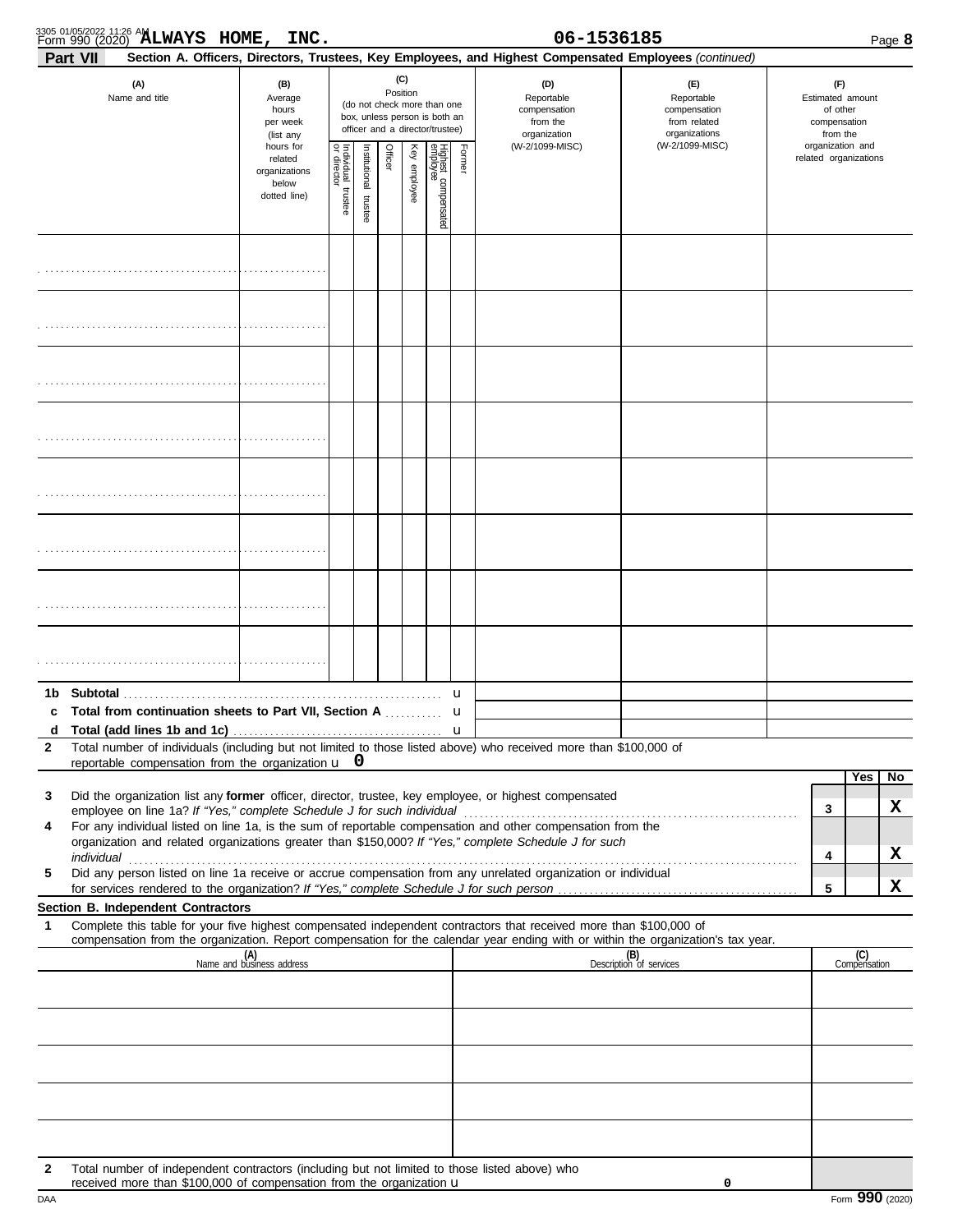#### Form 990 (2020) Page **9 ALWAYS HOME, INC. 06-1536185**

|                                                           | Part VIII        |                                                        |    | <b>Statement of Revenue</b> |                |                      |                      |                                              |                                      |                                                               |
|-----------------------------------------------------------|------------------|--------------------------------------------------------|----|-----------------------------|----------------|----------------------|----------------------|----------------------------------------------|--------------------------------------|---------------------------------------------------------------|
|                                                           |                  |                                                        |    |                             |                |                      | (A)<br>Total revenue | (B)<br>Related or exempt<br>function revenue | (C)<br>Unrelated<br>business revenue | (D)<br>Revenue excluded<br>from tax under<br>sections 512-514 |
|                                                           |                  | 1a Federated campaigns                                 |    |                             | 1a             |                      |                      |                                              |                                      |                                                               |
|                                                           |                  | <b>b</b> Membership dues                               |    |                             | 1 <sub>b</sub> |                      |                      |                                              |                                      |                                                               |
|                                                           |                  | c Fundraising events                                   |    |                             | 1 <sub>c</sub> | 12,763               |                      |                                              |                                      |                                                               |
| Contributions, Gifts, Grants<br>and Other Similar Amounts |                  | d Related organizations                                |    |                             | 1 <sub>d</sub> |                      |                      |                                              |                                      |                                                               |
|                                                           |                  | e Government grants (contributions)                    |    |                             | 1e             | 12,250               |                      |                                              |                                      |                                                               |
|                                                           |                  | f All other contributions, gifts, grants,              |    |                             |                |                      |                      |                                              |                                      |                                                               |
|                                                           |                  | and similar amounts not included above                 |    |                             | 1f             | 575,892              |                      |                                              |                                      |                                                               |
|                                                           |                  | <b>g</b> Noncash contributions included in lines 1a-1f |    |                             | 1g $\sqrt{3}$  |                      |                      |                                              |                                      |                                                               |
|                                                           |                  |                                                        |    |                             |                | $\mathbf u$          | 600,905              |                                              |                                      |                                                               |
|                                                           |                  |                                                        |    |                             |                | <b>Business Code</b> |                      |                                              |                                      |                                                               |
|                                                           | 2a               | PROGRAM RENTALS                                        |    |                             |                |                      | 28,045               |                                              |                                      | 28,045                                                        |
| Program Service<br>Revenue                                | b                |                                                        |    |                             |                |                      |                      |                                              |                                      |                                                               |
|                                                           | c                |                                                        |    |                             |                |                      |                      |                                              |                                      |                                                               |
|                                                           | d                |                                                        |    |                             |                |                      |                      |                                              |                                      |                                                               |
|                                                           | е                |                                                        |    |                             |                |                      |                      |                                              |                                      |                                                               |
|                                                           |                  | f All other program service revenue                    |    |                             |                |                      |                      |                                              |                                      |                                                               |
|                                                           |                  |                                                        |    |                             |                |                      | 28,045               |                                              |                                      |                                                               |
|                                                           | 3                | Investment income (including dividends, interest, and  |    |                             |                |                      |                      |                                              |                                      |                                                               |
|                                                           |                  |                                                        |    |                             |                | $\mathbf u$          | 4,276                |                                              |                                      | 4,276                                                         |
|                                                           | 4                | Income from investment of tax-exempt bond proceeds     |    |                             |                | $\mathbf u$          |                      |                                              |                                      |                                                               |
|                                                           | 5                |                                                        |    |                             |                | u                    |                      |                                              |                                      |                                                               |
|                                                           |                  |                                                        |    | (i) Real                    |                | (ii) Personal        |                      |                                              |                                      |                                                               |
|                                                           |                  | <b>6a</b> Gross rents                                  | 6a |                             |                |                      |                      |                                              |                                      |                                                               |
|                                                           |                  | <b>b</b> Less: rental expenses                         | 6b |                             |                |                      |                      |                                              |                                      |                                                               |
|                                                           |                  | <b>c</b> Rental inc. or (loss)                         | 6с |                             |                |                      |                      |                                              |                                      |                                                               |
|                                                           |                  | <b>7a</b> Gross amount from                            |    |                             |                | u                    |                      |                                              |                                      |                                                               |
|                                                           |                  | sales of assets                                        |    | (i) Securities<br>113,897   |                | (ii) Other           |                      |                                              |                                      |                                                               |
|                                                           |                  | other than inventory                                   | 7a |                             |                |                      |                      |                                              |                                      |                                                               |
|                                                           |                  | <b>b</b> Less: cost or other                           | 7b |                             | 98,047         |                      |                      |                                              |                                      |                                                               |
| Revenue                                                   |                  | basis and sales exps.<br>c Gain or (loss)              | 7c |                             | 15,850         |                      |                      |                                              |                                      |                                                               |
|                                                           |                  |                                                        |    |                             |                | $\mathbf u$          | 15,850               |                                              |                                      | 15,850                                                        |
| <b>Ither</b>                                              |                  | 8a Gross income from fundraising events                |    |                             |                |                      |                      |                                              |                                      |                                                               |
|                                                           |                  | (not including \$                                      |    | 12,763                      |                |                      |                      |                                              |                                      |                                                               |
|                                                           |                  | of contributions reported on line 1c).                 |    |                             |                |                      |                      |                                              |                                      |                                                               |
|                                                           |                  | See Part IV, line 18                                   |    |                             | 8а             | 4,524                |                      |                                              |                                      |                                                               |
|                                                           |                  | <b>b</b> Less: direct expenses <i>minimum</i>          |    |                             | 8b             | 4,524                |                      |                                              |                                      |                                                               |
|                                                           |                  | c Net income or (loss) from fundraising events         |    |                             |                | u                    |                      |                                              |                                      |                                                               |
|                                                           |                  | 9a Gross income from gaming activities.                |    |                             |                |                      |                      |                                              |                                      |                                                               |
|                                                           |                  | See Part IV, line 19                                   |    |                             | 9а             |                      |                      |                                              |                                      |                                                               |
|                                                           |                  | <b>b</b> Less: direct expenses                         |    |                             | 9b             |                      |                      |                                              |                                      |                                                               |
|                                                           |                  | c Net income or (loss) from gaming activities          |    |                             |                | u                    |                      |                                              |                                      |                                                               |
|                                                           |                  | 10a Gross sales of inventory, less                     |    |                             |                |                      |                      |                                              |                                      |                                                               |
|                                                           |                  | returns and allowances                                 |    |                             | 10a            |                      |                      |                                              |                                      |                                                               |
|                                                           |                  | <b>b</b> Less: cost of goods sold $\ldots$             |    |                             | 10b            |                      |                      |                                              |                                      |                                                               |
|                                                           |                  | c Net income or (loss) from sales of inventory         |    |                             |                | u                    |                      |                                              |                                      |                                                               |
|                                                           |                  |                                                        |    |                             |                | <b>Business Code</b> |                      |                                              |                                      |                                                               |
|                                                           | 11a              |                                                        |    |                             |                |                      |                      |                                              |                                      |                                                               |
| Miscellaneous<br>Revenue                                  | b                |                                                        |    |                             |                |                      |                      |                                              |                                      |                                                               |
|                                                           | c                |                                                        |    |                             |                |                      |                      |                                              |                                      |                                                               |
|                                                           | d                |                                                        |    |                             |                |                      |                      |                                              |                                      |                                                               |
|                                                           |                  |                                                        |    |                             |                |                      |                      |                                              |                                      |                                                               |
|                                                           | 12 <sup>12</sup> |                                                        |    |                             |                |                      | 649,076              | 0                                            | 0                                    | 48,171                                                        |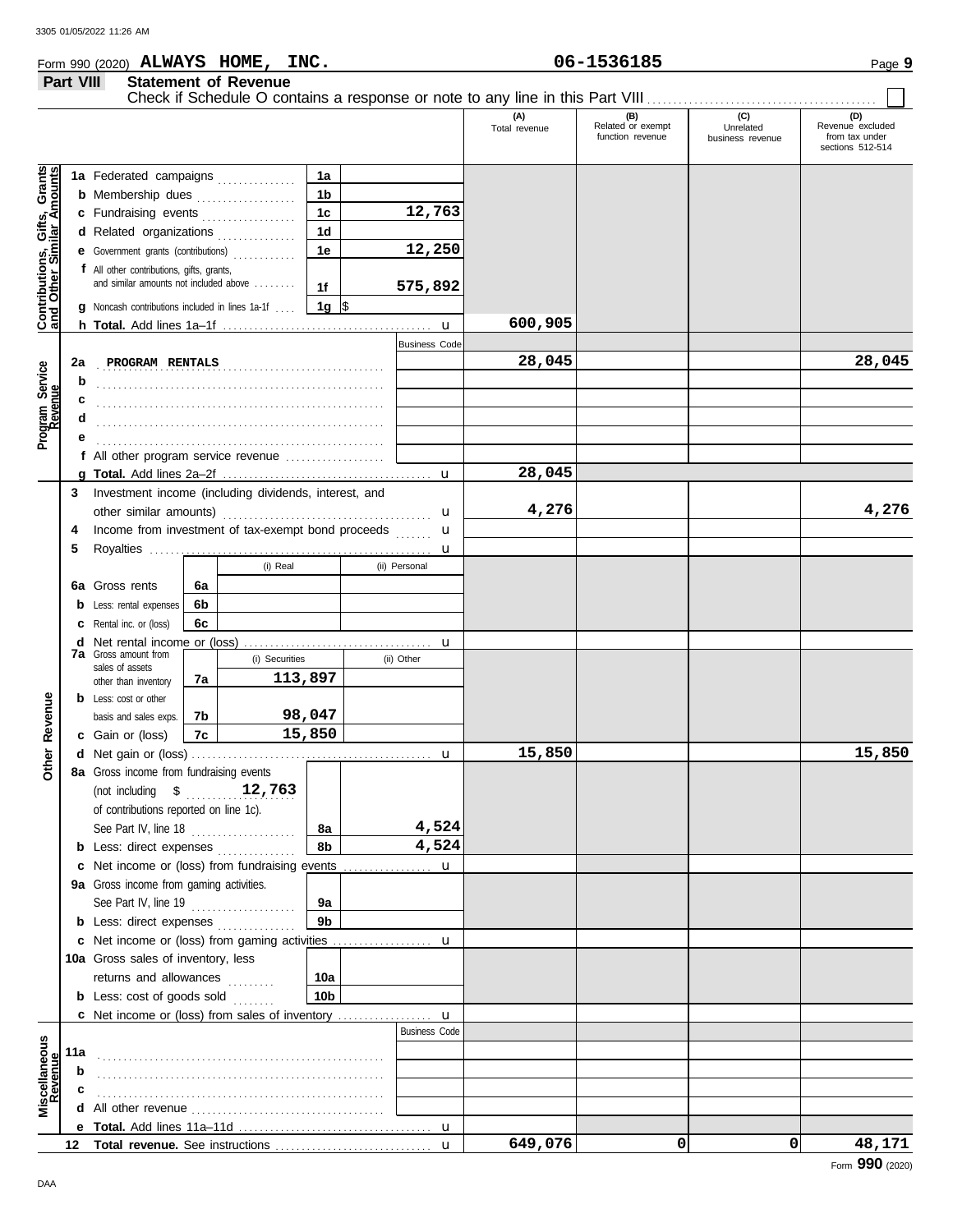#### **Part IX Statement of Functional Expenses** Form 990 (2020) Page **10 ALWAYS HOME, INC. 06-1536185** *Section 501(c)(3) and 501(c)(4) organizations must complete all columns. All other organizations must complete column (A). Do not include amounts reported on lines 6b, 7b, 8b, 9b, and 10b of Part VIII.* **1** Grants and other assistance to domestic organizations and domestic governments. See Part IV, line 21 **(A) (B) (C) (D)** Total expenses | Program service | Management and expenses | general expenses Fundraising expenses Check if Schedule O contains a response or note to any line in this Part IX . . . . . . . . . . . . . . . . . . . . . . . . . . . . . . . . . . . . . . . . . . . . . . . . . . . . . . . . . . . . . . . . .

**17,674 13,470 1,376 2,828**

**266,467 202,717 21,063 42,687**

**12,371 9,428 964 1,979**

**13,260 10,088 1,048 2,124**

**2,088 1,591 163 334 2,434 1,852 192 390 13,570 10,323 1,073 2,174**

**1,108 843 88 177**

**10,245 7,794 810 1,641**

**587,185 497,897 32,466 56,822**

**10,356 7,728 2,628**

**19,339 17,810 1,529**

**3,429 3,158 271**

| and domestic quyerments. See Fail IV, line ZT<br>. |
|----------------------------------------------------|
| Grants and other assistance to domestic            |
| individuals. See Part IV. line 22                  |

- **3** Grants and other assistance to foreign organizations, foreign governments, and foreign individuals. See Part IV, lines 15 and 16  $\ldots$
- **4 5** Benefits paid to or for members ............. Compensation of current officers, directors, trustees, and key employees
- **6** Compensation not included above to disqualified persons (as defined under section 4958(f)(1)) and persons described in section 4958(c)(3)(B) . . . . . . . .
- **7 8** Other salaries and wages ................... Pension plan accruals and contributions (include section 401(k) and 403(b) employer contributions)
- **9 10** Other employee benefits ..................... Payroll taxes . . . . . . . . . . . . . . . . . . . . . . . . . . . . . . . . .
- **11** Fees for services (nonemployees):
- **a** Management ................................. **b** Legal **c** Accounting . . . . . . . . . . . . . . . . . . . . . . . . . . . . . . . . . . **d** Lobbying . . . . . . . . . . . . . . . . . . . . . . . . . . . . . . . . . . . . . **e** . . . . . . . . . . . . . . . . . . . . . . . . . . . . . . . . . . . . . . . . Professional fundraising services. See Part IV, line 17
- **f g** Other. (If line 11g amount exceeds 10% of line 25, column **12** Advertising and promotion . . . . . . . . . . . . . . . . . . **13 14 15** Investment management fees ................ Office expenses ................................ Information technology . . . . . . . . . . . . . . . . . . . . . . Royalties . . . . . . . . . . . . . . . . . . . . . . . . . . . . . . . . . . . . (A) amount, list line 11g expenses on Schedule O.) . . . . . . . .
- **16 17 18 19 20** Occupancy . . . . . . . . . . . . . . . . . . . . . . . . . . . . . . . . . . Travel . . . . . . . . . . . . . . . . . . . . . . . . . . . . . . . . . . . . . . . . Payments of travel or entertainment expenses for any federal, state, or local public officials Conferences, conventions, and meetings Interest . . . . . . . . . . . . . . . . . . . . . . . . . . . . . . . . . . . . . .
- **21 22 23 24** Other expenses. Itemize expenses not covered Payments to affiliates . . . . . . . . . . . . . . . . . . . . . . . . Depreciation, depletion, and amortization Insurance . . . . . . . . . . . . . . . . . . . . . . . . . . . . . . . . . . . . above (List miscellaneous expenses on line 24e. If
- **a** . ASSISTANCE TO INDIVIDUALS 288,390 188,390 **b** line 24e amount exceeds 10% of line 25, column (A) amount, list line 24e expenses on Schedule O.) . . . . . . . . . . . . . . . . . . . . . . . . . . . . . . . . . . . . . . . . . . . . . . . **MISCELLANEOUS 11,186 8,510 884 1,792**
- **c d e** All other expenses . . . . . . . . . . . . . . . . . . . . . . . . . . . **25 Total functional expenses.** Add lines 1 through 24e . . . . . **26** . . . . . . . . . . . . . . . . . . . . . . . . . . . . . . . . . . . . . . . . . . . . . . . **PROGRAM EXPENSES 10,970 10,970** . . . . . . . . . . . . . . . . . . . . . . . . . . . . . . . . . . . . . . . . . . . . . . . **TELEPHONE 4,298 3,225 377 696 Joint costs.** Complete this line only if the

fundraising solicitation. Check here  $\mathbf{u}$  | if organization reported in column (B) joint costs from a combined educational campaign and following SOP 98-2 (ASC 958-720) ...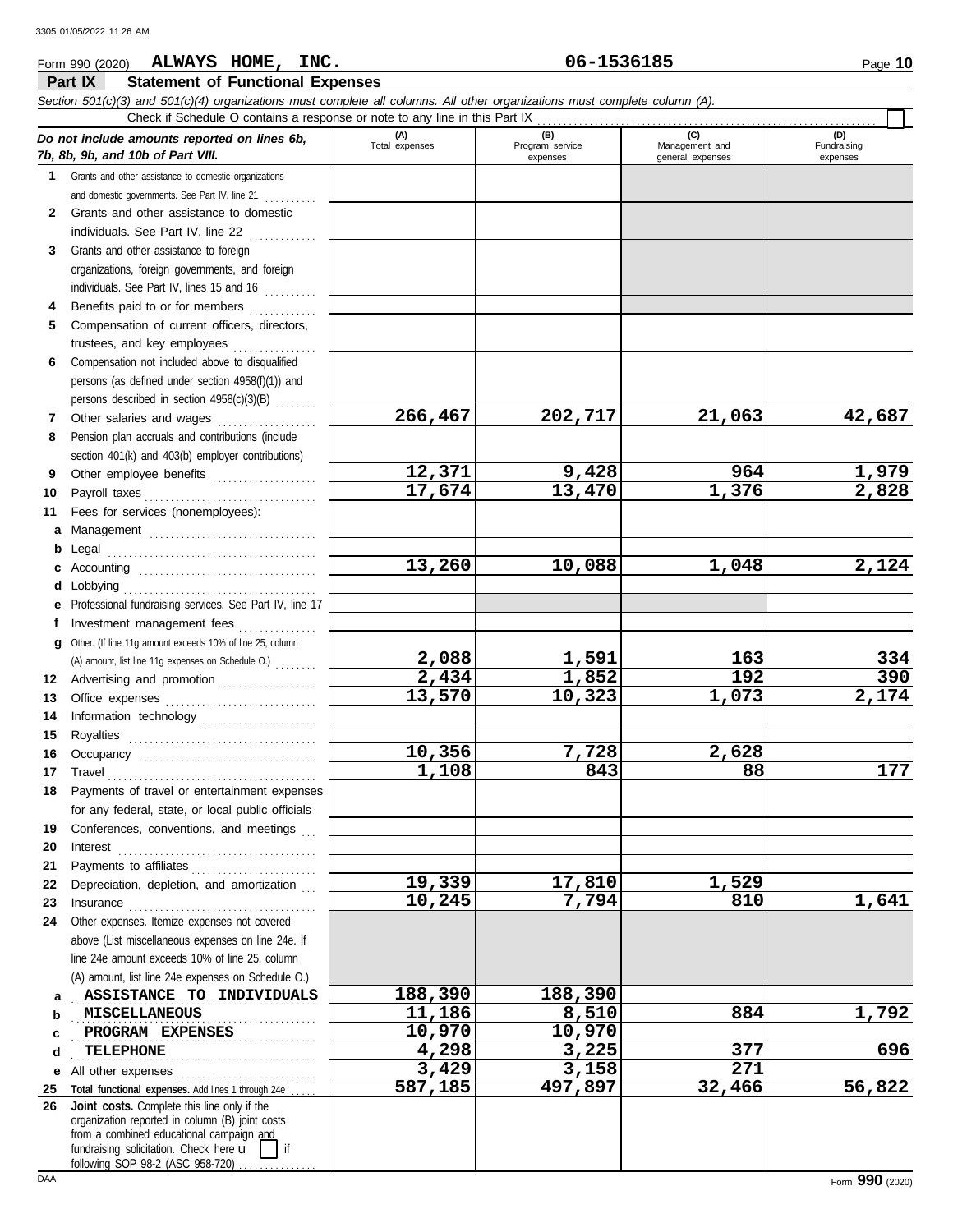**Part X Balance Sheet**

## Form 990 (2020) Page **11 ALWAYS HOME, INC. 06-1536185**

#### Check if Schedule O contains a response or note to any line in this Part X **(A) (B)** Beginning of year | | End of year **226,445 276,587** Cash—non-interest-bearing . . . . . . . . . . . . . . . . . . . . . . . . . . . . . . . . . . . . . . . . . . . . . . . . . . . . . . . . . . . . . . **1 1** Savings and temporary cash investments . . . . . . . . . . . . . . . . . . . . . . . . . . . . . . . . . . . . . . . . . . . . . . . . **54,976 55,747 2 2 63,005 14,028 3 3** Pledges and grants receivable, net . . . . . . . . . . . . . . . . . . . . . . . . . . . . . . . . . . . . . . . . . . . . . . . . . . . . . . **5,400 850 4 4** Accounts receivable, net . . . . . . . . . . . . . . . . . . . . . . . . . . . . . . . . . . . . . . . . . . . . . . . . . . . . . . . . . . . . . . . . . **5** Loans and other receivables from any current or former officer, director, trustee, key employee, creator or founder, substantial contributor, or 35% controlled entity or family member of any of these persons . . . . . . . . . . . . . . . . . . . . . . . . . . . . . . **5 6** Loans and other receivables from other disqualified persons (as defined **6** under section 4958(f)(1)), and persons described in section  $4958(c)(3)(B)$  ............. **Assets 7 7** Notes and loans receivable, net . . . . . . . . . . . . . . . . . . . . . . . . . . . . . . . . . . . . . . . . . . . . . . . . . . . . . . . . . . **8 8** Inventories for sale or use . . . . . . . . . . . . . . . . . . . . . . . . . . . . . . . . . . . . . . . . . . . . . . . . . . . . . . . . . . . . . . . . Prepaid expenses and deferred charges . . . . . . . . . . . . . . . . . . . . . . . . . . . . . . . . . . . . . . . . . . . . . . . . . **10,419 17,567 9 9 10a** Land, buildings, and equipment: cost or other basis. Complete Part VI of Schedule D ................ **10a 626,053 231,439 413,953 394,614 10c b** Less: accumulated depreciation . . . . . . . . . . . . . . . . . . . . . . . . **10b 11** Investments—publicly traded securities . . . . . . . . . . . . . . . . . . . . . . . . . . . . . . . . . . . . . . . . . . . . . . . . . . **187,007 235,363 11** Investments—other securities. See Part IV, line 11 . . . . . . . . . . . . . . . . . . . . . . . . . . . . . . . . . . . . . . **12 12** Investments—program-related. See Part IV, line 11 . . . . . . . . . . . . . . . . . . . . . . . . . . . . . . . . . . . . . **13 13 14** Intangible assets . . . . . . . . . . . . . . . . . . . . . . . . . . . . . . . . . . . . . . . . . . . . . . . . . . . . . . . . . . . . . . . . . . . . . . . . . **14** Other assets. See Part IV, line 11 . . . . . . . . . . . . . . . . . . . . . . . . . . . . . . . . . . . . . . . . . . . . . . . . . . . . . . . . **15 15 Total assets.** Add lines 1 through 15 (must equal line 33) . . . . . . . . . . . . . . . . . . . . . . . . . . . . . . . **961,205** 16 994,756<br>39,030 17 24,587 **16 16 39,030 24,587 17** Accounts payable and accrued expenses . . . . . . . . . . . . . . . . . . . . . . . . . . . . . . . . . . . . . . . . . . . . . . . . **17 18** Grants payable . . . . . . . . . . . . . . . . . . . . . . . . . . . . . . . . . . . . . . . . . . . . . . . . . . . . . . . . . . . . . . . . . . . . . . . . . . . **18** Deferred revenue . . . . . . . . . . . . . . . . . . . . . . . . . . . . . . . . . . . . . . . . . . . . . . . . . . . . . . . . . . . . . . . . . . . . . . . . **19 19** Tax-exempt bond liabilities . . . . . . . . . . . . . . . . . . . . . . . . . . . . . . . . . . . . . . . . . . . . . . . . . . . . . . . . . . . . . . . **20 20 21** Escrow or custodial account liability. Complete Part IV of Schedule D ................... **21 22** Loans and other payables to any current or former officer, director, **Liabilities** trustee, key employee, creator or founder, substantial contributor, or 35% controlled entity or family member of any of these persons . . . . . . . . . . . . . . . . . . . . . . . . . . . . . . **22** Secured mortgages and notes payable to unrelated third parties ........................ **23 23 43,906** Unsecured notes and loans payable to unrelated third parties . . . . . . . . . . . . . . . . . . . . . . . . . . . **24 24 25** Other liabilities (including federal income tax, payables to related third parties, and other liabilities not included on lines 17-24). Complete Part X of Schedule D . . . . . . . . . . . . . . . . . . . . . . . . . . . . . . . . . . . . . . . . . . . . . . . . . . . . . . . . . . . . . . . . . . . . . . . . . . . . **25 82,936 24,587 26** Total liabilities. Add lines 17 through 25 . . . . . . . . **26 Organizations that follow FASB ASC 958, check here** u **X Balances Net Assets or Fund Balances and complete lines 27, 28, 32, and 33. 852,269 969,669 27** Net assets without donor restrictions . . . . . . . . . . . . . . . . . . . . . . . . . . . . . . . . . . . . . . . . . . . . . . . . . . . . . **27** Net assets with donor restrictions . . . . . . . . . . . . . . . . . . . . . . . . . . . . . . . . . . . . . . . . . . . . . . . . . . . . . . . . **26,000 500 28 28** Net Assets or Fund **Organizations that do not follow FASB ASC 958, check here** u **and complete lines 29 through 33.** Capital stock or trust principal, or current funds . . . . . . . . . . . . . . . . . . . . . . . . . . . . . . . . . . . . . . . . . . **29 29** Paid-in or capital surplus, or land, building, or equipment fund ............................ **30 30 31** Retained earnings, endowment, accumulated income, or other funds ................... **31 878,269 970,169** Total net assets or fund balances . . . . . . . . . . . . . . . . . . . . . . . . . . . . . . . . . . . . . . . . . . . . . . . . . . . . . . . . **32 32 961,205 994,756 33 33** Total liabilities and net assets/fund balances .................................

Form **990** (2020)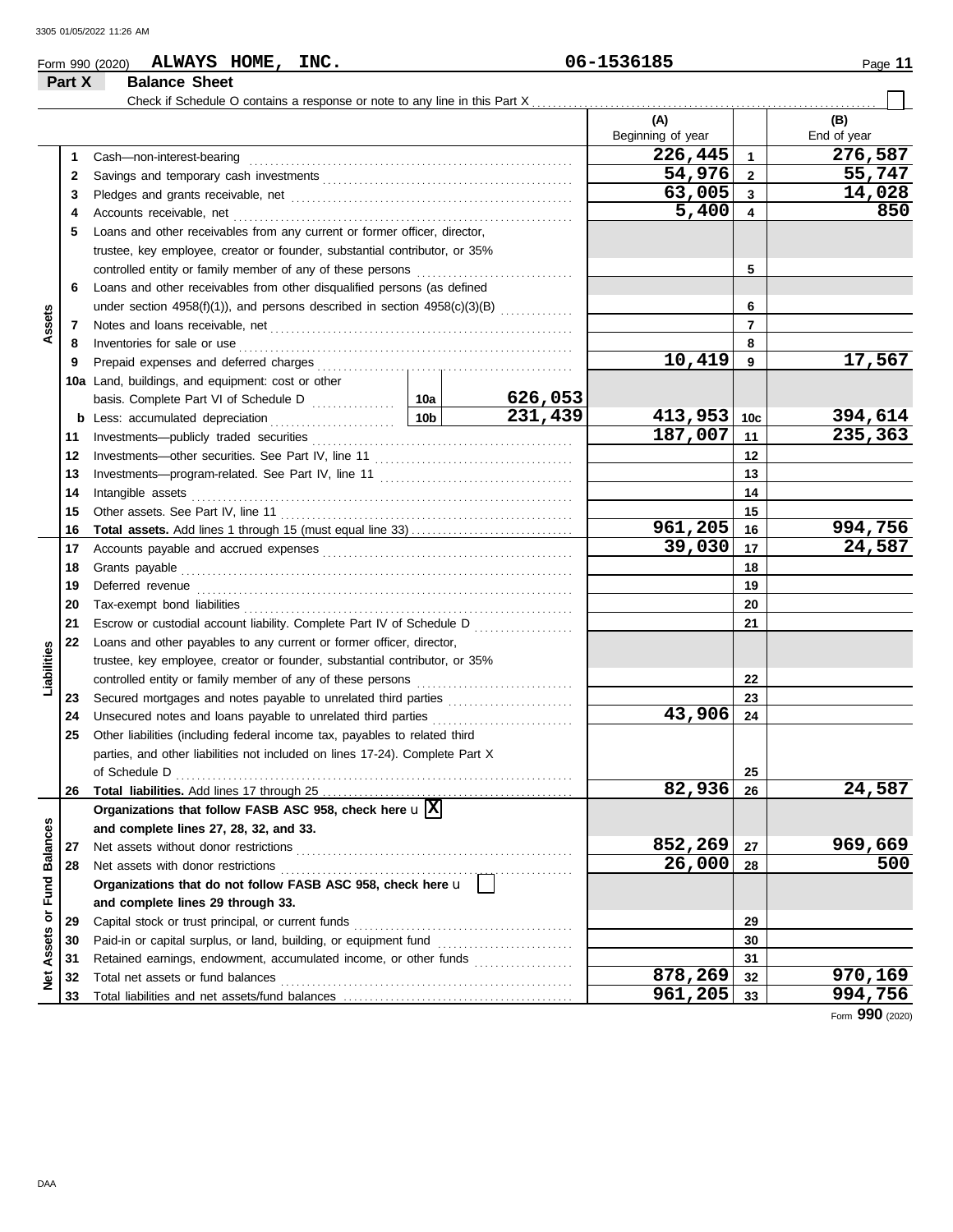|    | 06-1536185<br>Form 990 (2020) $ALWAYS$ HOME, INC.                                                                                                                                                                              |                |                |         | Page 12 |
|----|--------------------------------------------------------------------------------------------------------------------------------------------------------------------------------------------------------------------------------|----------------|----------------|---------|---------|
|    | Part XI<br><b>Reconciliation of Net Assets</b>                                                                                                                                                                                 |                |                |         |         |
|    |                                                                                                                                                                                                                                |                |                |         | Ixl     |
| 1  |                                                                                                                                                                                                                                | $\mathbf{1}$   |                | 649,076 |         |
| 2  |                                                                                                                                                                                                                                | $\overline{2}$ |                | 587,185 |         |
| 3  |                                                                                                                                                                                                                                | 3              |                | 61,891  |         |
| 4  |                                                                                                                                                                                                                                | 4              |                | 878,269 |         |
| 5  |                                                                                                                                                                                                                                | 5              |                |         | 30,009  |
| 6  |                                                                                                                                                                                                                                | 6              |                |         |         |
| 7  | Investment expenses                                                                                                                                                                                                            | $\overline{7}$ |                |         |         |
| 8  | Prior period adjustments entertainments and a statement of a statement of a statement of a statement of a statement of a statement of a statement of a statement of a statement of a statement of a statement of a statement o | 8              |                |         |         |
| 9  |                                                                                                                                                                                                                                | 9              |                |         |         |
| 10 | Net assets or fund balances at end of year. Combine lines 3 through 9 (must equal Part X, line                                                                                                                                 |                |                |         |         |
|    |                                                                                                                                                                                                                                | 10             |                | 970,169 |         |
|    | <b>Financial Statements and Reporting</b><br>Part XII                                                                                                                                                                          |                |                |         |         |
|    |                                                                                                                                                                                                                                |                |                |         |         |
|    |                                                                                                                                                                                                                                |                |                | Yes     | No      |
| 1  | $ X $ Accrual<br>Accounting method used to prepare the Form 990:<br>Cash<br>Other                                                                                                                                              |                |                |         |         |
|    | If the organization changed its method of accounting from a prior year or checked "Other," explain in                                                                                                                          |                |                |         |         |
|    | Schedule O.                                                                                                                                                                                                                    |                |                |         |         |
|    | 2a Were the organization's financial statements compiled or reviewed by an independent accountant?                                                                                                                             |                | 2a             |         | X       |
|    | If "Yes," check a box below to indicate whether the financial statements for the year were compiled or                                                                                                                         |                |                |         |         |
|    | reviewed on a separate basis, consolidated basis, or both:                                                                                                                                                                     |                |                |         |         |
|    | Separate basis<br>Consolidated basis<br>Both consolidated and separate basis                                                                                                                                                   |                |                |         |         |
|    | <b>b</b> Were the organization's financial statements audited by an independent accountant?                                                                                                                                    |                | 2 <sub>b</sub> | x       |         |
|    | If "Yes," check a box below to indicate whether the financial statements for the year were audited on a                                                                                                                        |                |                |         |         |
|    | separate basis, consolidated basis, or both:                                                                                                                                                                                   |                |                |         |         |
|    | ΙXΙ<br>Separate basis<br>Consolidated basis<br>  Both consolidated and separate basis                                                                                                                                          |                |                |         |         |
|    | c If "Yes" to line 2a or 2b, does the organization have a committee that assumes responsibility for oversight of                                                                                                               |                |                |         |         |
|    | the audit, review, or compilation of its financial statements and selection of an independent accountant?                                                                                                                      |                | 2c             | x       |         |
|    | If the organization changed either its oversight process or selection process during the tax year, explain on                                                                                                                  |                |                |         |         |
|    | Schedule O.                                                                                                                                                                                                                    |                |                |         |         |
|    | 3a As a result of a federal award, was the organization required to undergo an audit or audits as set forth in the                                                                                                             |                |                |         |         |
|    | Single Audit Act and OMB Circular A-133?                                                                                                                                                                                       |                | 3a             |         | X       |
|    | <b>b</b> If "Yes," did the organization undergo the required audit or audits? If the organization did not undergo the                                                                                                          |                |                |         |         |
|    | required audit or audits, explain why on Schedule O and describe any steps taken to undergo such audits                                                                                                                        |                | 3b             |         |         |
|    |                                                                                                                                                                                                                                |                |                | nnn     |         |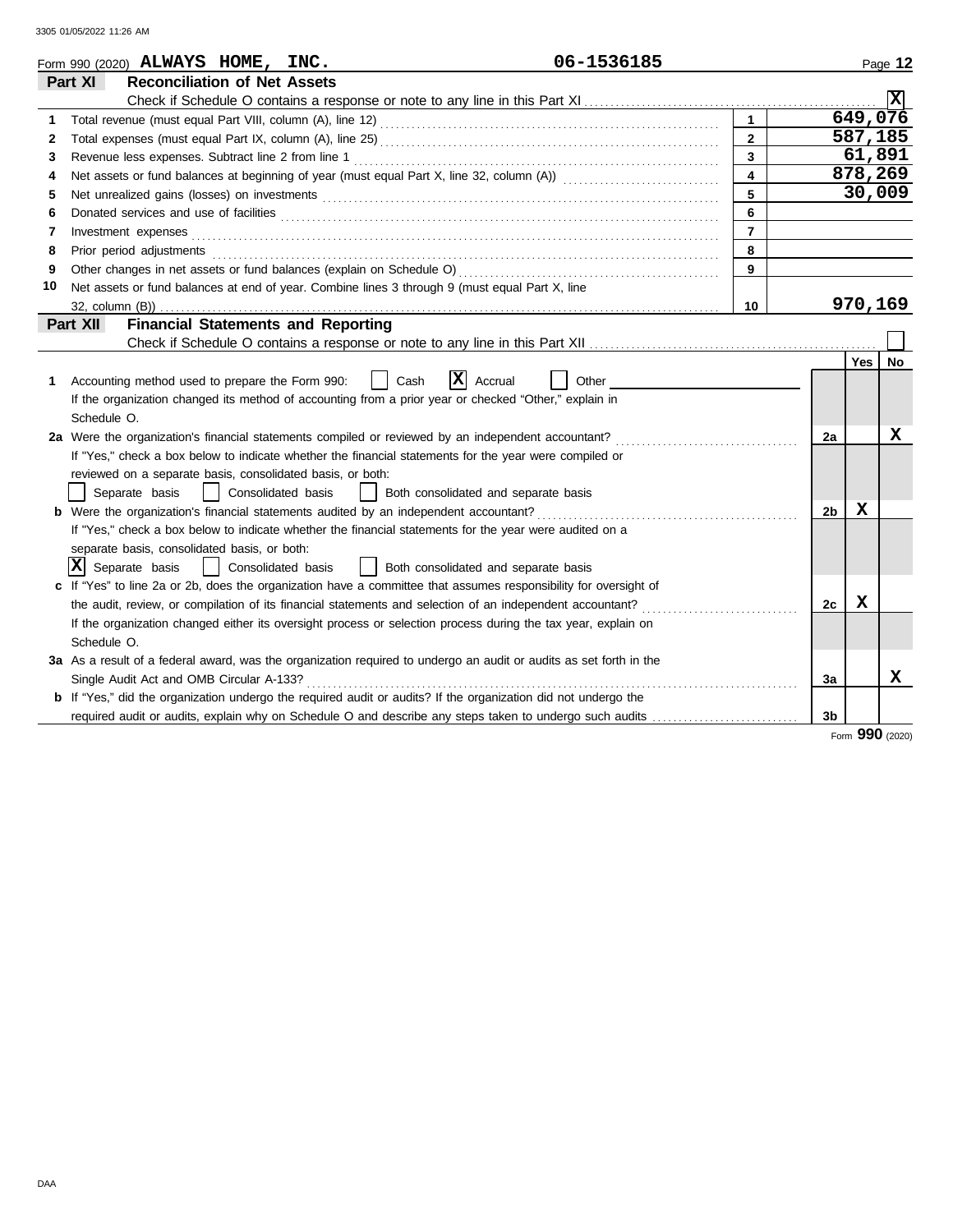**(Form 990 or 990-EZ)**

# **SCHEDULE A Public Charity Status and Public Support**

**Complete if the organization is a section 501(c)(3) organization or a section 4947(a)(1) nonexempt charitable trust.**

u **Attach to Form 990 or Form 990-EZ.**

**2020 Open to Public**

OMB No. 1545-0047

| Department of the Treasury |        |                          |  |                                                                                                      | Open to Public                                                                                                                                                                                                                                                 |                                              |                          |                        |  |                    |  |
|----------------------------|--------|--------------------------|--|------------------------------------------------------------------------------------------------------|----------------------------------------------------------------------------------------------------------------------------------------------------------------------------------------------------------------------------------------------------------------|----------------------------------------------|--------------------------|------------------------|--|--------------------|--|
| Internal Revenue Service   |        |                          |  | <b>Inspection</b><br><b>u</b> Go to www.irs.gov/Form990 for instructions and the latest information. |                                                                                                                                                                                                                                                                |                                              |                          |                        |  |                    |  |
|                            |        | Name of the organization |  | ALWAYS HOME,                                                                                         | INC.                                                                                                                                                                                                                                                           | Employer identification number<br>06-1536185 |                          |                        |  |                    |  |
|                            | Part I |                          |  |                                                                                                      | Reason for Public Charity Status. (All organizations must complete this part.) See instructions.                                                                                                                                                               |                                              |                          |                        |  |                    |  |
|                            |        |                          |  |                                                                                                      | The organization is not a private foundation because it is: (For lines 1 through 12, check only one box.)                                                                                                                                                      |                                              |                          |                        |  |                    |  |
| 1                          |        |                          |  |                                                                                                      | A church, convention of churches, or association of churches described in <b>section 170(b)(1)(A)(i).</b>                                                                                                                                                      |                                              |                          |                        |  |                    |  |
| 2                          |        |                          |  |                                                                                                      | A school described in section 170(b)(1)(A)(ii). (Attach Schedule E (Form 990 or 990-EZ).)                                                                                                                                                                      |                                              |                          |                        |  |                    |  |
| 3                          |        |                          |  |                                                                                                      | A hospital or a cooperative hospital service organization described in section 170(b)(1)(A)(iii).                                                                                                                                                              |                                              |                          |                        |  |                    |  |
|                            |        |                          |  |                                                                                                      | A medical research organization operated in conjunction with a hospital described in section 170(b)(1)(A)(iii). Enter the hospital's name,                                                                                                                     |                                              |                          |                        |  |                    |  |
|                            |        | city, and state:         |  |                                                                                                      |                                                                                                                                                                                                                                                                |                                              |                          |                        |  |                    |  |
| 5                          |        |                          |  |                                                                                                      | An organization operated for the benefit of a college or university owned or operated by a governmental unit described in                                                                                                                                      |                                              |                          |                        |  |                    |  |
|                            |        |                          |  | section 170(b)(1)(A)(iv). (Complete Part II.)                                                        |                                                                                                                                                                                                                                                                |                                              |                          |                        |  |                    |  |
| 6                          |        |                          |  |                                                                                                      | A federal, state, or local government or governmental unit described in section 170(b)(1)(A)(v).                                                                                                                                                               |                                              |                          |                        |  |                    |  |
| 7                          | X      |                          |  | described in section 170(b)(1)(A)(vi). (Complete Part II.)                                           | An organization that normally receives a substantial part of its support from a governmental unit or from the general public                                                                                                                                   |                                              |                          |                        |  |                    |  |
| 8                          |        |                          |  |                                                                                                      | A community trust described in section 170(b)(1)(A)(vi). (Complete Part II.)                                                                                                                                                                                   |                                              |                          |                        |  |                    |  |
| 9                          |        |                          |  |                                                                                                      | An agricultural research organization described in section 170(b)(1)(A)(ix) operated in conjunction with a land-grant college                                                                                                                                  |                                              |                          |                        |  |                    |  |
|                            |        |                          |  |                                                                                                      | or university or a non-land-grant college of agriculture (see instructions). Enter the name, city, and state of the college or                                                                                                                                 |                                              |                          |                        |  |                    |  |
| 10                         |        | university:              |  |                                                                                                      | An organization that normally receives: (1) more than 33 1/3% of its support from contributions, membership fees, and gross                                                                                                                                    |                                              |                          |                        |  |                    |  |
|                            |        |                          |  |                                                                                                      | receipts from activities related to its exempt functions, subject to certain exceptions; and (2) no more than 331/3% of its                                                                                                                                    |                                              |                          |                        |  |                    |  |
|                            |        |                          |  |                                                                                                      | support from gross investment income and unrelated business taxable income (less section 511 tax) from businesses                                                                                                                                              |                                              |                          |                        |  |                    |  |
|                            |        |                          |  |                                                                                                      | acquired by the organization after June 30, 1975. See section 509(a)(2). (Complete Part III.)                                                                                                                                                                  |                                              |                          |                        |  |                    |  |
| 11                         |        |                          |  |                                                                                                      | An organization organized and operated exclusively to test for public safety. See section 509(a)(4).                                                                                                                                                           |                                              |                          |                        |  |                    |  |
| 12                         |        |                          |  |                                                                                                      | An organization organized and operated exclusively for the benefit of, to perform the functions of, or to carry out the purposes                                                                                                                               |                                              |                          |                        |  |                    |  |
|                            |        |                          |  |                                                                                                      | of one or more publicly supported organizations described in section 509(a)(1) or section 509(a)(2). See section 509(a)(3).<br>Check the box in lines 12a through 12d that describes the type of supporting organization and complete lines 12e, 12f, and 12g. |                                              |                          |                        |  |                    |  |
|                            | a      |                          |  |                                                                                                      | Type I. A supporting organization operated, supervised, or controlled by its supported organization(s), typically by giving                                                                                                                                    |                                              |                          |                        |  |                    |  |
|                            |        |                          |  |                                                                                                      | the supported organization(s) the power to regularly appoint or elect a majority of the directors or trustees of the                                                                                                                                           |                                              |                          |                        |  |                    |  |
|                            |        |                          |  |                                                                                                      | supporting organization. You must complete Part IV, Sections A and B.                                                                                                                                                                                          |                                              |                          |                        |  |                    |  |
|                            | b      |                          |  |                                                                                                      | Type II. A supporting organization supervised or controlled in connection with its supported organization(s), by having                                                                                                                                        |                                              |                          |                        |  |                    |  |
|                            |        |                          |  |                                                                                                      | control or management of the supporting organization vested in the same persons that control or manage the supported                                                                                                                                           |                                              |                          |                        |  |                    |  |
|                            |        |                          |  |                                                                                                      | organization(s). You must complete Part IV, Sections A and C.                                                                                                                                                                                                  |                                              |                          |                        |  |                    |  |
|                            | c      |                          |  |                                                                                                      | Type III functionally integrated. A supporting organization operated in connection with, and functionally integrated with,<br>its supported organization(s) (see instructions). You must complete Part IV, Sections A, D, and E.                               |                                              |                          |                        |  |                    |  |
|                            | d      |                          |  |                                                                                                      | Type III non-functionally integrated. A supporting organization operated in connection with its supported organization(s)                                                                                                                                      |                                              |                          |                        |  |                    |  |
|                            |        |                          |  |                                                                                                      | that is not functionally integrated. The organization generally must satisfy a distribution requirement and an attentiveness                                                                                                                                   |                                              |                          |                        |  |                    |  |
|                            |        |                          |  |                                                                                                      | requirement (see instructions). You must complete Part IV, Sections A and D, and Part V.                                                                                                                                                                       |                                              |                          |                        |  |                    |  |
|                            | е      |                          |  |                                                                                                      | Check this box if the organization received a written determination from the IRS that it is a Type I, Type II, Type III                                                                                                                                        |                                              |                          |                        |  |                    |  |
|                            | f      |                          |  | Enter the number of supported organizations                                                          | functionally integrated, or Type III non-functionally integrated supporting organization.                                                                                                                                                                      |                                              |                          |                        |  |                    |  |
|                            | g      |                          |  |                                                                                                      | Provide the following information about the supported organization(s).                                                                                                                                                                                         |                                              |                          |                        |  |                    |  |
|                            |        | (i) Name of supported    |  | (ii) EIN                                                                                             | (iii) Type of organization                                                                                                                                                                                                                                     |                                              | (iv) Is the organization | (v) Amount of monetary |  | (vi) Amount of     |  |
|                            |        | organization             |  |                                                                                                      | (described on lines 1-10                                                                                                                                                                                                                                       |                                              | listed in your governing | support (see           |  | other support (see |  |
|                            |        |                          |  |                                                                                                      | above (see instructions))                                                                                                                                                                                                                                      |                                              | document?                | instructions)          |  | instructions)      |  |
|                            |        |                          |  |                                                                                                      |                                                                                                                                                                                                                                                                | Yes                                          | No                       |                        |  |                    |  |
| (A)                        |        |                          |  |                                                                                                      |                                                                                                                                                                                                                                                                |                                              |                          |                        |  |                    |  |
|                            |        |                          |  |                                                                                                      |                                                                                                                                                                                                                                                                |                                              |                          |                        |  |                    |  |
| (B)                        |        |                          |  |                                                                                                      |                                                                                                                                                                                                                                                                |                                              |                          |                        |  |                    |  |
| (C)                        |        |                          |  |                                                                                                      |                                                                                                                                                                                                                                                                |                                              |                          |                        |  |                    |  |
| (D)                        |        |                          |  |                                                                                                      |                                                                                                                                                                                                                                                                |                                              |                          |                        |  |                    |  |
|                            |        |                          |  |                                                                                                      |                                                                                                                                                                                                                                                                |                                              |                          |                        |  |                    |  |
| (E)                        |        |                          |  |                                                                                                      |                                                                                                                                                                                                                                                                |                                              |                          |                        |  |                    |  |
| Total                      |        |                          |  |                                                                                                      |                                                                                                                                                                                                                                                                |                                              |                          |                        |  |                    |  |

**For Paperwork Reduction Act Notice, see the Instructions for Form 990 or 990-EZ.**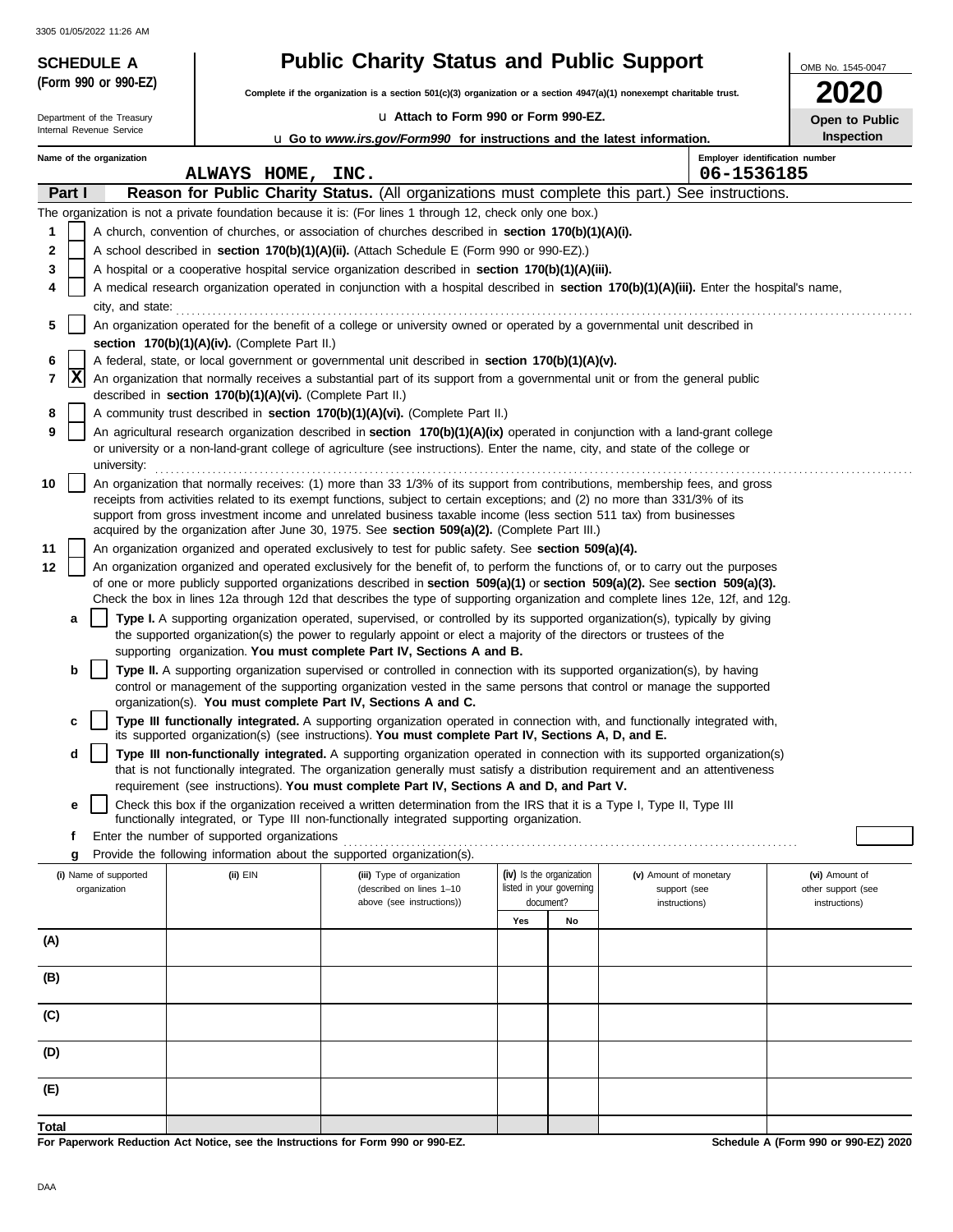|     | Schedule A (Form 990 or 990-EZ) 2020                                                                                                                                                                                                                                           | ALWAYS HOME, INC. |          |            |            | 06-1536185                           | Page 2                   |
|-----|--------------------------------------------------------------------------------------------------------------------------------------------------------------------------------------------------------------------------------------------------------------------------------|-------------------|----------|------------|------------|--------------------------------------|--------------------------|
|     | Support Schedule for Organizations Described in Sections 170(b)(1)(A)(iv) and 170(b)(1)(A)(vi)<br>Part II                                                                                                                                                                      |                   |          |            |            |                                      |                          |
|     | (Complete only if you checked the box on line 5, 7, or 8 of Part I or if the organization failed to qualify under                                                                                                                                                              |                   |          |            |            |                                      |                          |
|     | Part III. If the organization fails to qualify under the tests listed below, please complete Part III.)                                                                                                                                                                        |                   |          |            |            |                                      |                          |
|     | <b>Section A. Public Support</b>                                                                                                                                                                                                                                               |                   |          |            |            |                                      |                          |
|     | Calendar year (or fiscal year beginning in)<br>$\mathbf{u}$                                                                                                                                                                                                                    | (a) 2016          | (b) 2017 | $(c)$ 2018 | $(d)$ 2019 | (e) $2020$                           | (f) Total                |
| 1   | Gifts, grants, contributions, and<br>membership fees received. (Do not<br>include any "unusual grants.")                                                                                                                                                                       | 368,456           | 361,559  | 403,865    | 500,794    | 600,905                              | 2,235,579                |
|     |                                                                                                                                                                                                                                                                                |                   |          |            |            |                                      |                          |
| 2   | Tax revenues levied for the<br>organization's benefit and either paid<br>to or expended on its behalf                                                                                                                                                                          |                   |          |            |            |                                      |                          |
| 3   | The value of services or facilities<br>furnished by a governmental unit to the<br>organization without charge                                                                                                                                                                  |                   |          |            |            |                                      |                          |
| 4   | <b>Total.</b> Add lines 1 through 3<br><u>.</u>                                                                                                                                                                                                                                | 368,456           | 361,559  | 403,865    | 500,794    | 600,905                              | 2,235,579                |
| 5   | The portion of total contributions by<br>each person (other than a<br>governmental unit or publicly<br>supported organization) included on<br>line 1 that exceeds 2% of the amount<br>shown on line 11, column (f)<br>in in de la caractería.<br>Constituídas de la caractería |                   |          |            |            |                                      |                          |
| 6   | Public support. Subtract line 5 from line 4.                                                                                                                                                                                                                                   |                   |          |            |            |                                      | 2,235,579                |
|     | <b>Section B. Total Support</b>                                                                                                                                                                                                                                                |                   |          |            |            |                                      |                          |
|     | Calendar year (or fiscal year beginning in)<br>$\mathbf{u}$                                                                                                                                                                                                                    | (a) 2016          | (b) 2017 | $(c)$ 2018 | $(d)$ 2019 | (e) $2020$                           | (f) Total                |
| 7   | Amounts from line 4<br>.                                                                                                                                                                                                                                                       | 368,456           | 361,559  | 403,865    | 500,794    | 600,905                              | 2,235,579                |
| 8   | Gross income from interest, dividends,<br>payments received on securities loans,<br>rents, royalties, and income from<br>similar sources                                                                                                                                       | 2,124             | 19,583   | 35,191     | 36,501     | 32,321                               | 125,720                  |
| 9   | Net income from unrelated business<br>activities, whether or not the business<br>is regularly carried on                                                                                                                                                                       |                   |          |            |            |                                      |                          |
| 10  | Other income. Do not include gain or<br>loss from the sale of capital assets                                                                                                                                                                                                   |                   |          |            |            |                                      |                          |
| 11  | Total support. Add lines 7 through 10                                                                                                                                                                                                                                          |                   |          |            |            |                                      | 2,361,299                |
| 12  | Gross receipts from related activities, etc. (see instructions)                                                                                                                                                                                                                |                   |          |            |            | 12                                   | 107,074                  |
| 13  | First 5 years. If the Form 990 is for the organization's first, second, third, fourth, or fifth tax year as a section 501(c)(3)                                                                                                                                                |                   |          |            |            |                                      |                          |
|     |                                                                                                                                                                                                                                                                                |                   |          |            |            |                                      |                          |
|     | Section C. Computation of Public Support Percentage                                                                                                                                                                                                                            |                   |          |            |            |                                      |                          |
| 14  | Public support percentage for 2020 (line 6, column (f) divided by line 11, column (f)) [[[[[[[[[[[[[[[[[[[[[[                                                                                                                                                                  |                   |          |            |            | 14                                   | 94.68%                   |
| 15  |                                                                                                                                                                                                                                                                                |                   |          |            |            | 15                                   | 95.45%                   |
| 16a | 33 1/3% support test-2020. If the organization did not check the box on line 13, and line 14 is 33 1/3% or more, check this                                                                                                                                                    |                   |          |            |            |                                      |                          |
|     | box and stop here. The organization qualifies as a publicly supported organization                                                                                                                                                                                             |                   |          |            |            |                                      | $\vert \mathbf{x} \vert$ |
| b   | 33 1/3% support test-2019. If the organization did not check a box on line 13 or 16a, and line 15 is 33 1/3% or more, check                                                                                                                                                    |                   |          |            |            |                                      |                          |
|     |                                                                                                                                                                                                                                                                                |                   |          |            |            |                                      |                          |
| 17а | 10%-facts-and-circumstances test-2020. If the organization did not check a box on line 13, 16a, or 16b, and line 14 is                                                                                                                                                         |                   |          |            |            |                                      |                          |
|     | 10% or more, and if the organization meets the "facts-and-circumstances" test, check this box and stop here. Explain in                                                                                                                                                        |                   |          |            |            |                                      |                          |
|     | Part VI how the organization meets the "facts-and-circumstances" test. The organization qualifies as a publicly supported                                                                                                                                                      |                   |          |            |            |                                      |                          |
|     | organization                                                                                                                                                                                                                                                                   |                   |          |            |            |                                      |                          |
| b   | 10%-facts-and-circumstances test-2019. If the organization did not check a box on line 13, 16a, 16b, or 17a, and line<br>15 is 10% or more, and if the organization meets the "facts-and-circumstances" test, check this box and stop here. Explain                            |                   |          |            |            |                                      |                          |
|     | in Part VI how the organization meets the "facts-and-circumstances" test. The organization qualifies as a publicly supported                                                                                                                                                   |                   |          |            |            |                                      |                          |
|     | organization                                                                                                                                                                                                                                                                   |                   |          |            |            |                                      |                          |
| 18  | Private foundation. If the organization did not check a box on line 13, 16a, 16b, 17a, or 17b, check this box and see<br>instructions                                                                                                                                          |                   |          |            |            |                                      |                          |
|     |                                                                                                                                                                                                                                                                                |                   |          |            |            | Schedule A (Form 990 or 990-EZ) 2020 |                          |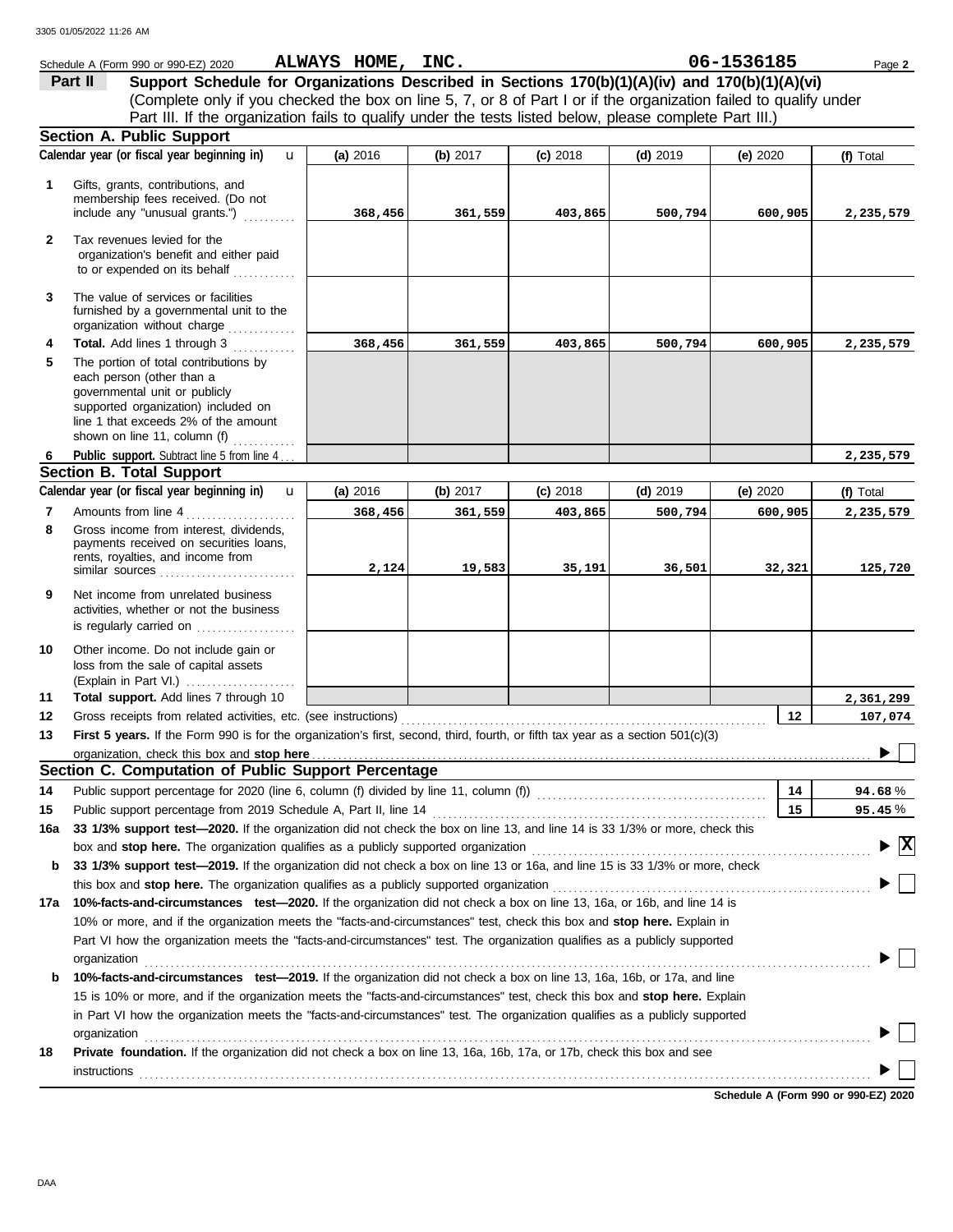|     | Schedule A (Form 990 or 990-EZ) 2020                                                                                                                                              | ALWAYS HOME, INC. |            |            |            | 06-1536185 | Page 3    |
|-----|-----------------------------------------------------------------------------------------------------------------------------------------------------------------------------------|-------------------|------------|------------|------------|------------|-----------|
|     | Support Schedule for Organizations Described in Section 509(a)(2)<br>Part III                                                                                                     |                   |            |            |            |            |           |
|     | (Complete only if you checked the box on line 10 of Part I or if the organization failed to qualify under Part II.                                                                |                   |            |            |            |            |           |
|     | If the organization fails to qualify under the tests listed below, please complete Part II.)                                                                                      |                   |            |            |            |            |           |
|     | <b>Section A. Public Support</b>                                                                                                                                                  |                   |            |            |            |            |           |
|     | Calendar year (or fiscal year beginning in)<br>$\mathbf{u}$                                                                                                                       | (a) 2016          | (b) $2017$ | $(c)$ 2018 | $(d)$ 2019 | (e) $2020$ | (f) Total |
|     | Gifts, grants, contributions, and membership fees<br>received. (Do not include any "unusual grants.")                                                                             |                   |            |            |            |            |           |
| 2   | Gross receipts from admissions, merchandise<br>sold or services performed, or facilities<br>furnished in any activity that is related to the<br>organization's tax-exempt purpose |                   |            |            |            |            |           |
| 3   | Gross receipts from activities that are not an<br>unrelated trade or business under section 513                                                                                   |                   |            |            |            |            |           |
| 4   | Tax revenues levied for the<br>organization's benefit and either paid<br>to or expended on its behalf                                                                             |                   |            |            |            |            |           |
| 5   | The value of services or facilities<br>furnished by a governmental unit to the<br>organization without charge                                                                     |                   |            |            |            |            |           |
| 6   | Total. Add lines 1 through 5                                                                                                                                                      |                   |            |            |            |            |           |
|     | <b>7a</b> Amounts included on lines 1, 2, and 3<br>received from disqualified persons                                                                                             |                   |            |            |            |            |           |
| b   | Amounts included on lines 2 and 3<br>received from other than disqualified<br>persons that exceed the greater of \$5,000<br>or 1% of the amount on line 13 for the year $\ldots$  |                   |            |            |            |            |           |
| c   | Add lines 7a and 7b                                                                                                                                                               |                   |            |            |            |            |           |
| 8   | Public support. (Subtract line 7c from<br>line $6.$ )                                                                                                                             |                   |            |            |            |            |           |
|     | <b>Section B. Total Support</b>                                                                                                                                                   |                   |            |            |            |            |           |
|     | Calendar year (or fiscal year beginning in)<br>$\mathbf{u}$                                                                                                                       | (a) 2016          | (b) 2017   | $(c)$ 2018 | $(d)$ 2019 | (e) $2020$ | (f) Total |
| 9   | Amounts from line 6                                                                                                                                                               |                   |            |            |            |            |           |
| 10a | Gross income from interest, dividends,<br>payments received on securities loans, rents,<br>royalties, and income from similar sources                                             |                   |            |            |            |            |           |
| b   | Unrelated business taxable income (less<br>section 511 taxes) from businesses<br>acquired after June 30, 1975                                                                     |                   |            |            |            |            |           |
| с   | Add lines 10a and 10b<br>.                                                                                                                                                        |                   |            |            |            |            |           |
| 11  | Net income from unrelated business<br>activities not included in line 10b, whether<br>or not the business is regularly carried on                                                 |                   |            |            |            |            |           |
| 12  | Other income. Do not include gain or<br>loss from the sale of capital assets<br>(Explain in Part VI.)                                                                             |                   |            |            |            |            |           |
| 13  | Total support. (Add lines 9, 10c, 11,                                                                                                                                             |                   |            |            |            |            |           |
|     | and 12.) $\ldots$                                                                                                                                                                 |                   |            |            |            |            |           |
| 14  | First 5 years. If the Form 990 is for the organization's first, second, third, fourth, or fifth tax year as a section 501(c)(3)<br>organization, check this box and stop here     |                   |            |            |            |            |           |
|     | Section C. Computation of Public Support Percentage                                                                                                                               |                   |            |            |            |            |           |
| 15  |                                                                                                                                                                                   |                   |            |            |            | 15         | %         |
| 16  |                                                                                                                                                                                   |                   |            |            |            | 16         | %         |
|     | Section D. Computation of Investment Income Percentage                                                                                                                            |                   |            |            |            |            |           |
| 17  |                                                                                                                                                                                   |                   |            |            |            | 17         | %         |
| 18  |                                                                                                                                                                                   |                   |            |            |            | 18         | %         |
| 19a | 33 1/3% support tests-2020. If the organization did not check the box on line 14, and line 15 is more than 33 1/3%, and line                                                      |                   |            |            |            |            |           |
|     |                                                                                                                                                                                   |                   |            |            |            |            |           |
| b   | 33 1/3% support tests-2019. If the organization did not check a box on line 14 or line 19a, and line 16 is more than 33 1/3%, and                                                 |                   |            |            |            |            |           |
|     |                                                                                                                                                                                   |                   |            |            |            |            |           |
| 20  |                                                                                                                                                                                   |                   |            |            |            |            |           |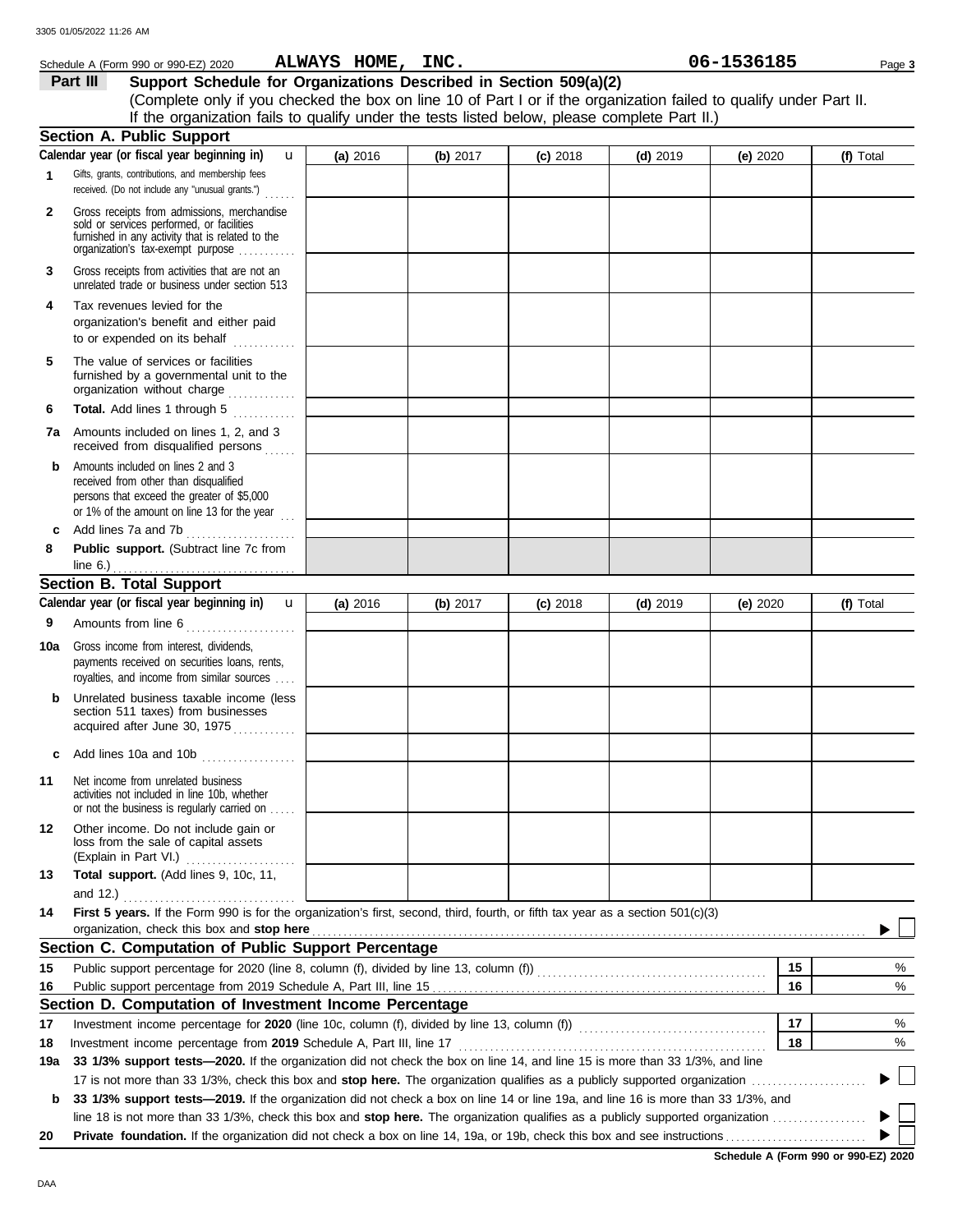|              | ALWAYS HOME, INC.<br>Schedule A (Form 990 or 990-EZ) 2020                                                           | 06-1536185      |     | Page 4 |
|--------------|---------------------------------------------------------------------------------------------------------------------|-----------------|-----|--------|
|              | Part IV<br><b>Supporting Organizations</b>                                                                          |                 |     |        |
|              | (Complete only if you checked a box in line 12 on Part I. If you checked box 12a, Part I, complete Sections A       |                 |     |        |
|              | and B. If you checked box 12b, Part I, complete Sections A and C. If you checked box 12c, Part I, complete          |                 |     |        |
|              | Sections A, D, and E. If you checked box 12d, Part I, complete Sections A and D, and complete Part V.)              |                 |     |        |
|              | <b>Section A. All Supporting Organizations</b>                                                                      |                 |     |        |
|              |                                                                                                                     |                 | Yes | No     |
| 1            | Are all of the organization's supported organizations listed by name in the organization's governing                |                 |     |        |
|              | documents? If "No," describe in Part VI how the supported organizations are designated. If designated by            |                 |     |        |
|              | class or purpose, describe the designation. If historic and continuing relationship, explain.                       | 1               |     |        |
| $\mathbf{2}$ | Did the organization have any supported organization that does not have an IRS determination of status              |                 |     |        |
|              | under section 509(a)(1) or (2)? If "Yes," explain in Part VI how the organization determined that the supported     |                 |     |        |
|              | organization was described in section 509(a)(1) or (2).                                                             | 2               |     |        |
| За           | Did the organization have a supported organization described in section $501(c)(4)$ , (5), or (6)? If "Yes," answer |                 |     |        |
|              | lines 3b and 3c below.                                                                                              | 3a              |     |        |
| b            | Did the organization confirm that each supported organization qualified under section 501(c)(4), (5), or (6) and    |                 |     |        |
|              | satisfied the public support tests under section 509(a)(2)? If "Yes," describe in Part VI when and how the          |                 |     |        |
|              |                                                                                                                     |                 |     |        |
|              | organization made the determination.                                                                                | 3b              |     |        |
| c            | Did the organization ensure that all support to such organizations was used exclusively for section $170(c)(2)(B)$  |                 |     |        |
|              | purposes? If "Yes," explain in Part VI what controls the organization put in place to ensure such use.              | 3c              |     |        |
| 4a           | Was any supported organization not organized in the United States ("foreign supported organization")? If            |                 |     |        |
|              | "Yes," and if you checked 12a or 12b in Part I, answer (b) and (c) below.                                           | 4a              |     |        |
| b            | Did the organization have ultimate control and discretion in deciding whether to make grants to the foreign         |                 |     |        |
|              | supported organization? If "Yes," describe in Part VI how the organization had such control and discretion          |                 |     |        |
|              | despite being controlled or supervised by or in connection with its supported organizations.                        | 4b              |     |        |
| c            | Did the organization support any foreign supported organization that does not have an IRS determination             |                 |     |        |
|              | under sections $501(c)(3)$ and $509(a)(1)$ or (2)? If "Yes," explain in Part VI what controls the organization used |                 |     |        |
|              | to ensure that all support to the foreign supported organization was used exclusively for section $170(c)(2)(B)$    |                 |     |        |
|              | purposes.                                                                                                           | 4c              |     |        |
| 5a           | Did the organization add, substitute, or remove any supported organizations during the tax year? If "Yes,"          |                 |     |        |
|              | answer lines 5b and 5c below (if applicable). Also, provide detail in Part VI, including (i) the names and EIN      |                 |     |        |
|              | numbers of the supported organizations added, substituted, or removed; (ii) the reasons for each such action;       |                 |     |        |
|              | (iii) the authority under the organization's organizing document authorizing such action; and (iv) how the action   |                 |     |        |
|              | was accomplished (such as by amendment to the organizing document).                                                 | 5a              |     |        |
| b            | Type I or Type II only. Was any added or substituted supported organization part of a class already                 |                 |     |        |
|              | designated in the organization's organizing document?                                                               | 5b              |     |        |
| c            | <b>Substitutions only.</b> Was the substitution the result of an event beyond the organization's control?           | 5c              |     |        |
| 6            | Did the organization provide support (whether in the form of grants or the provision of services or facilities) to  |                 |     |        |
|              | anyone other than (i) its supported organizations, (ii) individuals that are part of the charitable class benefited |                 |     |        |
|              | by one or more of its supported organizations, or (iii) other supporting organizations that also support or         |                 |     |        |
|              | benefit one or more of the filing organization's supported organizations? If "Yes," provide detail in Part VI.      | 6               |     |        |
| 7            | Did the organization provide a grant, loan, compensation, or other similar payment to a substantial contributor     |                 |     |        |
|              | (as defined in section $4958(c)(3)(C)$ ), a family member of a substantial contributor, or a 35% controlled entity  |                 |     |        |
|              | with regard to a substantial contributor? If "Yes," complete Part I of Schedule L (Form 990 or 990-EZ).             | 7               |     |        |
| 8            | Did the organization make a loan to a disqualified person (as defined in section 4958) not described in line 7?     |                 |     |        |
|              | If "Yes," complete Part I of Schedule L (Form 990 or 990-EZ).                                                       | 8               |     |        |
| 9a           | Was the organization controlled directly or indirectly at any time during the tax year by one or more               |                 |     |        |
|              | disqualified persons, as defined in section 4946 (other than foundation managers and organizations                  |                 |     |        |
|              | described in section 509(a)(1) or (2))? If "Yes," provide detail in Part VI.                                        | 9a              |     |        |
| b            | Did one or more disqualified persons (as defined in line 9a) hold a controlling interest in any entity in which     |                 |     |        |
|              | the supporting organization had an interest? If "Yes," provide detail in Part VI.                                   | 9b              |     |        |
| c            | Did a disqualified person (as defined in line 9a) have an ownership interest in, or derive any personal benefit     |                 |     |        |
|              | from, assets in which the supporting organization also had an interest? If "Yes," provide detail in Part VI.        | 9c              |     |        |
| 10a          | Was the organization subject to the excess business holdings rules of section 4943 because of section               |                 |     |        |
|              | 4943(f) (regarding certain Type II supporting organizations, and all Type III non-functionally integrated           |                 |     |        |
|              | supporting organizations)? If "Yes," answer line 10b below.                                                         | 10a             |     |        |
| b            | Did the organization have any excess business holdings in the tax year? (Use Schedule C, Form 4720, to              |                 |     |        |
|              | determine whether the organization had excess business holdings.)                                                   | 10 <sub>b</sub> |     |        |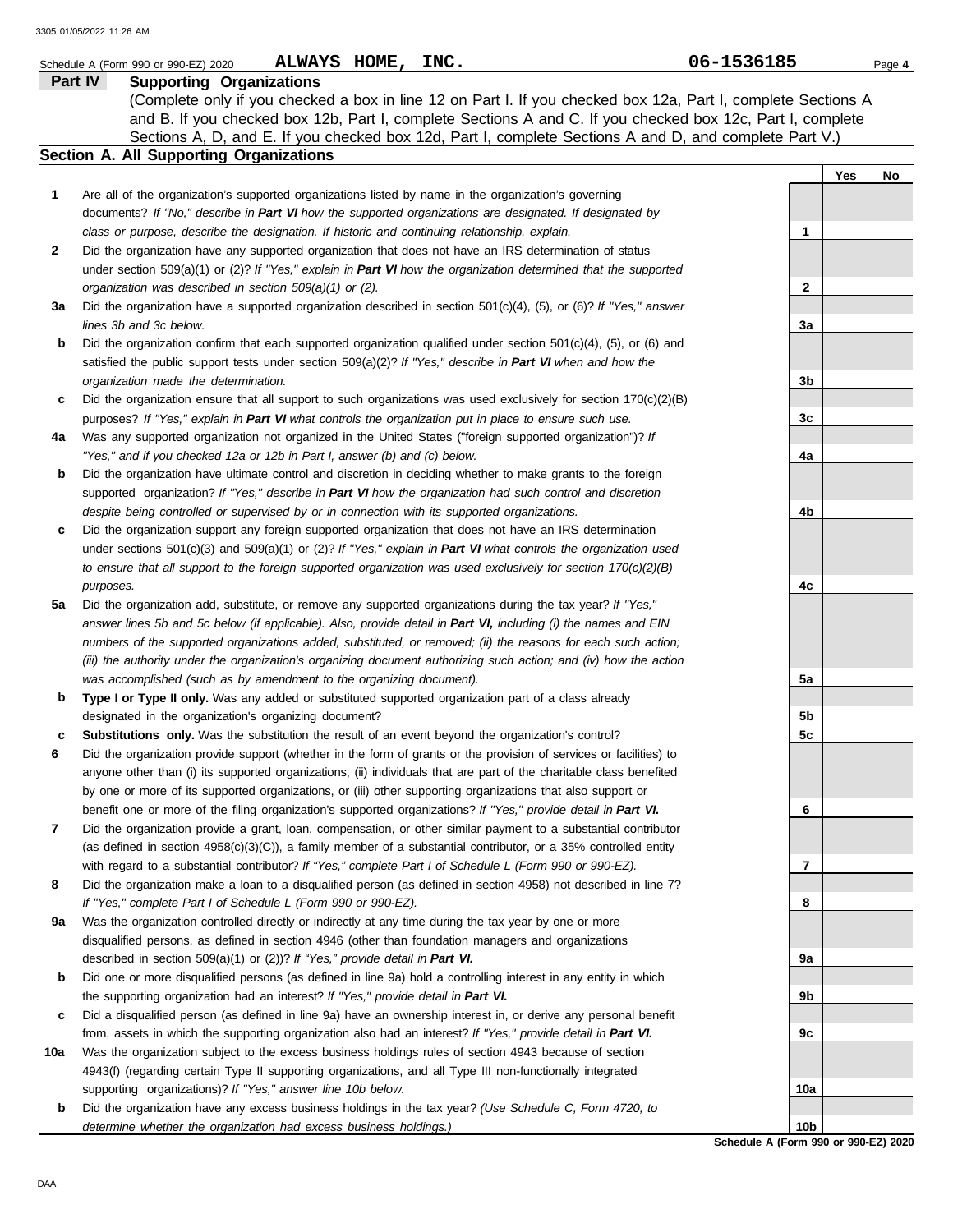|                | ALWAYS HOME,<br>INC.<br>Schedule A (Form 990 or 990-EZ) 2020                                                                                                                                                                                 | 06-1536185 |     | Page 5 |
|----------------|----------------------------------------------------------------------------------------------------------------------------------------------------------------------------------------------------------------------------------------------|------------|-----|--------|
| <b>Part IV</b> | <b>Supporting Organizations (continued)</b>                                                                                                                                                                                                  |            |     |        |
|                |                                                                                                                                                                                                                                              |            | Yes | No     |
| 11             | Has the organization accepted a gift or contribution from any of the following persons?                                                                                                                                                      |            |     |        |
| а              | A person who directly or indirectly controls, either alone or together with persons described in lines 11b and                                                                                                                               |            |     |        |
|                | 11c below, the governing body of a supported organization?                                                                                                                                                                                   | 11a        |     |        |
| b              | A family member of a person described in line 11a above?                                                                                                                                                                                     | 11b        |     |        |
| C              | A 35% controlled entity of a person described in line 11a or 11b above? If "Yes" to line 11a, 11b, or 11c, provide                                                                                                                           |            |     |        |
|                | detail in Part VI.<br>Section B. Type I Supporting Organizations                                                                                                                                                                             | 11c        |     |        |
|                |                                                                                                                                                                                                                                              |            |     |        |
|                |                                                                                                                                                                                                                                              |            | Yes | No     |
| 1              | Did the governing body, members of the governing body, officers acting in their official capacity, or membership of one or                                                                                                                   |            |     |        |
|                | more supported organizations have the power to regularly appoint or elect at least a majority of the organization's officers,                                                                                                                |            |     |        |
|                | directors, or trustees at all times during the tax year? If "No," describe in Part VI how the supported organization(s)                                                                                                                      |            |     |        |
|                | effectively operated, supervised, or controlled the organization's activities. If the organization had more than one supported                                                                                                               |            |     |        |
|                | organization, describe how the powers to appoint and/or remove officers, directors, or trustees were allocated among the<br>supported organizations and what conditions or restrictions, if any, applied to such powers during the tax year. | 1          |     |        |
| 2              | Did the organization operate for the benefit of any supported organization other than the supported                                                                                                                                          |            |     |        |
|                | organization(s) that operated, supervised, or controlled the supporting organization? If "Yes," explain in Part                                                                                                                              |            |     |        |
|                | VI how providing such benefit carried out the purposes of the supported organization(s) that operated,                                                                                                                                       |            |     |        |
|                | supervised, or controlled the supporting organization.                                                                                                                                                                                       | 2          |     |        |
|                | Section C. Type II Supporting Organizations                                                                                                                                                                                                  |            |     |        |
|                |                                                                                                                                                                                                                                              |            | Yes | No     |
| 1              | Were a majority of the organization's directors or trustees during the tax year also a majority of the directors                                                                                                                             |            |     |        |
|                | or trustees of each of the organization's supported organization(s)? If "No," describe in Part VI how control                                                                                                                                |            |     |        |
|                | or management of the supporting organization was vested in the same persons that controlled or managed                                                                                                                                       |            |     |        |
|                | the supported organization(s).                                                                                                                                                                                                               | 1          |     |        |
|                | Section D. All Type III Supporting Organizations                                                                                                                                                                                             |            |     |        |
|                |                                                                                                                                                                                                                                              |            | Yes | No     |
| 1              | Did the organization provide to each of its supported organizations, by the last day of the fifth month of the                                                                                                                               |            |     |        |
|                | organization's tax year, (i) a written notice describing the type and amount of support provided during the prior tax                                                                                                                        |            |     |        |
|                | year, (ii) a copy of the Form 990 that was most recently filed as of the date of notification, and (iii) copies of the                                                                                                                       |            |     |        |
|                | organization's governing documents in effect on the date of notification, to the extent not previously provided?                                                                                                                             | 1          |     |        |
| 2              | Were any of the organization's officers, directors, or trustees either (i) appointed or elected by the supported                                                                                                                             |            |     |        |
|                | organization(s) or (ii) serving on the governing body of a supported organization? If "No," explain in Part VI how                                                                                                                           |            |     |        |
|                | the organization maintained a close and continuous working relationship with the supported organization(s).                                                                                                                                  | 2          |     |        |
| 3              | By reason of the relationship described in line 2, above, did the organization's supported organizations have                                                                                                                                |            |     |        |
|                | a significant voice in the organization's investment policies and in directing the use of the organization's                                                                                                                                 |            |     |        |
|                | income or assets at all times during the tax year? If "Yes," describe in Part VI the role the organization's                                                                                                                                 |            |     |        |
|                | supported organizations played in this regard.                                                                                                                                                                                               | 3          |     |        |
|                | Section E. Type III Functionally-Integrated Supporting Organizations                                                                                                                                                                         |            |     |        |
| 1              | Check the box next to the method that the organization used to satisfy the Integral Part Test during the year (see instructions).                                                                                                            |            |     |        |
| a              | The organization satisfied the Activities Test. Complete line 2 below.                                                                                                                                                                       |            |     |        |
| b              | The organization is the parent of each of its supported organizations. Complete line 3 below.                                                                                                                                                |            |     |        |
| c              | The organization supported a governmental entity. Describe in Part VI how you supported a governmental entity (see instructions).                                                                                                            |            |     |        |
| 2              | Activities Test. Answer lines 2a and 2b below.                                                                                                                                                                                               |            | Yes | No     |
| а              | Did substantially all of the organization's activities during the tax year directly further the exempt purposes of                                                                                                                           |            |     |        |
|                | the supported organization(s) to which the organization was responsive? If "Yes," then in Part VI identify                                                                                                                                   |            |     |        |

|   | those supported organizations and explain how these activities directly furthered their exempt purposes,            |  |  |  |  |  |
|---|---------------------------------------------------------------------------------------------------------------------|--|--|--|--|--|
|   | how the organization was responsive to those supported organizations, and how the organization determined           |  |  |  |  |  |
|   | that these activities constituted substantially all of its activities.                                              |  |  |  |  |  |
| b | Did the activities described in line 2a, above, constitute activities that, but for the organization's involvement, |  |  |  |  |  |
|   | one or more of the organization's supported organization(s) would have been engaged in? If "Yes," explain in        |  |  |  |  |  |
|   | Part VI the reasons for the organization's position that its supported organization(s) would have engaged in        |  |  |  |  |  |
|   | these activities but for the organization's involvement.                                                            |  |  |  |  |  |
|   |                                                                                                                     |  |  |  |  |  |

- **3** Parent of Supported Organizations. *Answer lines 3a and 3b below.*
- **a** Did the organization have the power to regularly appoint or elect a majority of the officers, directors, or trustees of each of the supported organizations? *If "Yes" or "No," provide details in Part VI.*
- **b** Did the organization exercise a substantial degree of direction over the policies, programs, and activities of each of its supported organizations? *If "Yes," describe in Part VI the role played by the organization in this regard.*

DAA **Schedule A (Form 990 or 990-EZ) 2020 3b**

**2a**

**2b**

**3a**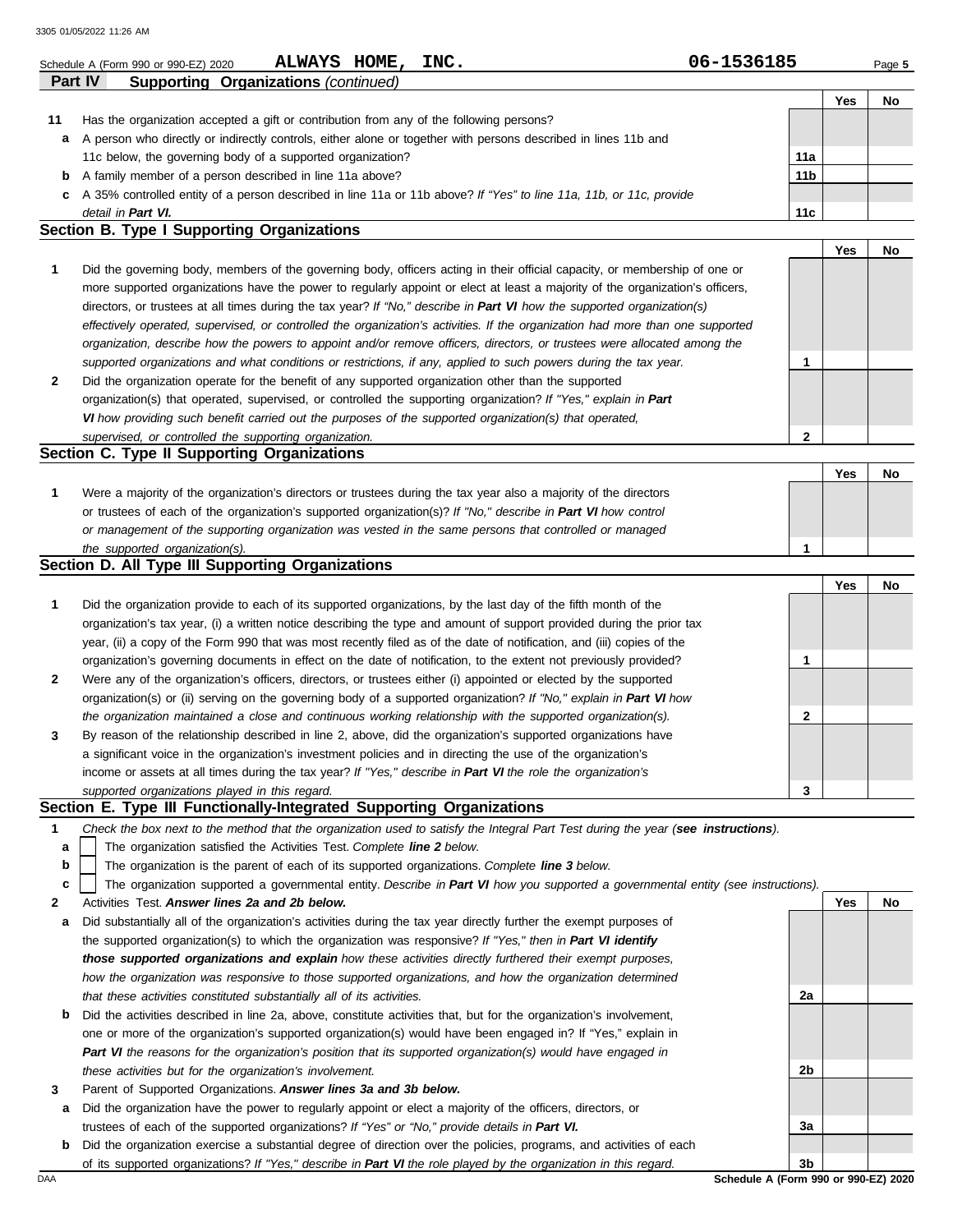|                | ALWAYS HOME, INC.<br>Schedule A (Form 990 or 990-EZ) 2020                                                                        |                | 06-1536185     | Page 6                         |
|----------------|----------------------------------------------------------------------------------------------------------------------------------|----------------|----------------|--------------------------------|
| <b>Part V</b>  | Type III Non-Functionally Integrated 509(a)(3) Supporting Organizations                                                          |                |                |                                |
| $\mathbf{1}$   | Check here if the organization satisfied the Integral Part Test as a qualifying trust on Nov. 20, 1970 (explain in Part VI). See |                |                |                                |
|                | instructions. All other Type III non-functionally integrated supporting organizations must complete Sections A through E.        |                |                |                                |
|                | Section A - Adjusted Net Income                                                                                                  |                | (A) Prior Year | (B) Current Year<br>(optional) |
| 1              | Net short-term capital gain                                                                                                      | $\mathbf{1}$   |                |                                |
| $\mathbf{2}$   | Recoveries of prior-year distributions                                                                                           | $\mathbf{2}$   |                |                                |
| 3              | Other gross income (see instructions)                                                                                            | 3              |                |                                |
| 4              | Add lines 1 through 3.                                                                                                           | 4              |                |                                |
| 5              | Depreciation and depletion                                                                                                       | 5              |                |                                |
| 6              | Portion of operating expenses paid or incurred for production or collection of                                                   |                |                |                                |
|                | gross income or for management, conservation, or maintenance of property                                                         |                |                |                                |
|                | held for production of income (see instructions)                                                                                 | 6              |                |                                |
| 7              | Other expenses (see instructions)                                                                                                | $\overline{7}$ |                |                                |
| 8              | Adjusted Net Income (subtract lines 5, 6, and 7 from line 4)                                                                     | 8              |                |                                |
|                | Section B - Minimum Asset Amount                                                                                                 |                | (A) Prior Year | (B) Current Year<br>(optional) |
| 1              | Aggregate fair market value of all non-exempt-use assets (see                                                                    |                |                |                                |
|                | instructions for short tax year or assets held for part of year):                                                                |                |                |                                |
|                | a Average monthly value of securities                                                                                            | 1a             |                |                                |
|                | <b>b</b> Average monthly cash balances                                                                                           | 1b             |                |                                |
|                | c Fair market value of other non-exempt-use assets                                                                               | 1c             |                |                                |
|                | d Total (add lines 1a, 1b, and 1c)                                                                                               | 1d             |                |                                |
|                | <b>e</b> Discount claimed for blockage or other factors                                                                          |                |                |                                |
|                | (explain in detail in Part VI):                                                                                                  |                |                |                                |
|                | 2 Acquisition indebtedness applicable to non-exempt-use assets                                                                   | $\mathbf{2}$   |                |                                |
| 3              | Subtract line 2 from line 1d.                                                                                                    | 3              |                |                                |
| 4              | Cash deemed held for exempt use. Enter 0.015 of line 3 (for greater amount,                                                      |                |                |                                |
|                | see instructions).                                                                                                               | 4              |                |                                |
| 5              | Net value of non-exempt-use assets (subtract line 4 from line 3)                                                                 | 5              |                |                                |
| 6              | Multiply line 5 by 0.035.                                                                                                        | 6              |                |                                |
| $\overline{7}$ | Recoveries of prior-year distributions                                                                                           | $\overline{7}$ |                |                                |
| 8              | Minimum Asset Amount (add line 7 to line 6)                                                                                      | 8              |                |                                |
|                | Section C - Distributable Amount                                                                                                 |                |                | <b>Current Year</b>            |
| 1              | Adjusted net income for prior year (from Section A, line 8, column A)                                                            | $\mathbf{1}$   |                |                                |
| $\mathbf{2}$   | Enter 0.85 of line 1.                                                                                                            | $\mathbf{2}$   |                |                                |
| 3              | Minimum asset amount for prior year (from Section B, line 8, column A)                                                           | 3              |                |                                |
| 4              | Enter greater of line 2 or line 3.                                                                                               | 4              |                |                                |
| 5              | Income tax imposed in prior year                                                                                                 | 5              |                |                                |
| 6              | <b>Distributable Amount.</b> Subtract line 5 from line 4, unless subject to                                                      |                |                |                                |
|                | emergency temporary reduction (see instructions).                                                                                | 6              |                |                                |
|                |                                                                                                                                  |                |                |                                |

**7** | Check here if the current year is the organization's first as a non-functionally integrated Type III supporting organization (see instructions).

**Schedule A (Form 990 or 990-EZ) 2020**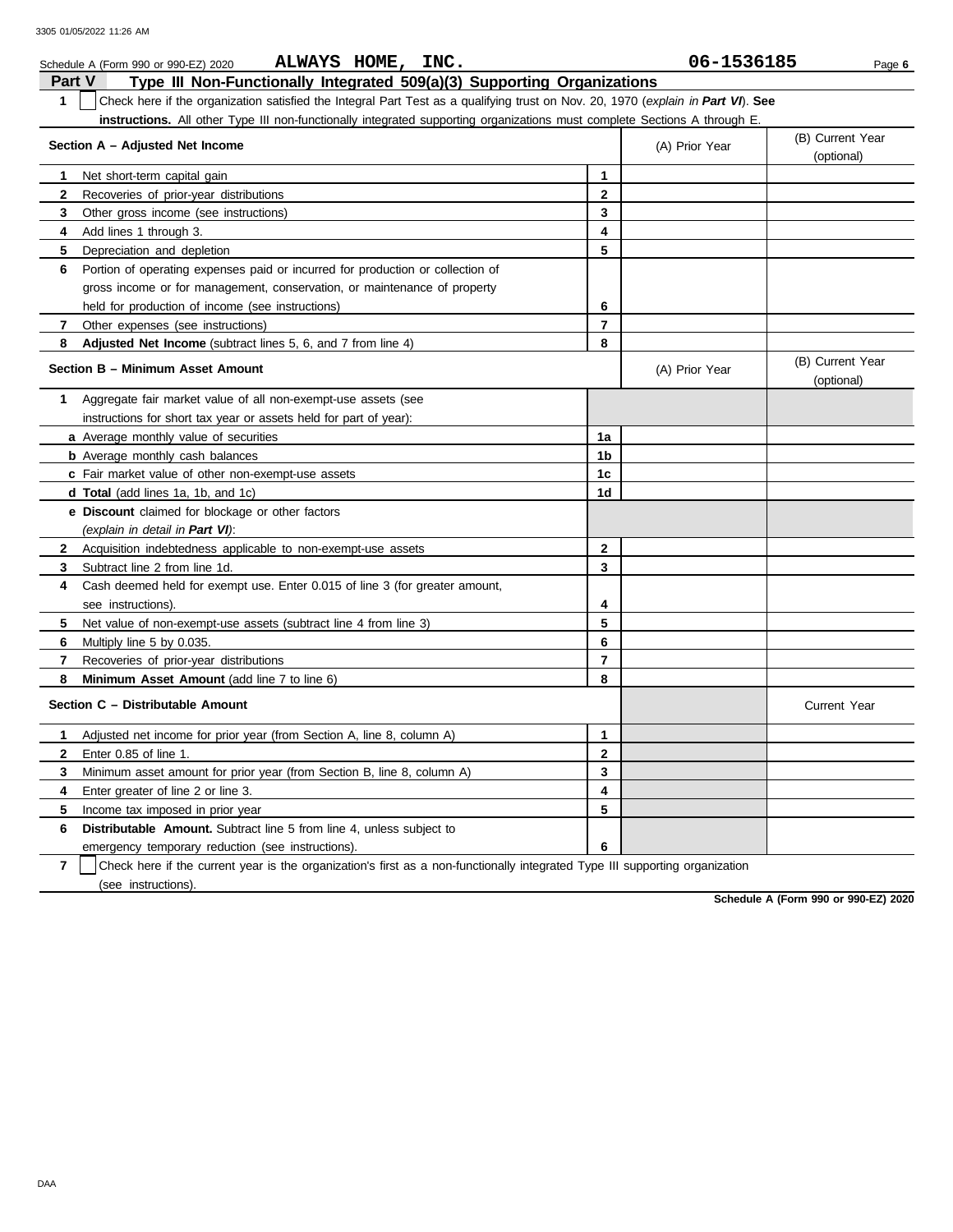|               | ALWAYS HOME, INC.<br>Schedule A (Form 990 or 990-EZ) 2020                                     |                             | 06-1536185                | Page 7               |
|---------------|-----------------------------------------------------------------------------------------------|-----------------------------|---------------------------|----------------------|
| <b>Part V</b> | Type III Non-Functionally Integrated 509(a)(3) Supporting Organizations (continued)           |                             |                           |                      |
|               | Section D - Distributions                                                                     |                             |                           | <b>Current Year</b>  |
| 1             | Amounts paid to supported organizations to accomplish exempt purposes                         |                             |                           |                      |
| $\mathbf{2}$  | Amounts paid to perform activity that directly furthers exempt purposes of supported          |                             |                           |                      |
|               | organizations, in excess of income from activity                                              |                             |                           |                      |
| 3             | Administrative expenses paid to accomplish exempt purposes of supported organizations         |                             |                           |                      |
| 4             | Amounts paid to acquire exempt-use assets                                                     |                             |                           |                      |
| 5             | Qualified set-aside amounts (prior IRS approval required— <i>provide details in Part VI</i> ) |                             |                           |                      |
| 6             | Other distributions ( <i>describe in Part VI</i> ). See instructions.                         |                             |                           |                      |
| 7             | Total annual distributions. Add lines 1 through 6.                                            |                             |                           |                      |
| 8             | Distributions to attentive supported organizations to which the organization is responsive    |                             |                           |                      |
|               | (provide details in Part VI). See instructions.                                               |                             |                           |                      |
| 9             | Distributable amount for 2020 from Section C, line 6                                          |                             |                           |                      |
| 10            | Line 8 amount divided by line 9 amount                                                        |                             |                           |                      |
|               |                                                                                               | (i)                         | (iii)                     | (iii)                |
|               | <b>Section E - Distribution Allocations (see instructions)</b>                                | <b>Excess Distributions</b> | <b>Underdistributions</b> | <b>Distributable</b> |
|               |                                                                                               |                             | Pre-2020                  | Amount for 2020      |
| 1             | Distributable amount for 2020 from Section C, line 6                                          |                             |                           |                      |
| $\mathbf{2}$  | Underdistributions, if any, for years prior to 2020                                           |                             |                           |                      |
|               | (reasonable cause required-explain in Part VI). See                                           |                             |                           |                      |
| 3             | instructions.                                                                                 |                             |                           |                      |
|               | Excess distributions carryover, if any, to 2020                                               |                             |                           |                      |
|               |                                                                                               |                             |                           |                      |
|               |                                                                                               |                             |                           |                      |
|               |                                                                                               |                             |                           |                      |
|               |                                                                                               |                             |                           |                      |
|               | f Total of lines 3a through 3e                                                                |                             |                           |                      |
|               | g Applied to underdistributions of prior years                                                |                             |                           |                      |
|               | <b>h</b> Applied to 2020 distributable amount                                                 |                             |                           |                      |
|               | Carryover from 2015 not applied (see instructions)                                            |                             |                           |                      |
|               | Remainder. Subtract lines 3g, 3h, and 3i from line 3f.                                        |                             |                           |                      |
| 4             | Distributions for 2020 from                                                                   |                             |                           |                      |
|               | \$<br>Section D, line 7:                                                                      |                             |                           |                      |
|               | <b>a</b> Applied to underdistributions of prior years                                         |                             |                           |                      |
|               | <b>b</b> Applied to 2020 distributable amount                                                 |                             |                           |                      |
|               | <b>c</b> Remainder. Subtract lines 4a and 4b from line 4.                                     |                             |                           |                      |
| 5             | Remaining underdistributions for years prior to 2020, if                                      |                             |                           |                      |
|               | any. Subtract lines 3g and 4a from line 2. For result                                         |                             |                           |                      |
|               | greater than zero, explain in Part VI. See instructions.                                      |                             |                           |                      |
| 6             | Remaining underdistributions for 2020 Subtract lines 3h                                       |                             |                           |                      |
|               | and 4b from line 1. For result greater than zero, explain in                                  |                             |                           |                      |
|               | Part VI. See instructions.                                                                    |                             |                           |                      |
| 7             | Excess distributions carryover to 2021. Add lines 3j                                          |                             |                           |                      |
|               | and 4c.                                                                                       |                             |                           |                      |
| 8             | Breakdown of line 7:                                                                          |                             |                           |                      |
|               | a Excess from 2016                                                                            |                             |                           |                      |
|               |                                                                                               |                             |                           |                      |
|               | c Excess from 2018                                                                            |                             |                           |                      |
|               | d Excess from 2019                                                                            |                             |                           |                      |
|               | e Excess from 2020                                                                            |                             |                           |                      |
|               |                                                                                               |                             |                           |                      |

**Schedule A (Form 990 or 990-EZ) 2020**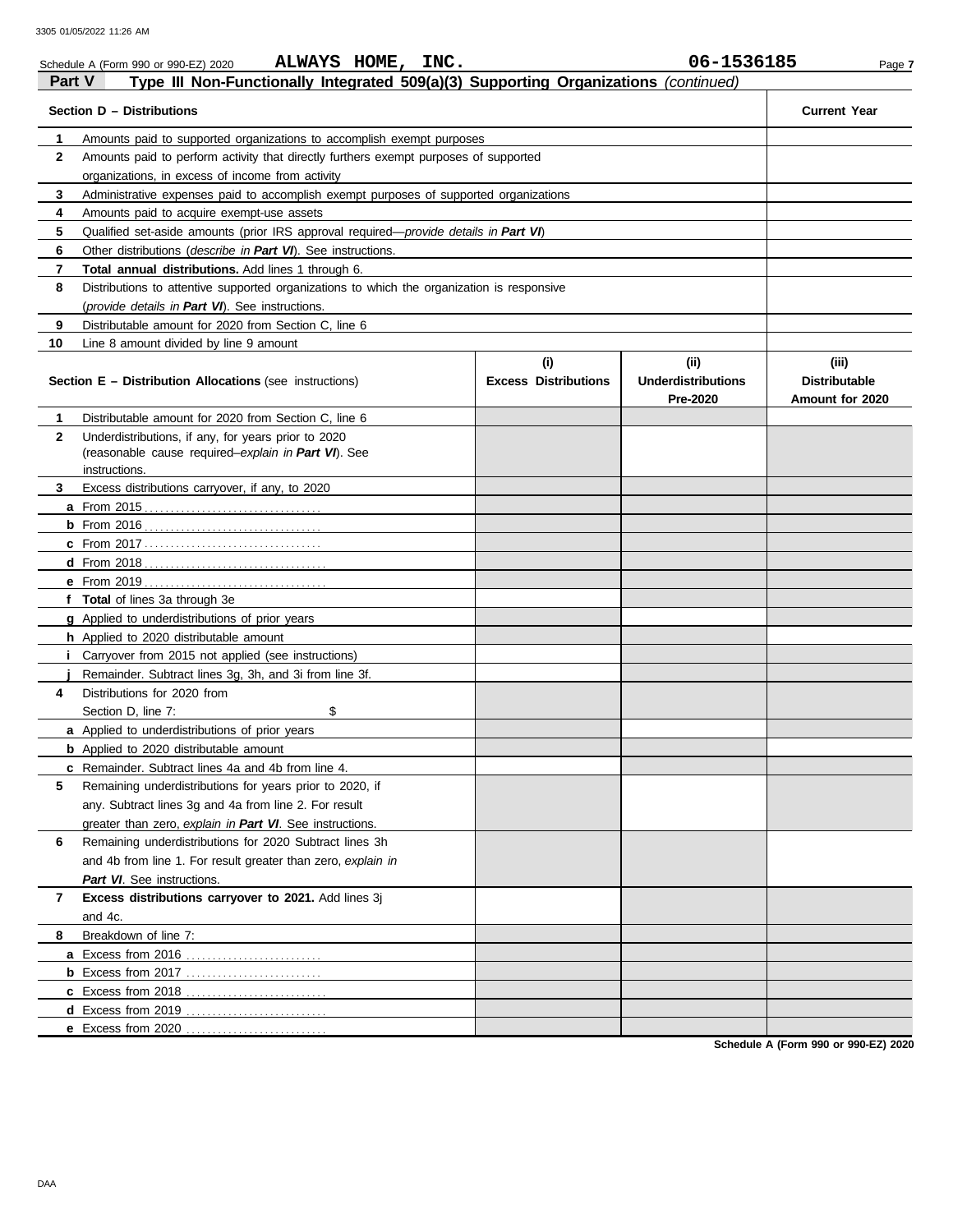|         | Schedule A (Form 990 or 990-EZ) 2020 | ALWAYS HOME, INC. |  |                                                                                                                                                                                                                                                                                                                                                                                                                                                                                                                                                                                             | 06-1536185 | Page 8 |
|---------|--------------------------------------|-------------------|--|---------------------------------------------------------------------------------------------------------------------------------------------------------------------------------------------------------------------------------------------------------------------------------------------------------------------------------------------------------------------------------------------------------------------------------------------------------------------------------------------------------------------------------------------------------------------------------------------|------------|--------|
| Part VI |                                      |                   |  | Supplemental Information. Provide the explanations required by Part II, line 10; Part II, line 17a or 17b; Part<br>III, line 12; Part IV, Section A, lines 1, 2, 3b, 3c, 4b, 4c, 5a, 6, 9a, 9b, 9c, 11a, 11b, and 11c; Part IV, Section<br>B, lines 1 and 2; Part IV, Section C, line 1; Part IV, Section D, lines 2 and 3; Part IV, Section E, lines 1c, 2a, 2b,<br>3a, and 3b; Part V, line 1; Part V, Section B, line 1e; Part V, Section D, lines 5, 6, and 8; and Part V, Section E,<br>lines 2, 5, and 6. Also complete this part for any additional information. (See instructions.) |            |        |
|         |                                      |                   |  |                                                                                                                                                                                                                                                                                                                                                                                                                                                                                                                                                                                             |            |        |
|         |                                      |                   |  |                                                                                                                                                                                                                                                                                                                                                                                                                                                                                                                                                                                             |            |        |
|         |                                      |                   |  |                                                                                                                                                                                                                                                                                                                                                                                                                                                                                                                                                                                             |            |        |
|         |                                      |                   |  |                                                                                                                                                                                                                                                                                                                                                                                                                                                                                                                                                                                             |            |        |
|         |                                      |                   |  |                                                                                                                                                                                                                                                                                                                                                                                                                                                                                                                                                                                             |            |        |
|         |                                      |                   |  |                                                                                                                                                                                                                                                                                                                                                                                                                                                                                                                                                                                             |            |        |
|         |                                      |                   |  |                                                                                                                                                                                                                                                                                                                                                                                                                                                                                                                                                                                             |            |        |
|         |                                      |                   |  |                                                                                                                                                                                                                                                                                                                                                                                                                                                                                                                                                                                             |            |        |
|         |                                      |                   |  |                                                                                                                                                                                                                                                                                                                                                                                                                                                                                                                                                                                             |            |        |
|         |                                      |                   |  |                                                                                                                                                                                                                                                                                                                                                                                                                                                                                                                                                                                             |            |        |
|         |                                      |                   |  |                                                                                                                                                                                                                                                                                                                                                                                                                                                                                                                                                                                             |            |        |
|         |                                      |                   |  |                                                                                                                                                                                                                                                                                                                                                                                                                                                                                                                                                                                             |            |        |
|         |                                      |                   |  |                                                                                                                                                                                                                                                                                                                                                                                                                                                                                                                                                                                             |            |        |
|         |                                      |                   |  |                                                                                                                                                                                                                                                                                                                                                                                                                                                                                                                                                                                             |            |        |
|         |                                      |                   |  |                                                                                                                                                                                                                                                                                                                                                                                                                                                                                                                                                                                             |            |        |
|         |                                      |                   |  |                                                                                                                                                                                                                                                                                                                                                                                                                                                                                                                                                                                             |            |        |
|         |                                      |                   |  |                                                                                                                                                                                                                                                                                                                                                                                                                                                                                                                                                                                             |            |        |
|         |                                      |                   |  |                                                                                                                                                                                                                                                                                                                                                                                                                                                                                                                                                                                             |            |        |
|         |                                      |                   |  |                                                                                                                                                                                                                                                                                                                                                                                                                                                                                                                                                                                             |            |        |
|         |                                      |                   |  |                                                                                                                                                                                                                                                                                                                                                                                                                                                                                                                                                                                             |            |        |
|         |                                      |                   |  |                                                                                                                                                                                                                                                                                                                                                                                                                                                                                                                                                                                             |            |        |
|         |                                      |                   |  |                                                                                                                                                                                                                                                                                                                                                                                                                                                                                                                                                                                             |            |        |
|         |                                      |                   |  |                                                                                                                                                                                                                                                                                                                                                                                                                                                                                                                                                                                             |            |        |
|         |                                      |                   |  |                                                                                                                                                                                                                                                                                                                                                                                                                                                                                                                                                                                             |            |        |
|         |                                      |                   |  |                                                                                                                                                                                                                                                                                                                                                                                                                                                                                                                                                                                             |            |        |
|         |                                      |                   |  |                                                                                                                                                                                                                                                                                                                                                                                                                                                                                                                                                                                             |            |        |
|         |                                      |                   |  |                                                                                                                                                                                                                                                                                                                                                                                                                                                                                                                                                                                             |            |        |
|         |                                      |                   |  |                                                                                                                                                                                                                                                                                                                                                                                                                                                                                                                                                                                             |            |        |
|         |                                      |                   |  |                                                                                                                                                                                                                                                                                                                                                                                                                                                                                                                                                                                             |            |        |
|         |                                      |                   |  |                                                                                                                                                                                                                                                                                                                                                                                                                                                                                                                                                                                             |            |        |
|         |                                      |                   |  |                                                                                                                                                                                                                                                                                                                                                                                                                                                                                                                                                                                             |            |        |
|         |                                      |                   |  |                                                                                                                                                                                                                                                                                                                                                                                                                                                                                                                                                                                             |            |        |
|         |                                      |                   |  |                                                                                                                                                                                                                                                                                                                                                                                                                                                                                                                                                                                             |            |        |
|         |                                      |                   |  |                                                                                                                                                                                                                                                                                                                                                                                                                                                                                                                                                                                             |            |        |
|         |                                      |                   |  |                                                                                                                                                                                                                                                                                                                                                                                                                                                                                                                                                                                             |            |        |
|         |                                      |                   |  |                                                                                                                                                                                                                                                                                                                                                                                                                                                                                                                                                                                             |            |        |
|         |                                      |                   |  |                                                                                                                                                                                                                                                                                                                                                                                                                                                                                                                                                                                             |            |        |
|         |                                      |                   |  |                                                                                                                                                                                                                                                                                                                                                                                                                                                                                                                                                                                             |            |        |
|         |                                      |                   |  |                                                                                                                                                                                                                                                                                                                                                                                                                                                                                                                                                                                             |            |        |
|         |                                      |                   |  |                                                                                                                                                                                                                                                                                                                                                                                                                                                                                                                                                                                             |            |        |
|         |                                      |                   |  |                                                                                                                                                                                                                                                                                                                                                                                                                                                                                                                                                                                             |            |        |
|         |                                      |                   |  |                                                                                                                                                                                                                                                                                                                                                                                                                                                                                                                                                                                             |            |        |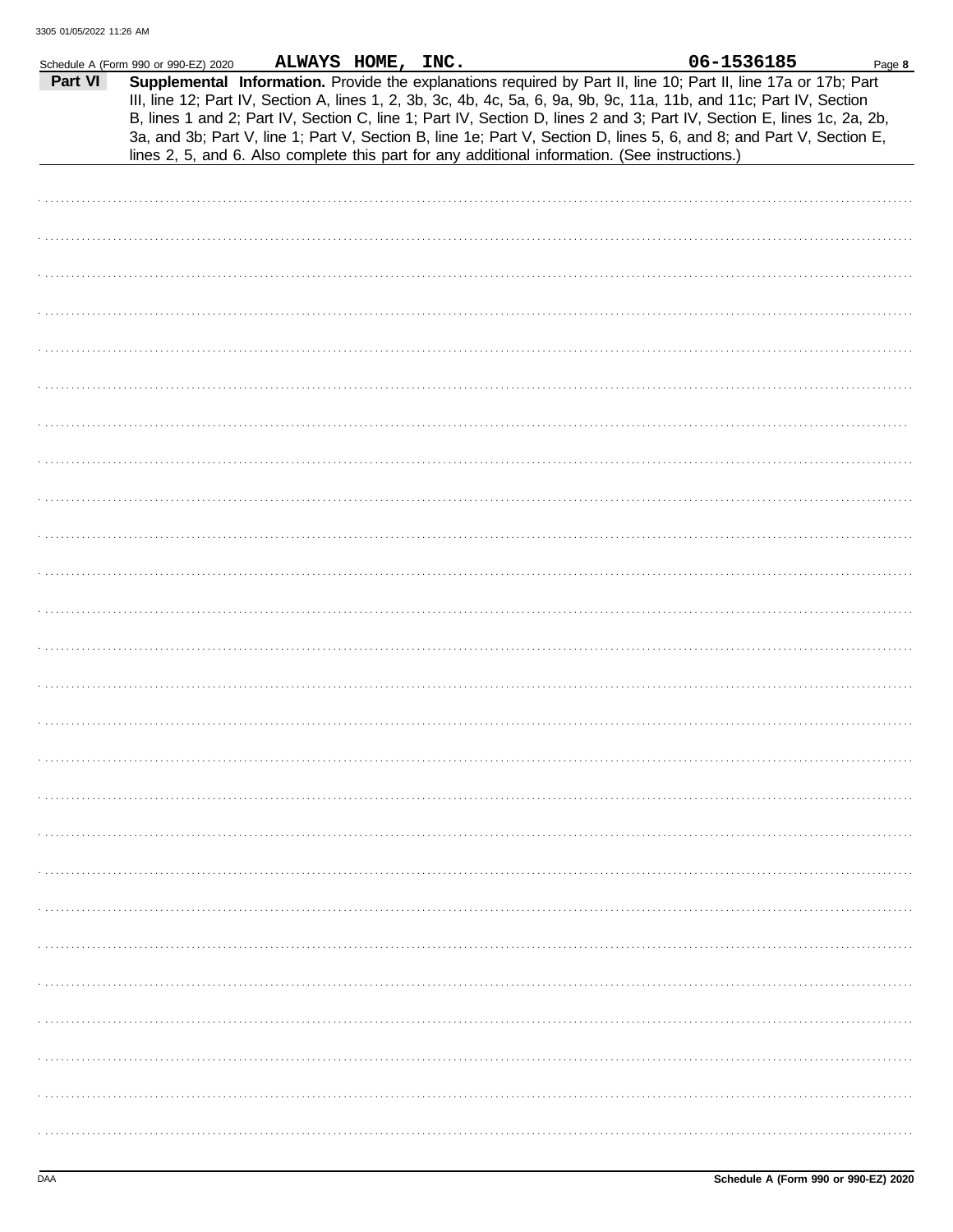#### OMB No. 1545-0047 Department of the Treasury Internal Revenue Service Name of the organization **2020 Schedule of Contributors Schedule B (Form 990, 990-EZ, or 990-PF)** u **Attach to Form 990, Form 990-EZ, or Form 990-PF. Employer identification number Organization type** (check one): **Filers of: Section:** u **Go to** *www.irs.gov/Form990* **for the latest information. ALWAYS HOME, INC. 06-1536185**

| Form 990 or 990-EZ | $ \mathbf{X} $ 501(c)(<br>3 ) (enter number) organization                   |
|--------------------|-----------------------------------------------------------------------------|
|                    | $4947(a)(1)$ nonexempt charitable trust not treated as a private foundation |
|                    | 527 political organization                                                  |
| Form 990-PF        | 501(c)(3) exempt private foundation                                         |
|                    | 4947(a)(1) nonexempt charitable trust treated as a private foundation       |
|                    | 501(c)(3) taxable private foundation                                        |
|                    |                                                                             |

Check if your organization is covered by the **General Rule** or a **Special Rule. Note:** Only a section 501(c)(7), (8), or (10) organization can check boxes for both the General Rule and a Special Rule. See instructions.

### **General Rule**

For an organization filing Form 990, 990-EZ, or 990-PF that received, during the year, contributions totaling \$5,000 or more (in money or property) from any one contributor. Complete Parts I and II. See instructions for determining a contributor's total contributions.

#### **Special Rules**

| X For an organization described in section 501(c)(3) filing Form 990 or 990-EZ that met the 33 <sup>1</sup> /3% support test of the |
|-------------------------------------------------------------------------------------------------------------------------------------|
| regulations under sections 509(a)(1) and 170(b)(1)(A)(vi), that checked Schedule A (Form 990 or 990-EZ), Part II, line              |
| 13, 16a, or 16b, and that received from any one contributor, during the year, total contributions of the greater of (1)             |
| \$5,000; or (2) 2% of the amount on (i) Form 990, Part VIII, line 1h; or (ii) Form 990-EZ, line 1. Complete Parts I and II.         |

literary, or educational purposes, or for the prevention of cruelty to children or animals. Complete Parts I (entering For an organization described in section 501(c)(7), (8), or (10) filing Form 990 or 990-EZ that received from any one contributor, during the year, total contributions of more than \$1,000 *exclusively* for religious, charitable, scientific, "N/A" in column (b) instead of the contributor name and address), II, and III.

For an organization described in section 501(c)(7), (8), or (10) filing Form 990 or 990-EZ that received from any one contributor, during the year, contributions *exclusively* for religious, charitable, etc., purposes, but no such contributions totaled more than \$1,000. If this box is checked, enter here the total contributions that were received during the year for an *exclusively* religious, charitable, etc., purpose. Don't complete any of the parts unless the **General Rule** applies to this organization because it received *nonexclusively* religious, charitable, etc., contributions totaling \$5,000 or more during the year . . . . . . . . . . . . . . . . . . . . . . . . . . . . . . . . . . . . . . . . . . . . . . . . . . . . . . . . . . . . . . . . . . . . . . . . . . . . . . . .

990-EZ, or 990-PF), but it **must** answer "No" on Part IV, line 2, of its Form 990; or check the box on line H of its Form 990-EZ or on its Form 990-PF, Part I, line 2, to certify that it doesn't meet the filing requirements of Schedule B (Form 990, 990-EZ, or 990-PF). **Caution:** An organization that isn't covered by the General Rule and/or the Special Rules doesn't file Schedule B (Form 990,

**For Paperwork Reduction Act Notice, see the instructions for Form 990, 990-EZ, or 990-PF.**

▶

\$ . . . . . . . . . . . . . . . . . . . . . . . . . . . .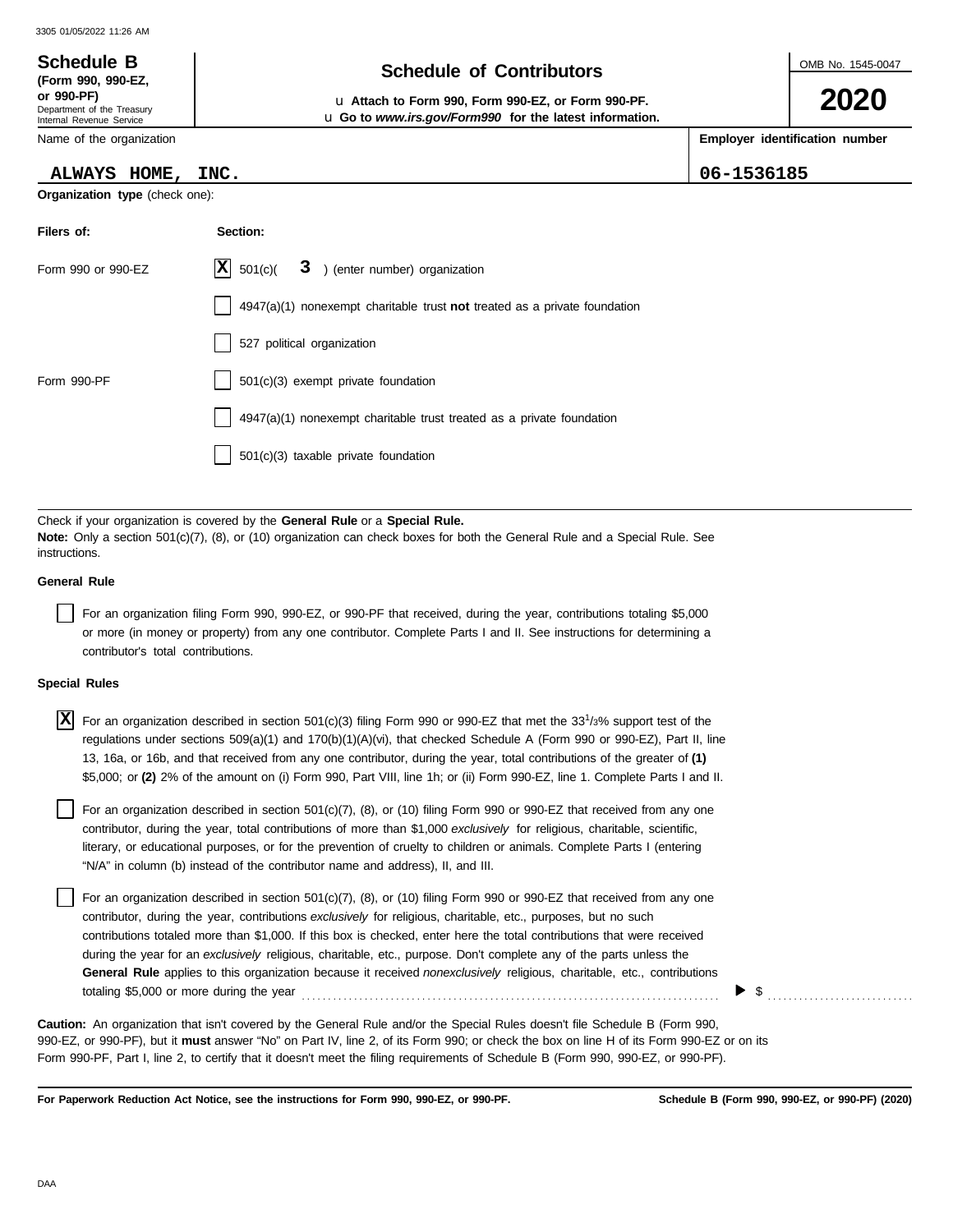|                  | Name of organization                                                                                                |                            | Employer identification number<br>06-1536185                                                        |
|------------------|---------------------------------------------------------------------------------------------------------------------|----------------------------|-----------------------------------------------------------------------------------------------------|
| Part I           | ALWAYS HOME, INC.<br>Contributors (see instructions). Use duplicate copies of Part I if additional space is needed. |                            |                                                                                                     |
| (a)              | (b)                                                                                                                 | (c)                        | (d)                                                                                                 |
| No.              | Name, address, and ZIP + 4                                                                                          | <b>Total contributions</b> | Type of contribution                                                                                |
| $1$              | COMMUNITY FOUNDATION OF EASTERN CT<br>68 FEDERAL ST<br>CT 06320<br>NEW LONDON                                       | 65,000<br>$\mathsf{\$}$    | Person<br>Payroll<br><b>Noncash</b><br>(Complete Part II for<br>noncash contributions.)             |
| (a)              | (b)                                                                                                                 | (c)                        | (d)                                                                                                 |
| No.              | Name, address, and ZIP + 4                                                                                          | <b>Total contributions</b> | Type of contribution                                                                                |
| $2_{\ldots}$     | DOROTHY DOOGAN<br>DECLAN DOOGAN<br><b>15 MAIN STREET</b><br>CT 06378<br><b>STONINGTON</b>                           | 60,050<br>\$               | Person<br>Payroll<br><b>Noncash</b><br>(Complete Part II for<br>noncash contributions.)             |
| (a)              | (b)                                                                                                                 | (c)                        | (d)                                                                                                 |
| No.              | Name, address, and ZIP + 4                                                                                          | <b>Total contributions</b> | Type of contribution                                                                                |
| 3                | UNITED WAY OF SOUTHEASTERN CT<br>283 STODDARDS WHARF ROAD<br><b>GALES FERRY</b><br>CT 06335                         | 14,500<br>$$^{\circ}$      | ΙX<br>Person<br>Payroll<br>Noncash<br>(Complete Part II for<br>noncash contributions.)              |
| (a)              | (b)                                                                                                                 | (c)                        | (d)                                                                                                 |
| No.              | Name, address, and ZIP + 4                                                                                          | <b>Total contributions</b> | Type of contribution                                                                                |
| $\frac{4}{1}$    | CHELSEA GROTON FOUNDATION<br>1 CHELSEA SQUARE<br>CT 06360<br><b>NORWICH</b>                                         | 15,000<br>\$               | x<br><b>Person</b><br><b>Payroll</b><br>Noncash<br>(Complete Part II for<br>noncash contributions.) |
| (a)              | (b)                                                                                                                 | (c)                        | (d)                                                                                                 |
| No.              | Name, address, and ZIP + 4                                                                                          | <b>Total contributions</b> | Type of contribution                                                                                |
| 5 <sub>1</sub>   | FRANK LOOMIS PALMER FOUNDATION<br>200 GLASTONBURY BLVD, SUITE#200<br>CT 06033<br><b>GLASTONBURY</b>                 | 20,000<br>\$               | х<br>Person<br>Payroll<br>Noncash<br>(Complete Part II for<br>noncash contributions.)               |
| (a)              | (b)                                                                                                                 | (c)                        | (d)                                                                                                 |
| No.              | Name, address, and ZIP + 4                                                                                          | <b>Total contributions</b> | Type of contribution                                                                                |
| $6 \overline{6}$ | <b>SEEDWORKS</b><br>FUND<br>2990 EAST 17TH AVE                                                                      |                            | x<br>Person<br>Payroll                                                                              |

. . . . . . . . . . . . . . . . . . . . . . . . . . . . . . . . . . . . . . . . . . . . . . . . . . . . . . . . . . . . . . . . . . . . . . . . . . . . . . . . . . . . . . . . . . . . . . . . . . . . . . . . . . . . . . . . . . . . . . . . . . . . . . . . . . . . . . . . . . . . . . . . . . . . . . . . . . . . **DENVER CO 80206**

(Complete Part II for noncash contributions.)

Г

**Noncash**

\$ . . . . . . . . . . . . . . . . . . . . . . . . . . . . **15,000**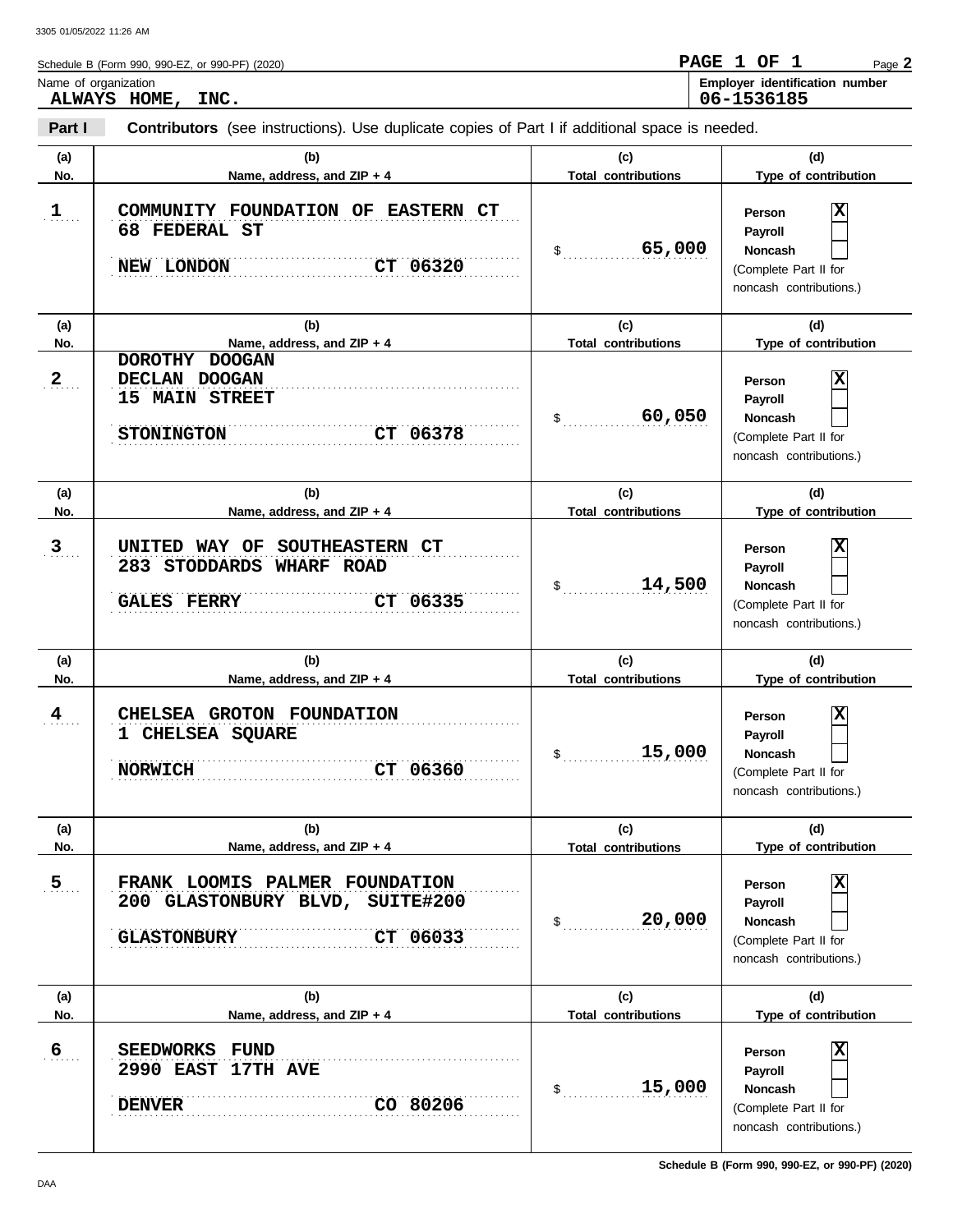Department of the Treasury Internal Revenue Service

**(Form 990)**

# **SCHEDULE D Supplemental Financial Statements**

**Part IV, line 6, 7, 8, 9, 10, 11a, 11b, 11c, 11d, 11e, 11f, 12a, or 12b.** u **Complete if the organization answered "Yes" on Form 990,**

u **Attach to Form 990.**  u **Go to** *www.irs.gov/Form990* **for instructions and the latest information.**

**Employer identification num Inspection**

**2020**

**Open to Public**

OMB No. 1545-0047

|              | Name of the organization |                                                                                                                                                                            |                                                    |    | Employer identification number  |
|--------------|--------------------------|----------------------------------------------------------------------------------------------------------------------------------------------------------------------------|----------------------------------------------------|----|---------------------------------|
|              |                          | ALWAYS HOME, INC.                                                                                                                                                          |                                                    |    | 06-1536185                      |
|              | Part I                   | Organizations Maintaining Donor Advised Funds or Other Similar Funds or Accounts.<br>Complete if the organization answered "Yes" on Form 990, Part IV, line 6.             |                                                    |    |                                 |
|              |                          |                                                                                                                                                                            | (a) Donor advised funds                            |    | (b) Funds and other accounts    |
|              |                          |                                                                                                                                                                            |                                                    |    |                                 |
| 1            |                          |                                                                                                                                                                            |                                                    |    |                                 |
| 2<br>З       |                          |                                                                                                                                                                            |                                                    |    |                                 |
| 4            |                          |                                                                                                                                                                            |                                                    |    |                                 |
| 5.           |                          | Did the organization inform all donors and donor advisors in writing that the assets held in donor advised                                                                 |                                                    |    |                                 |
|              |                          |                                                                                                                                                                            |                                                    |    | Yes<br>No                       |
| 6            |                          | Did the organization inform all grantees, donors, and donor advisors in writing that grant funds can be used                                                               |                                                    |    |                                 |
|              |                          | only for charitable purposes and not for the benefit of the donor or donor advisor, or for any other purpose                                                               |                                                    |    |                                 |
|              |                          |                                                                                                                                                                            |                                                    |    | Yes<br>No                       |
|              | Part II                  | <b>Conservation Easements.</b>                                                                                                                                             |                                                    |    |                                 |
|              |                          | Complete if the organization answered "Yes" on Form 990, Part IV, line 7.                                                                                                  |                                                    |    |                                 |
| 1            |                          | Purpose(s) of conservation easements held by the organization (check all that apply).                                                                                      |                                                    |    |                                 |
|              |                          | Preservation of land for public use (for example, recreation or education)                                                                                                 | Preservation of a historically important land area |    |                                 |
|              |                          | Protection of natural habitat                                                                                                                                              | Preservation of a certified historic structure     |    |                                 |
|              |                          | Preservation of open space                                                                                                                                                 |                                                    |    |                                 |
| $\mathbf{2}$ |                          | Complete lines 2a through 2d if the organization held a qualified conservation contribution in the form of a conservation                                                  |                                                    |    |                                 |
|              |                          | easement on the last day of the tax year.                                                                                                                                  |                                                    |    | Held at the End of the Tax Year |
| а            |                          | Total number of conservation easements                                                                                                                                     |                                                    | 2a |                                 |
| b            |                          |                                                                                                                                                                            |                                                    | 2b |                                 |
| c            |                          | Number of conservation easements on a certified historic structure included in (a) [11] Number of conservation easements on a certified historic structure included in (a) |                                                    | 2c |                                 |
| d            |                          | Number of conservation easements included in (c) acquired after 7/25/06, and not on a                                                                                      |                                                    |    |                                 |
|              |                          | historic structure listed in the National Register                                                                                                                         |                                                    | 2d |                                 |
| 3.           |                          | Number of conservation easements modified, transferred, released, extinguished, or terminated by the organization during the                                               |                                                    |    |                                 |
|              |                          | tax year $\mathbf u$                                                                                                                                                       |                                                    |    |                                 |
|              |                          | Number of states where property subject to conservation easement is located <b>u</b>                                                                                       |                                                    |    |                                 |
| 5            |                          | Does the organization have a written policy regarding the periodic monitoring, inspection, handling of                                                                     |                                                    |    |                                 |
|              |                          |                                                                                                                                                                            |                                                    |    | Yes<br>No                       |
| 6            |                          | Staff and volunteer hours devoted to monitoring, inspecting, handling of violations, and enforcing conservation easements during the year                                  |                                                    |    |                                 |
|              |                          |                                                                                                                                                                            |                                                    |    |                                 |
|              |                          | Amount of expenses incurred in monitoring, inspecting, handling of violations, and enforcing conservation easements during the year                                        |                                                    |    |                                 |
|              |                          |                                                                                                                                                                            |                                                    |    |                                 |
|              |                          | Does each conservation easement reported on line 2(d) above satisfy the requirements of section 170(h)(4)(B)(i)                                                            |                                                    |    |                                 |
|              |                          | and section $170(h)(4)(B)(ii)?$                                                                                                                                            |                                                    |    | Yes<br>No                       |
| 9            |                          | In Part XIII, describe how the organization reports conservation easements in its revenue and expense statement and                                                        |                                                    |    |                                 |
|              |                          | balance sheet, and include, if applicable, the text of the footnote to the organization's financial statements that describes the                                          |                                                    |    |                                 |
|              |                          | organization's accounting for conservation easements.                                                                                                                      |                                                    |    |                                 |
|              | Part III                 | Organizations Maintaining Collections of Art, Historical Treasures, or Other Similar Assets.<br>Complete if the organization answered "Yes" on Form 990, Part IV, line 8.  |                                                    |    |                                 |
|              |                          |                                                                                                                                                                            |                                                    |    |                                 |
|              |                          | 1a If the organization elected, as permitted under FASB ASC 958, not to report in its revenue statement and balance sheet works                                            |                                                    |    |                                 |
|              |                          | of art, historical treasures, or other similar assets held for public exhibition, education, or research in furtherance of public                                          |                                                    |    |                                 |
|              |                          | service, provide in Part XIII the text of the footnote to its financial statements that describes these items.                                                             |                                                    |    |                                 |
| b            |                          | If the organization elected, as permitted under FASB ASC 958, to report in its revenue statement and balance sheet works of                                                |                                                    |    |                                 |
|              |                          | art, historical treasures, or other similar assets held for public exhibition, education, or research in furtherance of public service,                                    |                                                    |    |                                 |
|              |                          | provide the following amounts relating to these items:                                                                                                                     |                                                    |    |                                 |
|              |                          |                                                                                                                                                                            |                                                    |    |                                 |
|              |                          | (ii) Assets included in Form 990, Part X                                                                                                                                   |                                                    |    |                                 |
| 2            |                          | If the organization received or held works of art, historical treasures, or other similar assets for financial gain, provide the                                           |                                                    |    |                                 |
|              |                          | following amounts required to be reported under FASB ASC 958 relating to these items:                                                                                      |                                                    |    |                                 |
| a            |                          |                                                                                                                                                                            |                                                    |    |                                 |
|              |                          |                                                                                                                                                                            |                                                    |    |                                 |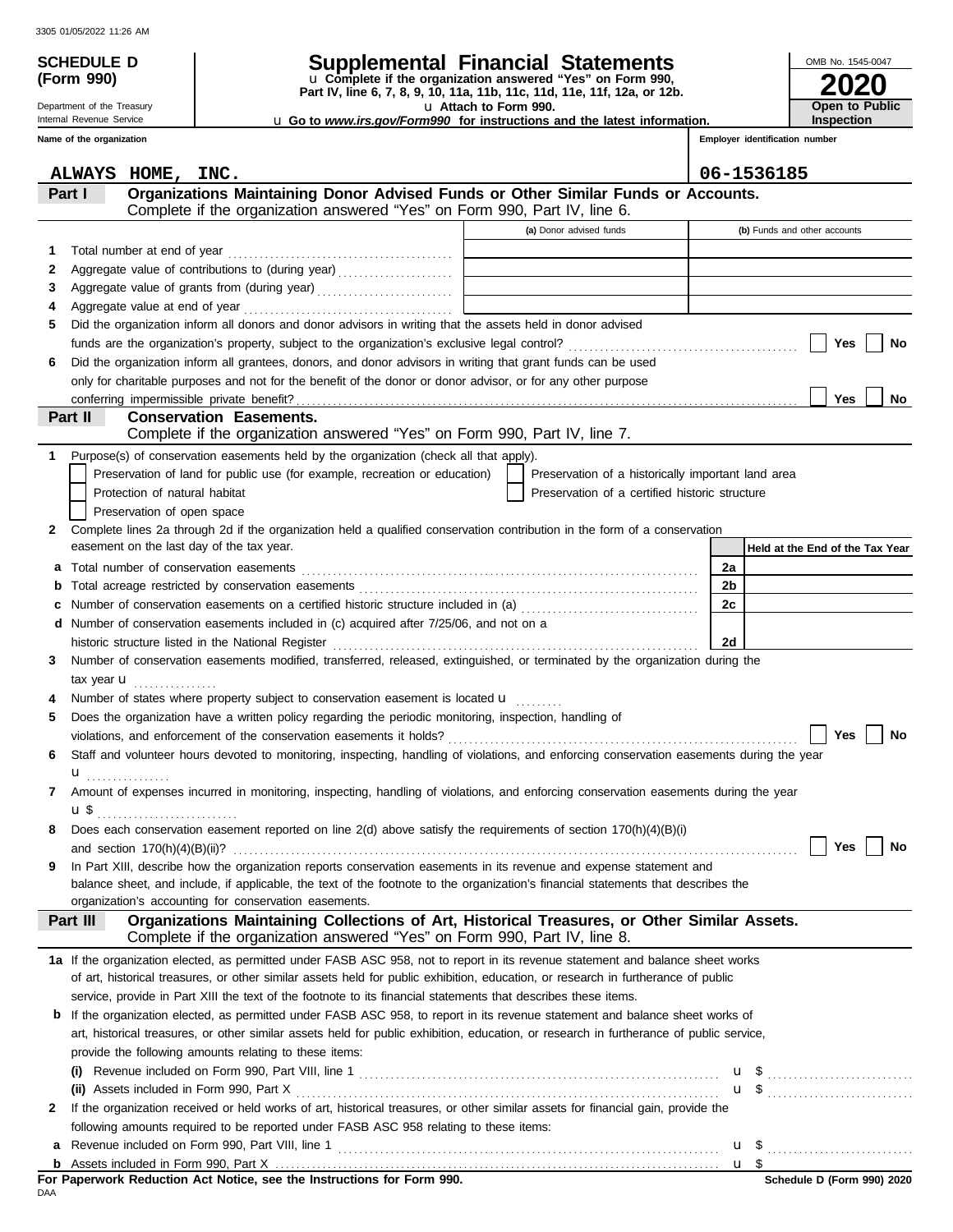|   | Schedule D (Form 990) 2020 ALWAYS HOME, INC.                                                                                                                                                                                         |                         |                          |                    | 06-1536185      |                      | Page 2              |
|---|--------------------------------------------------------------------------------------------------------------------------------------------------------------------------------------------------------------------------------------|-------------------------|--------------------------|--------------------|-----------------|----------------------|---------------------|
|   | Organizations Maintaining Collections of Art, Historical Treasures, or Other Similar Assets (continued)<br>Part III                                                                                                                  |                         |                          |                    |                 |                      |                     |
| 3 | Using the organization's acquisition, accession, and other records, check any of the following that make significant use of its<br>collection items (check all that apply):                                                          |                         |                          |                    |                 |                      |                     |
| a | Public exhibition                                                                                                                                                                                                                    | d                       | Loan or exchange program |                    |                 |                      |                     |
| b | Scholarly research                                                                                                                                                                                                                   | е                       |                          |                    |                 |                      |                     |
| c | Preservation for future generations                                                                                                                                                                                                  |                         |                          |                    |                 |                      |                     |
| 4 | Provide a description of the organization's collections and explain how they further the organization's exempt purpose in Part                                                                                                       |                         |                          |                    |                 |                      |                     |
| 5 | XIII.<br>During the year, did the organization solicit or receive donations of art, historical treasures, or other similar                                                                                                           |                         |                          |                    |                 |                      |                     |
|   |                                                                                                                                                                                                                                      |                         |                          |                    |                 |                      | Yes<br>No           |
|   | Part IV<br><b>Escrow and Custodial Arrangements.</b>                                                                                                                                                                                 |                         |                          |                    |                 |                      |                     |
|   | Complete if the organization answered "Yes" on Form 990, Part IV, line 9, or reported an amount on Form                                                                                                                              |                         |                          |                    |                 |                      |                     |
|   | 990, Part X, line 21.                                                                                                                                                                                                                |                         |                          |                    |                 |                      |                     |
|   | 1a Is the organization an agent, trustee, custodian or other intermediary for contributions or other assets not                                                                                                                      |                         |                          |                    |                 |                      |                     |
|   |                                                                                                                                                                                                                                      |                         |                          |                    |                 |                      | Yes<br>No           |
|   | <b>b</b> If "Yes," explain the arrangement in Part XIII and complete the following table:                                                                                                                                            |                         |                          |                    |                 |                      |                     |
|   |                                                                                                                                                                                                                                      |                         |                          |                    |                 |                      | Amount              |
|   | c Beginning balance <b>contract to the contract of the set of the contract of the contract of the contract of the contract of the contract of the contract of the contract of the contract of the contract of the contract of th</b> |                         |                          |                    |                 | 1c                   |                     |
|   |                                                                                                                                                                                                                                      |                         |                          |                    |                 | 1d                   |                     |
|   |                                                                                                                                                                                                                                      |                         |                          |                    |                 | 1e                   |                     |
|   | Ending balance <b>constructs</b> and constructs and constructs and constructs and constructs and constructs and constructs and constructs and constructs and constructs and constructs and constructs and constructs and constructs  |                         |                          |                    |                 | 1f                   |                     |
|   |                                                                                                                                                                                                                                      |                         |                          |                    |                 |                      | Yes<br>No           |
|   | <b>b</b> If "Yes," explain the arrangement in Part XIII. Check here if the explanation has been provided on Part XIII.                                                                                                               |                         |                          |                    |                 |                      |                     |
|   | Part V<br><b>Endowment Funds.</b>                                                                                                                                                                                                    |                         |                          |                    |                 |                      |                     |
|   | Complete if the organization answered "Yes" on Form 990, Part IV, line 10.                                                                                                                                                           |                         |                          |                    |                 |                      |                     |
|   |                                                                                                                                                                                                                                      | (a) Current year        | (b) Prior year           | (c) Two years back |                 | (d) Three years back | (e) Four years back |
|   | 1a Beginning of year balance                                                                                                                                                                                                         |                         |                          |                    |                 |                      |                     |
|   | <b>b</b> Contributions <b>contributions</b>                                                                                                                                                                                          |                         |                          |                    |                 |                      |                     |
|   | c Net investment earnings, gains, and                                                                                                                                                                                                |                         |                          |                    |                 |                      |                     |
|   | losses                                                                                                                                                                                                                               |                         |                          |                    |                 |                      |                     |
|   | d Grants or scholarships                                                                                                                                                                                                             |                         |                          |                    |                 |                      |                     |
|   | e Other expenditures for facilities and                                                                                                                                                                                              |                         |                          |                    |                 |                      |                     |
|   |                                                                                                                                                                                                                                      |                         |                          |                    |                 |                      |                     |
|   | f Administrative expenses                                                                                                                                                                                                            |                         |                          |                    |                 |                      |                     |
|   |                                                                                                                                                                                                                                      |                         |                          |                    |                 |                      |                     |
| 2 | Provide the estimated percentage of the current year end balance (line 1g, column (a)) held as:                                                                                                                                      |                         |                          |                    |                 |                      |                     |
|   | a Board designated or quasi-endowment u                                                                                                                                                                                              |                         |                          |                    |                 |                      |                     |
|   | <b>b</b> Permanent endowment <b>u</b> %                                                                                                                                                                                              |                         |                          |                    |                 |                      |                     |
|   | c Term endowment <b>u</b><br>. %                                                                                                                                                                                                     |                         |                          |                    |                 |                      |                     |
|   | The percentages on lines 2a, 2b, and 2c should equal 100%.                                                                                                                                                                           |                         |                          |                    |                 |                      |                     |
|   | 3a Are there endowment funds not in the possession of the organization that are held and administered for the                                                                                                                        |                         |                          |                    |                 |                      | Yes                 |
|   | organization by:                                                                                                                                                                                                                     |                         |                          |                    |                 |                      | No                  |
|   |                                                                                                                                                                                                                                      |                         |                          |                    |                 |                      | 3a(i)<br>3a(ii)     |
|   |                                                                                                                                                                                                                                      |                         |                          |                    |                 |                      | 3b                  |
|   | Describe in Part XIII the intended uses of the organization's endowment funds.                                                                                                                                                       |                         |                          |                    |                 |                      |                     |
|   | Land, Buildings, and Equipment.<br>Part VI                                                                                                                                                                                           |                         |                          |                    |                 |                      |                     |
|   | Complete if the organization answered "Yes" on Form 990, Part IV, line 11a. See Form 990, Part X, line 10.                                                                                                                           |                         |                          |                    |                 |                      |                     |
|   | Description of property                                                                                                                                                                                                              | (a) Cost or other basis | (b) Cost or other basis  |                    | (c) Accumulated |                      | (d) Book value      |
|   |                                                                                                                                                                                                                                      | (investment)            | (other)                  |                    | depreciation    |                      |                     |
|   |                                                                                                                                                                                                                                      |                         |                          | 124,073            |                 |                      | 124,073             |
|   | <b>b</b> Buildings                                                                                                                                                                                                                   |                         |                          | 270,772            |                 | 111,856              | 158,916             |
|   | c Leasehold improvements                                                                                                                                                                                                             |                         |                          | 191,842            |                 | 83,627               | 108,215             |
|   |                                                                                                                                                                                                                                      |                         |                          |                    |                 |                      |                     |
|   | e Other                                                                                                                                                                                                                              |                         |                          | 39,366             |                 | 35,956               | 3,410               |
|   | Total. Add lines 1a through 1e. (Column (d) must equal Form 990, Part X, column (B), line 10c.)                                                                                                                                      |                         |                          |                    |                 | u                    | 394,614             |

**Schedule D (Form 990) 2020**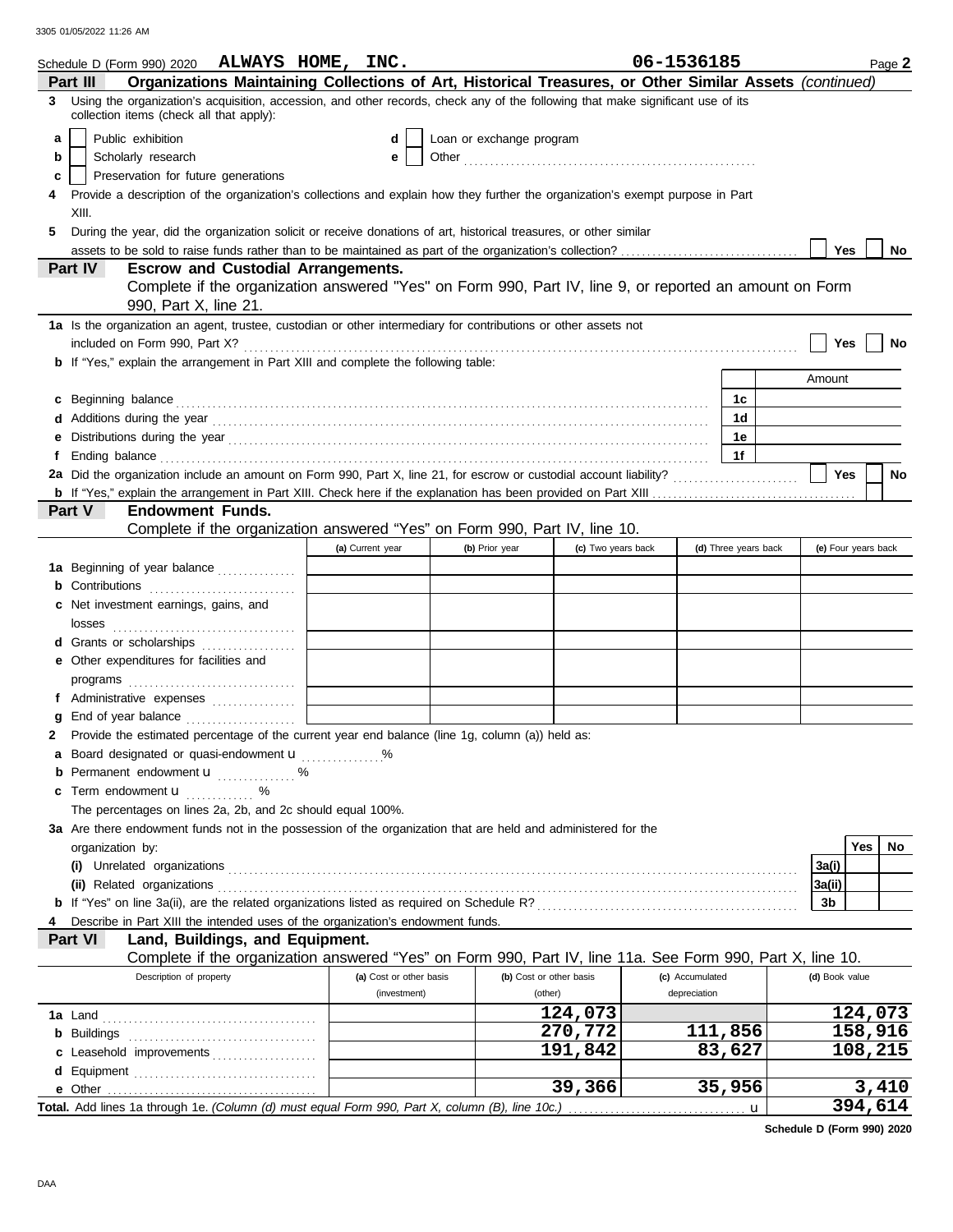|                           | ALWAYS HOME, INC.<br>Schedule D (Form 990) 2020                                                                                                      |                | 06-1536185                       | Page 3         |
|---------------------------|------------------------------------------------------------------------------------------------------------------------------------------------------|----------------|----------------------------------|----------------|
| Part VII                  | <b>Investments - Other Securities.</b>                                                                                                               |                |                                  |                |
|                           | Complete if the organization answered "Yes" on Form 990, Part IV, line 11b. See Form 990, Part X, line 12.                                           |                |                                  |                |
|                           | (a) Description of security or category                                                                                                              | (b) Book value | (c) Method of valuation:         |                |
|                           | (including name of security)                                                                                                                         |                | Cost or end-of-year market value |                |
| (1) Financial derivatives |                                                                                                                                                      |                |                                  |                |
|                           |                                                                                                                                                      |                |                                  |                |
| $(3)$ Other               |                                                                                                                                                      |                |                                  |                |
|                           |                                                                                                                                                      |                |                                  |                |
|                           |                                                                                                                                                      |                |                                  |                |
|                           |                                                                                                                                                      |                |                                  |                |
|                           |                                                                                                                                                      |                |                                  |                |
|                           | $\mathbf{E}$ (E) and the contract of the contract of the contract of the contract of the contract of the contract of $\mathbf{E}$                    |                |                                  |                |
|                           |                                                                                                                                                      |                |                                  |                |
| (G)                       |                                                                                                                                                      |                |                                  |                |
| (H)                       |                                                                                                                                                      |                |                                  |                |
|                           | Total. (Column (b) must equal Form 990, Part X, col. (B) line 12.)                                                                                   |                |                                  |                |
| Part VIII                 | Investments - Program Related.                                                                                                                       |                |                                  |                |
|                           | Complete if the organization answered "Yes" on Form 990, Part IV, line 11c. See Form 990, Part X, line 13.                                           |                |                                  |                |
|                           | (a) Description of investment                                                                                                                        | (b) Book value | (c) Method of valuation:         |                |
|                           |                                                                                                                                                      |                | Cost or end-of-year market value |                |
| (1)                       |                                                                                                                                                      |                |                                  |                |
| (2)                       |                                                                                                                                                      |                |                                  |                |
| (3)                       |                                                                                                                                                      |                |                                  |                |
| (4)                       |                                                                                                                                                      |                |                                  |                |
| (5)                       |                                                                                                                                                      |                |                                  |                |
| (6)                       |                                                                                                                                                      |                |                                  |                |
| (7)                       |                                                                                                                                                      |                |                                  |                |
| (8)                       |                                                                                                                                                      |                |                                  |                |
| (9)                       |                                                                                                                                                      |                |                                  |                |
|                           | Total. (Column (b) must equal Form 990, Part X, col. (B) line 13.) $\dots \dots u$                                                                   |                |                                  |                |
| Part IX                   | <b>Other Assets.</b>                                                                                                                                 |                |                                  |                |
|                           | Complete if the organization answered "Yes" on Form 990, Part IV, line 11d. See Form 990, Part X, line 15.                                           |                |                                  |                |
|                           | (a) Description                                                                                                                                      |                |                                  | (b) Book value |
| (1)                       |                                                                                                                                                      |                |                                  |                |
| (2)                       |                                                                                                                                                      |                |                                  |                |
| (3)                       |                                                                                                                                                      |                |                                  |                |
| (4)                       |                                                                                                                                                      |                |                                  |                |
| (5)                       |                                                                                                                                                      |                |                                  |                |
| (6)                       |                                                                                                                                                      |                |                                  |                |
| (7)                       |                                                                                                                                                      |                |                                  |                |
| (8)                       |                                                                                                                                                      |                |                                  |                |
| (9)                       |                                                                                                                                                      |                |                                  |                |
| Part X                    | Total. (Column (b) must equal Form 990, Part X, col. (B) line 15.)<br>Other Liabilities.                                                             |                | u                                |                |
|                           | Complete if the organization answered "Yes" on Form 990, Part IV, line 11e or 11f. See Form 990, Part X,<br>line $25$ .                              |                |                                  |                |
| 1.                        | (a) Description of liability                                                                                                                         |                |                                  | (b) Book value |
| (1)                       | Federal income taxes                                                                                                                                 |                |                                  |                |
| (2)                       |                                                                                                                                                      |                |                                  |                |
| (3)                       |                                                                                                                                                      |                |                                  |                |
| (4)                       |                                                                                                                                                      |                |                                  |                |
| (5)                       |                                                                                                                                                      |                |                                  |                |
| (6)                       |                                                                                                                                                      |                |                                  |                |
| (7)                       |                                                                                                                                                      |                |                                  |                |
| (8)                       |                                                                                                                                                      |                |                                  |                |
| (9)                       |                                                                                                                                                      |                |                                  |                |
|                           | Total. (Column (b) must equal Form 990, Part X, col. (B) line 25.)                                                                                   |                | u                                |                |
|                           | 2. Liability for uncertain tax positions. In Part XIII, provide the text of the footnote to the organization's financial statements that reports the |                |                                  |                |

Liability for uncertain tax positions. In Part XIII, provide the text of the footnote to the organization's financial statements that reports the **2.** organization's liability for uncertain tax positions under FASB ASC 740. Check here if the text of the footnote has been provided in Part XIII . . . . . . . . . . . . . . .

**X**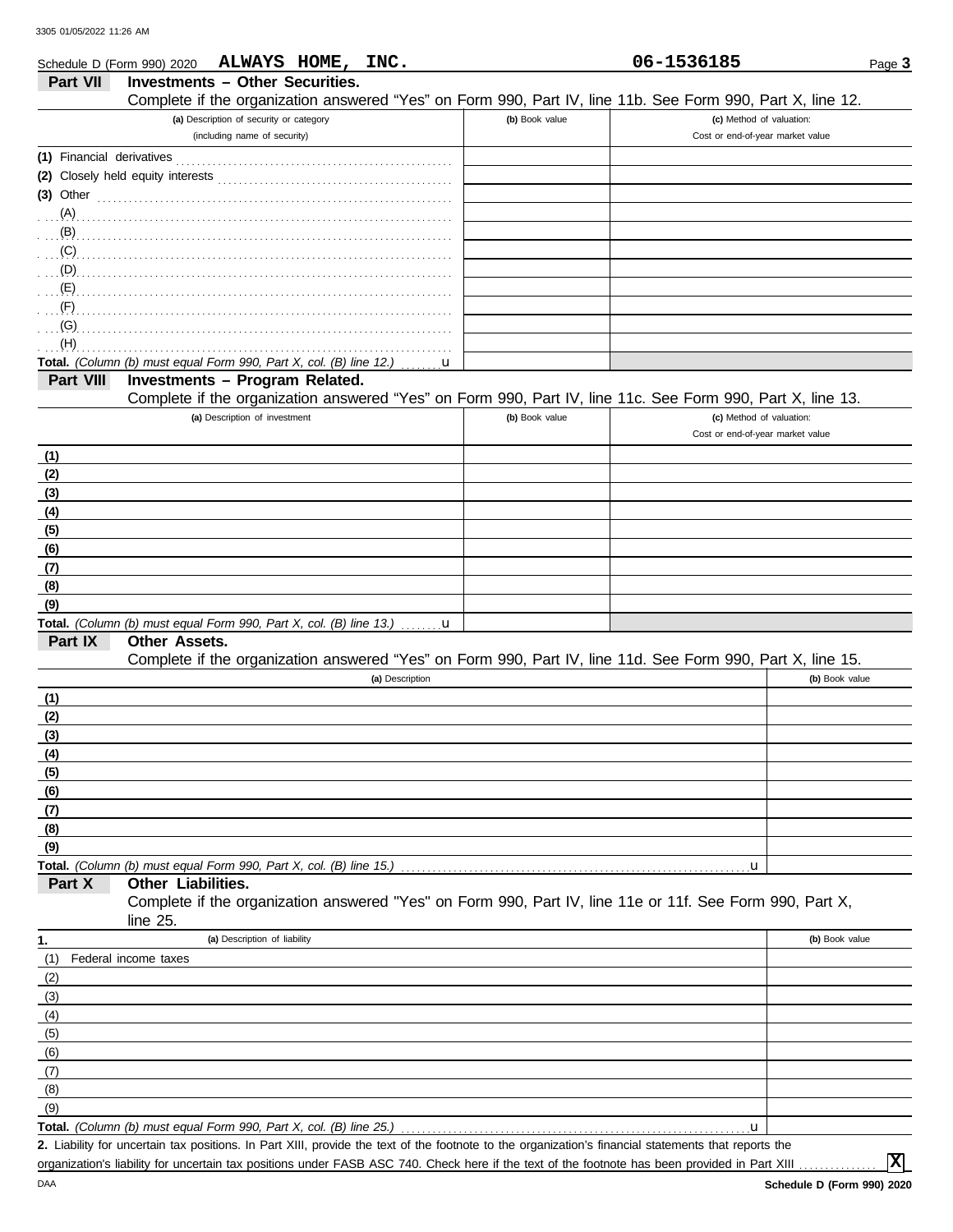|    | Schedule D (Form 990) 2020 ALWAYS HOME, INC.                                                                                                                                                                                   |                | 06-1536185 |              | Page 4                   |
|----|--------------------------------------------------------------------------------------------------------------------------------------------------------------------------------------------------------------------------------|----------------|------------|--------------|--------------------------|
|    | Reconciliation of Revenue per Audited Financial Statements With Revenue per Return.<br>Part XI                                                                                                                                 |                |            |              |                          |
|    | Complete if the organization answered "Yes" on Form 990, Part IV, line 12a.                                                                                                                                                    |                |            |              |                          |
| 1  |                                                                                                                                                                                                                                |                |            | $\mathbf 1$  | 720,234                  |
| 2  | Amounts included on line 1 but not on Form 990, Part VIII, line 12:                                                                                                                                                            |                |            |              |                          |
| а  |                                                                                                                                                                                                                                | 2a             | 30,009     |              |                          |
| b  | Donated services and use of facilities [[11, 11] contracts and the service of facilities [[11, 11] contracts and the service of facilities [[11, 11] contracts and the service of facilities [[11, 11] contracts are service o | 2 <sub>b</sub> | 41,149     |              |                          |
| с  |                                                                                                                                                                                                                                | 2c             |            |              |                          |
| d  |                                                                                                                                                                                                                                | 2d             |            |              |                          |
| е  | Add lines 2a through 2d [11] Add [12] Add [12] Add lines 2a through 2d [12] Add lines 2a through 2d [12] Add [12] Add [12] Add [12] Add [12] Addd [12] Add [12] Add [12] Add [12] Add [12] Add [12] Add [12] Add [12] Add [12] |                |            | 2e           | $\frac{71,158}{649,076}$ |
| 3  |                                                                                                                                                                                                                                |                |            | $\mathbf{3}$ |                          |
| 4  | Amounts included on Form 990. Part VIII. line 12, but not on line 1:                                                                                                                                                           |                |            |              |                          |
|    | Investment expenses not included on Form 990, Part VIII, line 7b [100] [100] [100] [100] [100] [100] [100] [100] [100] [100] [100] [100] [100] [100] [100] [100] [100] [100] [100] [100] [100] [100] [100] [100] [100] [100] [ | 4а             |            |              |                          |
| b  |                                                                                                                                                                                                                                | 4 <sub>b</sub> |            |              |                          |
| c  | Add lines 4a and 4b                                                                                                                                                                                                            |                |            | 4c           |                          |
|    |                                                                                                                                                                                                                                |                |            | 5            | 649,076                  |
|    | Reconciliation of Expenses per Audited Financial Statements With Expenses per Return.<br>Part XII                                                                                                                              |                |            |              |                          |
|    | Complete if the organization answered "Yes" on Form 990, Part IV, line 12a.                                                                                                                                                    |                |            |              |                          |
| 1  | Total expenses and losses per audited financial statements                                                                                                                                                                     |                |            | $\mathbf{1}$ | 628,334                  |
| 2  | Amounts included on line 1 but not on Form 990, Part IX, line 25:                                                                                                                                                              |                |            |              |                          |
|    |                                                                                                                                                                                                                                | 2a             | 41,149     |              |                          |
| b  |                                                                                                                                                                                                                                | 2 <sub>b</sub> |            |              |                          |
| c  |                                                                                                                                                                                                                                | 2c             |            |              |                          |
| d  |                                                                                                                                                                                                                                | <b>2d</b>      |            |              |                          |
| е  | Add lines 2a through 2d [11] All and the contract of the contract of the contract of the contract of the contract of the contract of the contract of the contract of the contract of the contract of the contract of the contr |                |            | 2e           | 41,149                   |
| 3  |                                                                                                                                                                                                                                |                |            | 3            | 587,185                  |
| 4  | Amounts included on Form 990, Part IX, line 25, but not on line 1:                                                                                                                                                             |                |            |              |                          |
| а  |                                                                                                                                                                                                                                | 4a             |            |              |                          |
| b  |                                                                                                                                                                                                                                | 4 <sub>b</sub> |            |              |                          |
|    | c Add lines 4a and 4b                                                                                                                                                                                                          |                |            | 4c           |                          |
| 5. |                                                                                                                                                                                                                                |                |            | 5            | 587,185                  |
|    | Part XIII Supplemental Information.                                                                                                                                                                                            |                |            |              |                          |
|    | Provide the descriptions required for Part II, lines 3, 5, and 9; Part III, lines 1a and 4; Part IV, lines 1b and 2b; Part V, line 4; Part X, line                                                                             |                |            |              |                          |
|    | 2; Part XI, lines 2d and 4b; and Part XII, lines 2d and 4b. Also complete this part to provide any additional information.                                                                                                     |                |            |              |                          |
|    | PART X - FIN 48 FOOTNOTE                                                                                                                                                                                                       |                |            |              |                          |
|    |                                                                                                                                                                                                                                |                |            |              |                          |
|    | ORGANIZATION DID NOT RECOGNIZE ANY LIABILITY FOR UNCERTAIN TAX<br>THE                                                                                                                                                          |                |            |              |                          |
|    |                                                                                                                                                                                                                                |                |            |              |                          |
|    | POSITIONS AS DEFINED BY ACCOUNTING PRINCIPLES GENERALLY ACCEPTED IN                                                                                                                                                            |                |            |              |                          |
|    |                                                                                                                                                                                                                                |                |            |              |                          |
|    | UNITED STATES OF AMERICA.                                                                                                                                                                                                      |                |            |              |                          |
|    |                                                                                                                                                                                                                                |                |            |              |                          |
|    |                                                                                                                                                                                                                                |                |            |              |                          |
|    |                                                                                                                                                                                                                                |                |            |              |                          |
|    |                                                                                                                                                                                                                                |                |            |              |                          |
|    |                                                                                                                                                                                                                                |                |            |              |                          |
|    |                                                                                                                                                                                                                                |                |            |              |                          |
|    |                                                                                                                                                                                                                                |                |            |              |                          |
|    |                                                                                                                                                                                                                                |                |            |              |                          |
|    |                                                                                                                                                                                                                                |                |            |              |                          |
|    |                                                                                                                                                                                                                                |                |            |              |                          |
|    |                                                                                                                                                                                                                                |                |            |              |                          |
|    |                                                                                                                                                                                                                                |                |            |              |                          |
|    |                                                                                                                                                                                                                                |                |            |              |                          |
|    |                                                                                                                                                                                                                                |                |            |              |                          |
|    |                                                                                                                                                                                                                                |                |            |              |                          |
|    |                                                                                                                                                                                                                                |                |            |              |                          |
|    |                                                                                                                                                                                                                                |                |            |              |                          |
|    |                                                                                                                                                                                                                                |                |            |              |                          |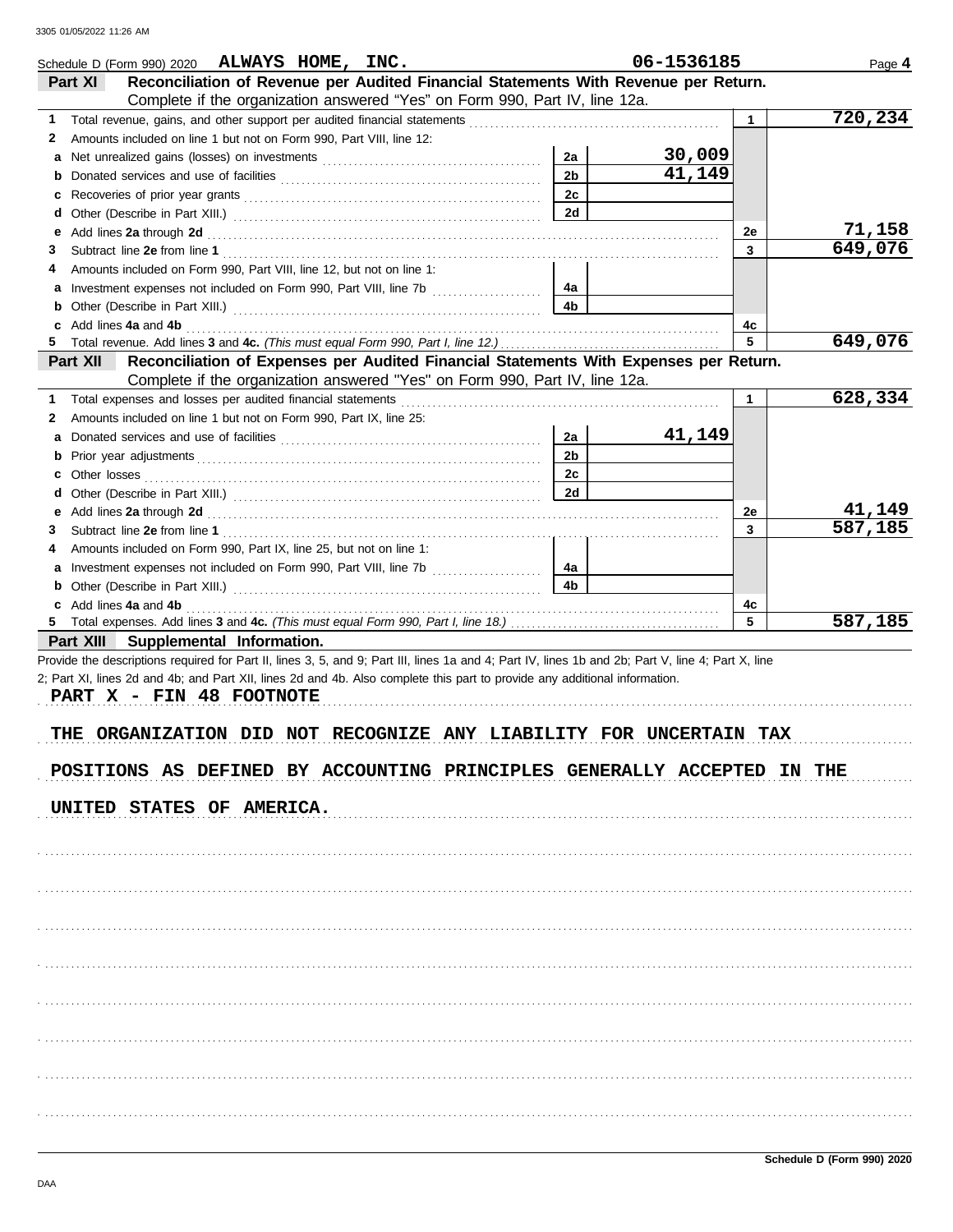| Schedule D (Form 990) 2020 |                                      | ALWAYS HOME, INC. |  |  | 06-1536185 | Page 5 |
|----------------------------|--------------------------------------|-------------------|--|--|------------|--------|
| Part XIII                  | Supplemental Information (continued) |                   |  |  |            |        |
|                            |                                      |                   |  |  |            |        |
|                            |                                      |                   |  |  |            |        |
|                            |                                      |                   |  |  |            |        |
|                            |                                      |                   |  |  |            |        |
|                            |                                      |                   |  |  |            |        |
|                            |                                      |                   |  |  |            |        |
|                            |                                      |                   |  |  |            |        |
|                            |                                      |                   |  |  |            |        |
|                            |                                      |                   |  |  |            |        |
|                            |                                      |                   |  |  |            |        |
|                            |                                      |                   |  |  |            |        |
|                            |                                      |                   |  |  |            |        |
|                            |                                      |                   |  |  |            |        |
|                            |                                      |                   |  |  |            |        |
|                            |                                      |                   |  |  |            |        |
|                            |                                      |                   |  |  |            |        |
|                            |                                      |                   |  |  |            |        |
|                            |                                      |                   |  |  |            |        |
|                            |                                      |                   |  |  |            |        |
|                            |                                      |                   |  |  |            |        |
|                            |                                      |                   |  |  |            |        |
|                            |                                      |                   |  |  |            |        |
|                            |                                      |                   |  |  |            |        |
|                            |                                      |                   |  |  |            |        |
|                            |                                      |                   |  |  |            |        |
|                            |                                      |                   |  |  |            |        |
|                            |                                      |                   |  |  |            |        |
|                            |                                      |                   |  |  |            |        |
|                            |                                      |                   |  |  |            |        |
|                            |                                      |                   |  |  |            |        |
|                            |                                      |                   |  |  |            |        |
|                            |                                      |                   |  |  |            |        |
|                            |                                      |                   |  |  |            |        |
|                            |                                      |                   |  |  |            |        |
|                            |                                      |                   |  |  |            |        |
|                            |                                      |                   |  |  |            |        |
|                            |                                      |                   |  |  |            |        |
|                            |                                      |                   |  |  |            |        |
|                            |                                      |                   |  |  |            |        |
|                            |                                      |                   |  |  |            |        |
|                            |                                      |                   |  |  |            |        |
|                            |                                      |                   |  |  |            |        |
|                            |                                      |                   |  |  |            |        |
|                            |                                      |                   |  |  |            |        |
|                            |                                      |                   |  |  |            |        |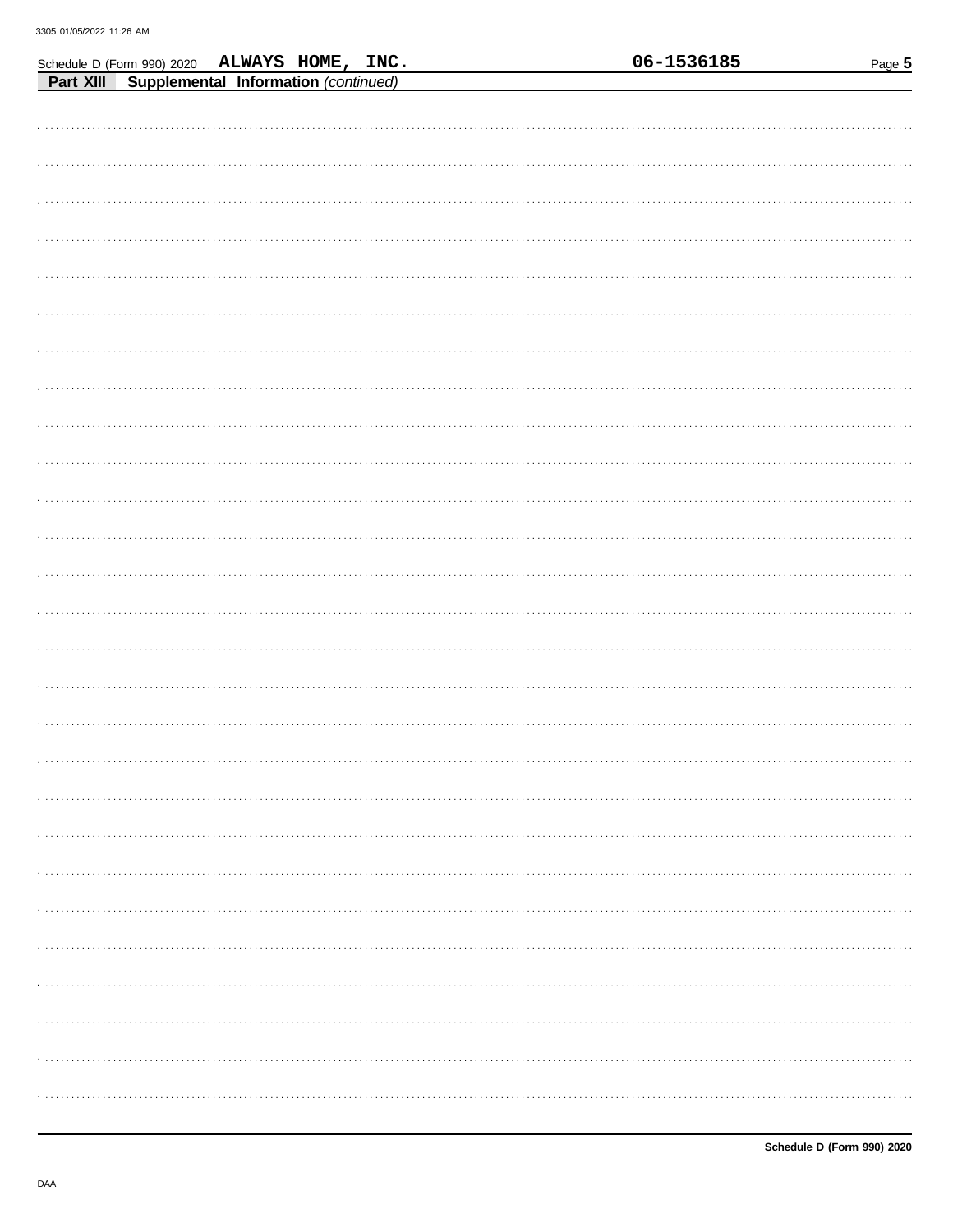|  | 3305 01/05/2022 11:26 AM |  |  |
|--|--------------------------|--|--|
|--|--------------------------|--|--|

| <b>SCHEDULE G</b>                                    | Supplemental Information Regarding Fundraising or Gaming Activities                                                                                                                        |              |                                       |     |                              |                                                                                 |                                          | OMB No. 1545-0047                |
|------------------------------------------------------|--------------------------------------------------------------------------------------------------------------------------------------------------------------------------------------------|--------------|---------------------------------------|-----|------------------------------|---------------------------------------------------------------------------------|------------------------------------------|----------------------------------|
| (Form 990 or 990-EZ)                                 | Complete if the organization answered "Yes" on Form 990, Part IV, line 17, 18, or 19, or if the                                                                                            |              |                                       |     |                              | organization entered more than \$15,000 on Form 990-EZ, line 6a.                |                                          |                                  |
| Department of the Treasury                           |                                                                                                                                                                                            |              | LI Attach to Form 990 or Form 990-EZ. |     |                              | <b>u</b> Go to www.irs.gov/Form990 for instructions and the latest information. |                                          | Open to Public                   |
| Internal Revenue Service<br>Name of the organization |                                                                                                                                                                                            |              |                                       |     |                              |                                                                                 | Employer identification number           | Inspection                       |
|                                                      | ALWAYS HOME, INC.                                                                                                                                                                          |              |                                       |     |                              |                                                                                 | 06-1536185                               |                                  |
| Part I                                               | Fundraising Activities. Complete if the organization answered "Yes" on Form 990, Part IV, line 17.<br>Form 990-EZ filers are not required to complete this part.                           |              |                                       |     |                              |                                                                                 |                                          |                                  |
| 1                                                    | Indicate whether the organization raised funds through any of the following activities. Check all that apply.                                                                              |              |                                       |     |                              |                                                                                 |                                          |                                  |
| Mail solicitations<br>a                              |                                                                                                                                                                                            | $\mathbf{e}$ |                                       |     |                              | Solicitation of non-government grants                                           |                                          |                                  |
| Internet and email solicitations<br>b                |                                                                                                                                                                                            | f            | Solicitation of government grants     |     |                              |                                                                                 |                                          |                                  |
| Phone solicitations<br>c                             |                                                                                                                                                                                            | g            | Special fundraising events            |     |                              |                                                                                 |                                          |                                  |
| In-person solicitations                              |                                                                                                                                                                                            |              |                                       |     |                              |                                                                                 |                                          |                                  |
|                                                      | 2a Did the organization have a written or oral agreement with any individual (including officers, directors, trustees,                                                                     |              |                                       |     |                              |                                                                                 |                                          |                                  |
|                                                      | or key employees listed in Form 990, Part VII) or entity in connection with professional fundraising services?                                                                             |              |                                       |     |                              |                                                                                 |                                          | Yes<br>No                        |
|                                                      | b If "Yes," list the 10 highest paid individuals or entities (fundraisers) pursuant to agreements under which the fundraiser is to be<br>compensated at least \$5,000 by the organization. |              |                                       |     |                              |                                                                                 |                                          |                                  |
|                                                      |                                                                                                                                                                                            |              |                                       |     | (iii) Did fund-              |                                                                                 | (v) Amount paid to                       | (vi) Amount paid to              |
|                                                      | (i) Name and address of individual<br>or entity (fundraiser)                                                                                                                               |              | (ii) Activity                         |     | raiser have<br>custody or    | (iv) Gross receipts<br>from activity                                            | (or retained by)<br>fundraiser listed in | (or retained by)<br>organization |
|                                                      |                                                                                                                                                                                            |              |                                       |     | control of<br>contributions? |                                                                                 | col. (i)                                 |                                  |
|                                                      |                                                                                                                                                                                            |              |                                       | Yes | No                           |                                                                                 |                                          |                                  |
| 1                                                    |                                                                                                                                                                                            |              |                                       |     |                              |                                                                                 |                                          |                                  |
|                                                      |                                                                                                                                                                                            |              |                                       |     |                              |                                                                                 |                                          |                                  |
| $\mathbf{2}$                                         |                                                                                                                                                                                            |              |                                       |     |                              |                                                                                 |                                          |                                  |
|                                                      |                                                                                                                                                                                            |              |                                       |     |                              |                                                                                 |                                          |                                  |
| 3                                                    |                                                                                                                                                                                            |              |                                       |     |                              |                                                                                 |                                          |                                  |
|                                                      |                                                                                                                                                                                            |              |                                       |     |                              |                                                                                 |                                          |                                  |
|                                                      |                                                                                                                                                                                            |              |                                       |     |                              |                                                                                 |                                          |                                  |
| 4                                                    |                                                                                                                                                                                            |              |                                       |     |                              |                                                                                 |                                          |                                  |
|                                                      |                                                                                                                                                                                            |              |                                       |     |                              |                                                                                 |                                          |                                  |
| 5                                                    |                                                                                                                                                                                            |              |                                       |     |                              |                                                                                 |                                          |                                  |
|                                                      |                                                                                                                                                                                            |              |                                       |     |                              |                                                                                 |                                          |                                  |
| 6                                                    |                                                                                                                                                                                            |              |                                       |     |                              |                                                                                 |                                          |                                  |
|                                                      |                                                                                                                                                                                            |              |                                       |     |                              |                                                                                 |                                          |                                  |
|                                                      |                                                                                                                                                                                            |              |                                       |     |                              |                                                                                 |                                          |                                  |
| 7                                                    |                                                                                                                                                                                            |              |                                       |     |                              |                                                                                 |                                          |                                  |
|                                                      |                                                                                                                                                                                            |              |                                       |     |                              |                                                                                 |                                          |                                  |
| 8                                                    |                                                                                                                                                                                            |              |                                       |     |                              |                                                                                 |                                          |                                  |
|                                                      |                                                                                                                                                                                            |              |                                       |     |                              |                                                                                 |                                          |                                  |
|                                                      |                                                                                                                                                                                            |              |                                       |     |                              |                                                                                 |                                          |                                  |
| 9                                                    |                                                                                                                                                                                            |              |                                       |     |                              |                                                                                 |                                          |                                  |
|                                                      |                                                                                                                                                                                            |              |                                       |     |                              |                                                                                 |                                          |                                  |
| 10                                                   |                                                                                                                                                                                            |              |                                       |     |                              |                                                                                 |                                          |                                  |
|                                                      |                                                                                                                                                                                            |              |                                       |     |                              |                                                                                 |                                          |                                  |
|                                                      |                                                                                                                                                                                            |              |                                       |     |                              |                                                                                 |                                          |                                  |
| Total                                                |                                                                                                                                                                                            |              |                                       |     |                              |                                                                                 |                                          |                                  |
| 3<br>registration or licensing.                      | List all states in which the organization is registered or licensed to solicit contributions or has been notified it is exempt from                                                        |              |                                       |     |                              |                                                                                 |                                          |                                  |
|                                                      |                                                                                                                                                                                            |              |                                       |     |                              |                                                                                 |                                          |                                  |
|                                                      |                                                                                                                                                                                            |              |                                       |     |                              |                                                                                 |                                          |                                  |
|                                                      |                                                                                                                                                                                            |              |                                       |     |                              |                                                                                 |                                          |                                  |
|                                                      |                                                                                                                                                                                            |              |                                       |     |                              |                                                                                 |                                          |                                  |
|                                                      |                                                                                                                                                                                            |              |                                       |     |                              |                                                                                 |                                          |                                  |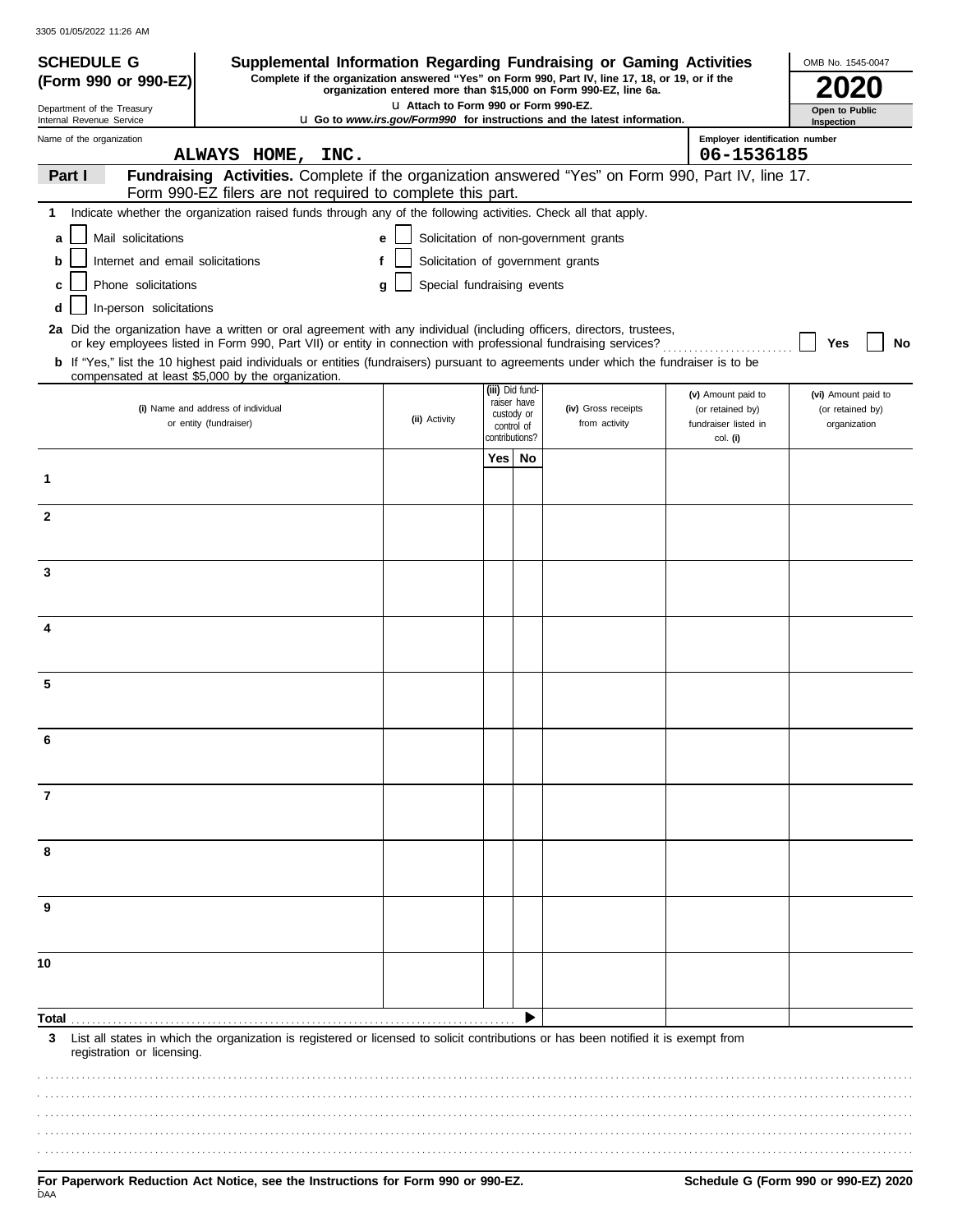| 3305 01/05/2022 11:26 AM     |                             |                                                                                                                                         |                                                             |                                                                                                                                                                                                                                                      |
|------------------------------|-----------------------------|-----------------------------------------------------------------------------------------------------------------------------------------|-------------------------------------------------------------|------------------------------------------------------------------------------------------------------------------------------------------------------------------------------------------------------------------------------------------------------|
|                              |                             |                                                                                                                                         |                                                             | 06-1536185<br>Page 2                                                                                                                                                                                                                                 |
| Part II                      |                             |                                                                                                                                         |                                                             |                                                                                                                                                                                                                                                      |
|                              | (a) Event #1                | (b) Event $#2$                                                                                                                          | (c) Other events                                            | (d) Total events<br>(add col. (a) through                                                                                                                                                                                                            |
|                              | (event type)                | (event type)                                                                                                                            | (total number)                                              | $col.$ (c))                                                                                                                                                                                                                                          |
| 1 Gross receipts             | 17,287                      |                                                                                                                                         |                                                             | 17,287                                                                                                                                                                                                                                               |
|                              | 12,763                      |                                                                                                                                         |                                                             | 12,763                                                                                                                                                                                                                                               |
| 3 Gross income (line 1 minus | 4,524                       |                                                                                                                                         |                                                             | 4,524                                                                                                                                                                                                                                                |
| 4 Cash prizes                |                             |                                                                                                                                         |                                                             |                                                                                                                                                                                                                                                      |
| 5 Noncash prizes             |                             |                                                                                                                                         |                                                             |                                                                                                                                                                                                                                                      |
| 6 Rent/facility costs        |                             |                                                                                                                                         |                                                             |                                                                                                                                                                                                                                                      |
| 7 Food and beverages         |                             |                                                                                                                                         |                                                             |                                                                                                                                                                                                                                                      |
| 8 Entertainment              |                             |                                                                                                                                         |                                                             |                                                                                                                                                                                                                                                      |
| 9 Other direct expenses      | 4,524                       |                                                                                                                                         |                                                             | 4,524                                                                                                                                                                                                                                                |
|                              |                             |                                                                                                                                         | ▶                                                           | 4,524                                                                                                                                                                                                                                                |
| Part III                     |                             |                                                                                                                                         |                                                             |                                                                                                                                                                                                                                                      |
|                              |                             |                                                                                                                                         |                                                             | (d) Total goming (odd                                                                                                                                                                                                                                |
|                              | 2 Less: Contributions<br>11 | Schedule G (Form 990 or 990-EZ) 2020<br>gross receipts greater than \$5,000.<br><b>FUNDRAISING</b><br>\$15,000 on Form 990-EZ, line 6a. | ALWAYS HOME, INC.<br>$\left  \right $ Dull to be line to nt | Fundraising Events. Complete if the organization answered "Yes" on Form 990, Part IV, line 18, or reported more<br>than \$15,000 of fundraising event contributions and gross income on Form 990-EZ, lines 1 and 6b. List events with<br><b>NONE</b> |

| Revenue         |                             | (a) Bingo                                                                | (b) Pull tabs/instant<br>bingo/progressive bingo | (c) Other gaming | (d) Total gaming (add<br>col. (a) through col. (c)) |
|-----------------|-----------------------------|--------------------------------------------------------------------------|--------------------------------------------------|------------------|-----------------------------------------------------|
|                 | 1.<br>Gross revenue         |                                                                          |                                                  |                  |                                                     |
|                 | 2 Cash prizes               |                                                                          |                                                  |                  |                                                     |
|                 | 3 Noncash prizes            |                                                                          |                                                  |                  |                                                     |
| Direct Expenses | 4 Rent/facility costs       |                                                                          |                                                  |                  |                                                     |
|                 | 5 Other direct expenses     |                                                                          |                                                  |                  |                                                     |
|                 | 6 Volunteer labor           | <b>No</b>                                                                | Yes <u></u> %<br><b>No</b>                       | %<br>No          |                                                     |
|                 |                             |                                                                          |                                                  |                  |                                                     |
|                 |                             |                                                                          |                                                  |                  |                                                     |
| 9               | <b>b</b> If "No," explain:  | Enter the state(s) in which the organization conducts gaming activities: |                                                  |                  | Yes<br>No                                           |
|                 |                             |                                                                          |                                                  |                  |                                                     |
|                 | <b>b</b> If "Yes," explain: |                                                                          |                                                  |                  | Yes<br><b>No</b>                                    |
|                 |                             |                                                                          |                                                  |                  |                                                     |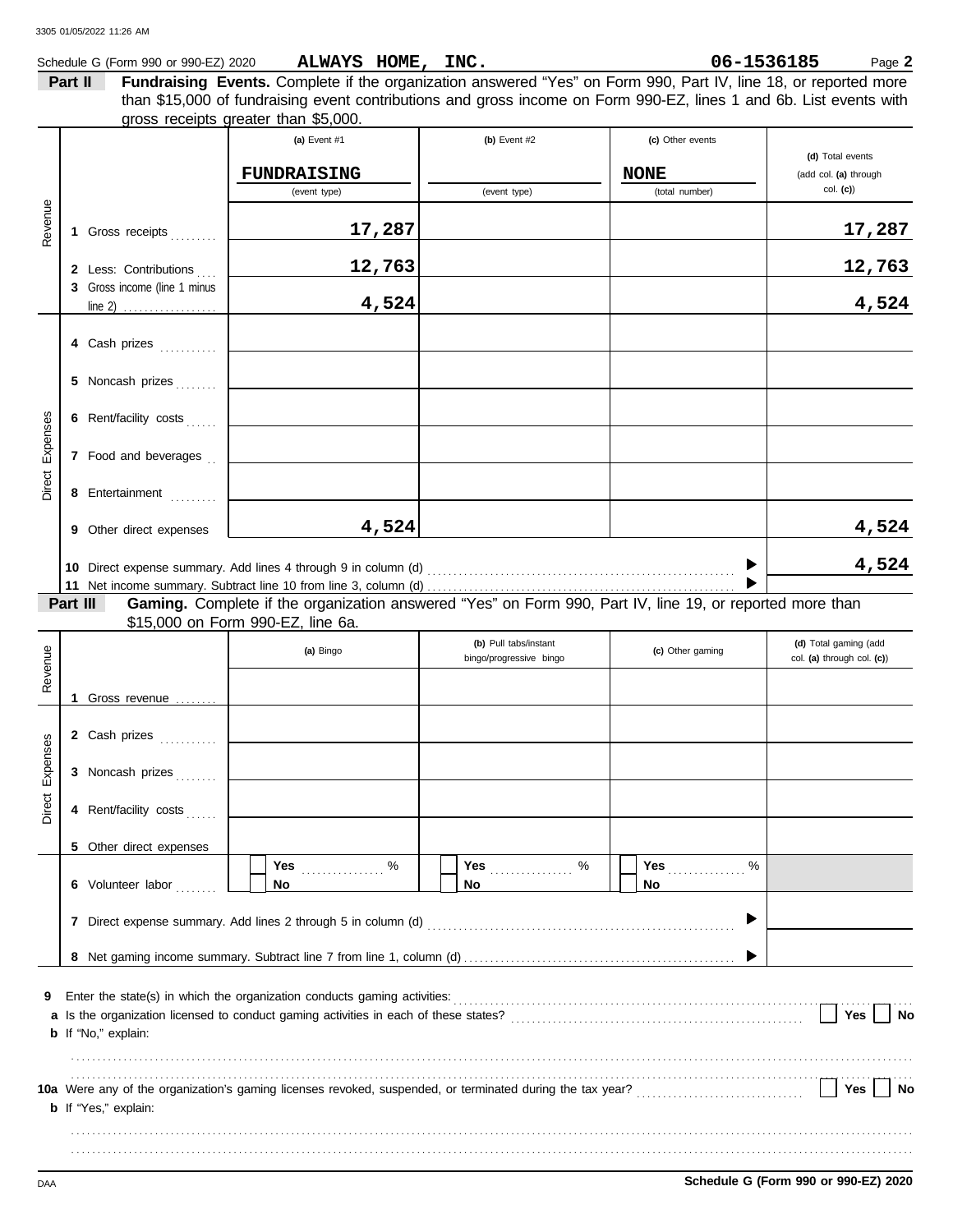|     | Schedule G (Form 990 or 990-EZ) 2020                                                                                                                                                                                                                                                                                                              | 06-1536185      |            | Page 3    |
|-----|---------------------------------------------------------------------------------------------------------------------------------------------------------------------------------------------------------------------------------------------------------------------------------------------------------------------------------------------------|-----------------|------------|-----------|
| 11  |                                                                                                                                                                                                                                                                                                                                                   |                 | Yes        | No        |
| 12  | Is the organization a grantor, beneficiary or trustee of a trust, or a member of a partnership or other entity                                                                                                                                                                                                                                    |                 |            |           |
|     |                                                                                                                                                                                                                                                                                                                                                   |                 | Yes        | <b>No</b> |
| 13  | Indicate the percentage of gaming activity conducted in:                                                                                                                                                                                                                                                                                          |                 |            |           |
| a   | The organization's facility encouragement and an architecture of the organization's facility                                                                                                                                                                                                                                                      | 13а             |            | %         |
| b   | An outside facility <b>contained a set of the contract of the contract of the contract of the contract of the contract of the contract of the contract of the contract of the contract of the contract of the contract of the co</b>                                                                                                              | 13 <sub>b</sub> |            | $\%$      |
| 14  | Enter the name and address of the person who prepares the organization's gaming/special events books and<br>records:                                                                                                                                                                                                                              |                 |            |           |
|     |                                                                                                                                                                                                                                                                                                                                                   |                 |            |           |
|     | Address <b>u</b>                                                                                                                                                                                                                                                                                                                                  |                 |            |           |
| 15a | Does the organization have a contract with a third party from whom the organization receives gaming<br>revenue?                                                                                                                                                                                                                                   |                 | <b>Yes</b> | No        |
| b   |                                                                                                                                                                                                                                                                                                                                                   |                 |            |           |
|     |                                                                                                                                                                                                                                                                                                                                                   |                 |            |           |
| c   | If "Yes," enter name and address of the third party:                                                                                                                                                                                                                                                                                              |                 |            |           |
|     |                                                                                                                                                                                                                                                                                                                                                   |                 |            |           |
|     |                                                                                                                                                                                                                                                                                                                                                   |                 |            |           |
|     |                                                                                                                                                                                                                                                                                                                                                   |                 |            |           |
|     | Address <b>u</b>                                                                                                                                                                                                                                                                                                                                  |                 |            |           |
| 16  | Gaming manager information:                                                                                                                                                                                                                                                                                                                       |                 |            |           |
|     |                                                                                                                                                                                                                                                                                                                                                   |                 |            |           |
|     |                                                                                                                                                                                                                                                                                                                                                   |                 |            |           |
|     | Description of services provided <b>u</b> electron contract the contract of the contract of the contract of the contract of the contract of the contract of the contract of the contract of the contract of the contract of the con                                                                                                               |                 |            |           |
|     | Director/officer<br>Employee<br>Independent contractor                                                                                                                                                                                                                                                                                            |                 |            |           |
|     |                                                                                                                                                                                                                                                                                                                                                   |                 |            |           |
| 17  | Mandatory distributions:                                                                                                                                                                                                                                                                                                                          |                 |            |           |
| a   | Is the organization required under state law to make charitable distributions from the gaming proceeds to<br>retain the state gaming license?                                                                                                                                                                                                     |                 | Yes        | No        |
|     | Enter the amount of distributions required under state law to be distributed to other exempt organizations or                                                                                                                                                                                                                                     |                 |            |           |
|     |                                                                                                                                                                                                                                                                                                                                                   |                 |            |           |
|     | spent in the organization's own exempt activities during the tax year $\mathbf{u}$ \$<br>Supplemental Information. Provide the explanations required by Part I, line 2b, columns (iii) and (v); and<br>Part IV<br>Part III, lines 9, 9b, 10b, 15b, 15c, 16, and 17b, as applicable. Also provide any additional information.<br>See instructions. |                 |            |           |
|     |                                                                                                                                                                                                                                                                                                                                                   |                 |            |           |
|     |                                                                                                                                                                                                                                                                                                                                                   |                 |            |           |
|     |                                                                                                                                                                                                                                                                                                                                                   |                 |            |           |
|     |                                                                                                                                                                                                                                                                                                                                                   |                 |            |           |
|     |                                                                                                                                                                                                                                                                                                                                                   |                 |            |           |
|     |                                                                                                                                                                                                                                                                                                                                                   |                 |            |           |
|     |                                                                                                                                                                                                                                                                                                                                                   |                 |            |           |
|     |                                                                                                                                                                                                                                                                                                                                                   |                 |            |           |
|     |                                                                                                                                                                                                                                                                                                                                                   |                 |            |           |
|     |                                                                                                                                                                                                                                                                                                                                                   |                 |            |           |
|     |                                                                                                                                                                                                                                                                                                                                                   |                 |            |           |
|     |                                                                                                                                                                                                                                                                                                                                                   |                 |            |           |
|     |                                                                                                                                                                                                                                                                                                                                                   |                 |            |           |

Schedule G (Form 990 or 990-EZ) 2020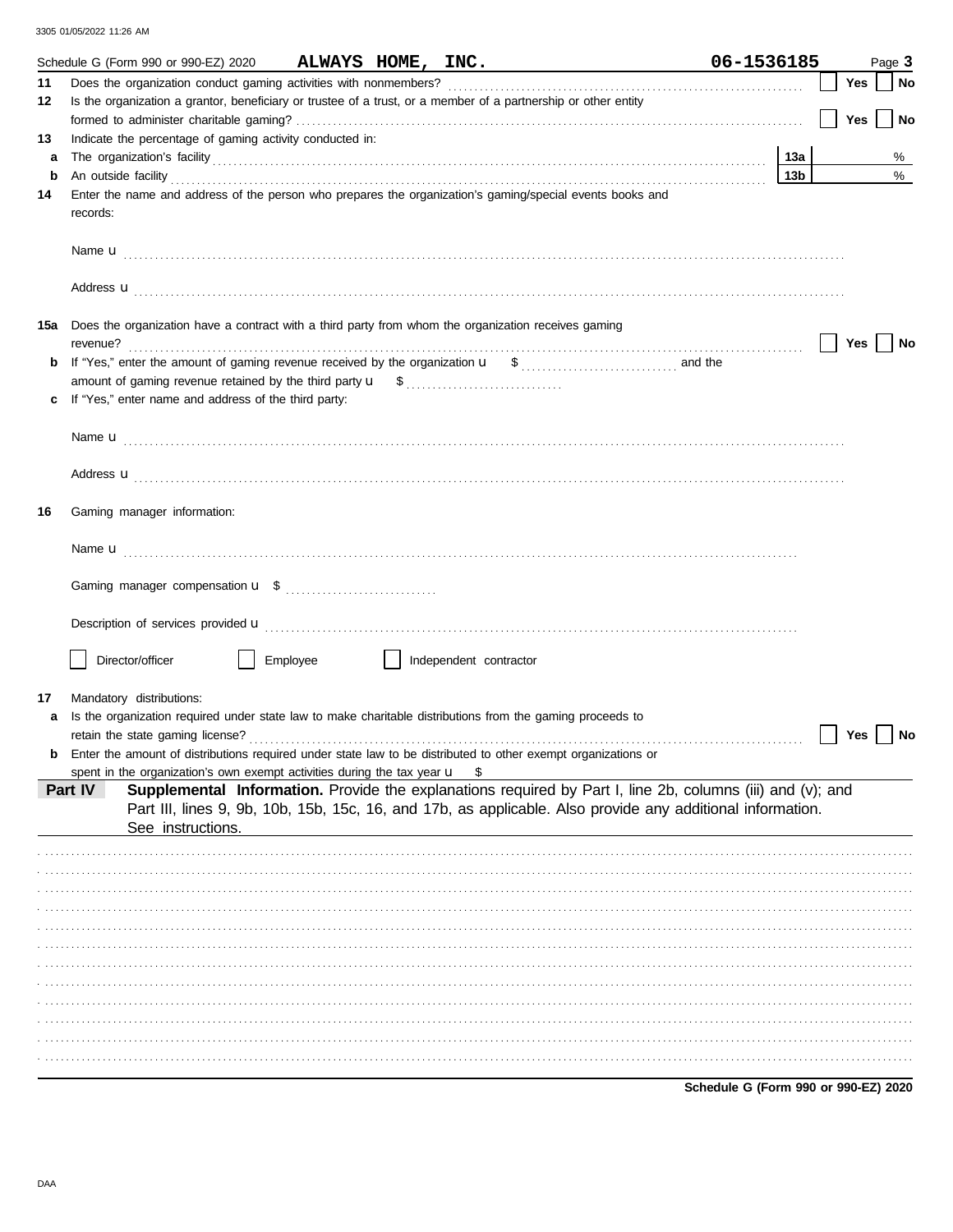OMB No. 1545-0047 **SCHEDULE O** Supplemental Information to Form 990 or 990-EZ (Form 990 or 990-EZ) Complete to provide information for responses to specific questions on 2020 Form 990 or 990-EZ or to provide any additional information. u Attach to Form 990 or 990-EZ. **Open to Public** Department of the Treasury<br>Internal Revenue Service Inspection u Go to www.irs.gov/Form990 for the latest information. Name of the organization Employer identification number ALWAYS HOME, 06-1536185 INC. FORM 990 - ORGANIZATION'S MISSION THE ORGANIZATION WAS FORMED TO FIGHT HOMELESSNES IN THE MYSTIC AREA OF NEW LONDON COUNTY, CONNECTICUT. THE MISSION IS TO PROVIDE FAMILY-FOCUSED EMERGENCY SHELTER AND HOSPITALITY WHILE PROMOTING SELF-SUFFICIENCY, **DIGNITY** AND THE WELL-BEING OF THOSE BEING SERVED. FORM 990, PART VI, LINE 11B - ORGANIZATION'S PROCESS TO REVIEW FORM 990 THE BOARD OF DIRECTORS REVIEWS AND APPROVES THE 990 BEFORE IT IS SIGNED AND FILED. FORM 990, PART VI, LINE 12C - ENFORCEMENT OF CONFLICTS POLICY BOARD OF DIRECTORS ARE REQUIRED TO DISCLOSE ANY CONFLICTS, AND SIGN A CONFLICT OF POLICY EACH YEAR. FORM 990, PART VI, LINE 15A - COMPENSATION PROCESS FOR TOP OFFICIAL BOARD OF DIRECTORS SETS THE COMPENSATION FOR THE EXECUTIVE DIRECTOR. FORM 990, PART VI, LINE 19 - GOVERNING DOCUMENTS DISCLOSURE EXPLANATION DOCUMENTS ARE KEPT AT THE OFFICE AND ARE AVAILABLE UPON REQUEST. FORM 990, PART XI, LINE 9 - OTHER CHANGES IN NET ASSETS EXPLANATION DONATED FACILITIES/UTILITIES/MGMT  $_{\rm{FEE}}$ \$ 41,149 \$ DONATED FACILITIES/UTILITIES/MGMT FEE  $-41,149$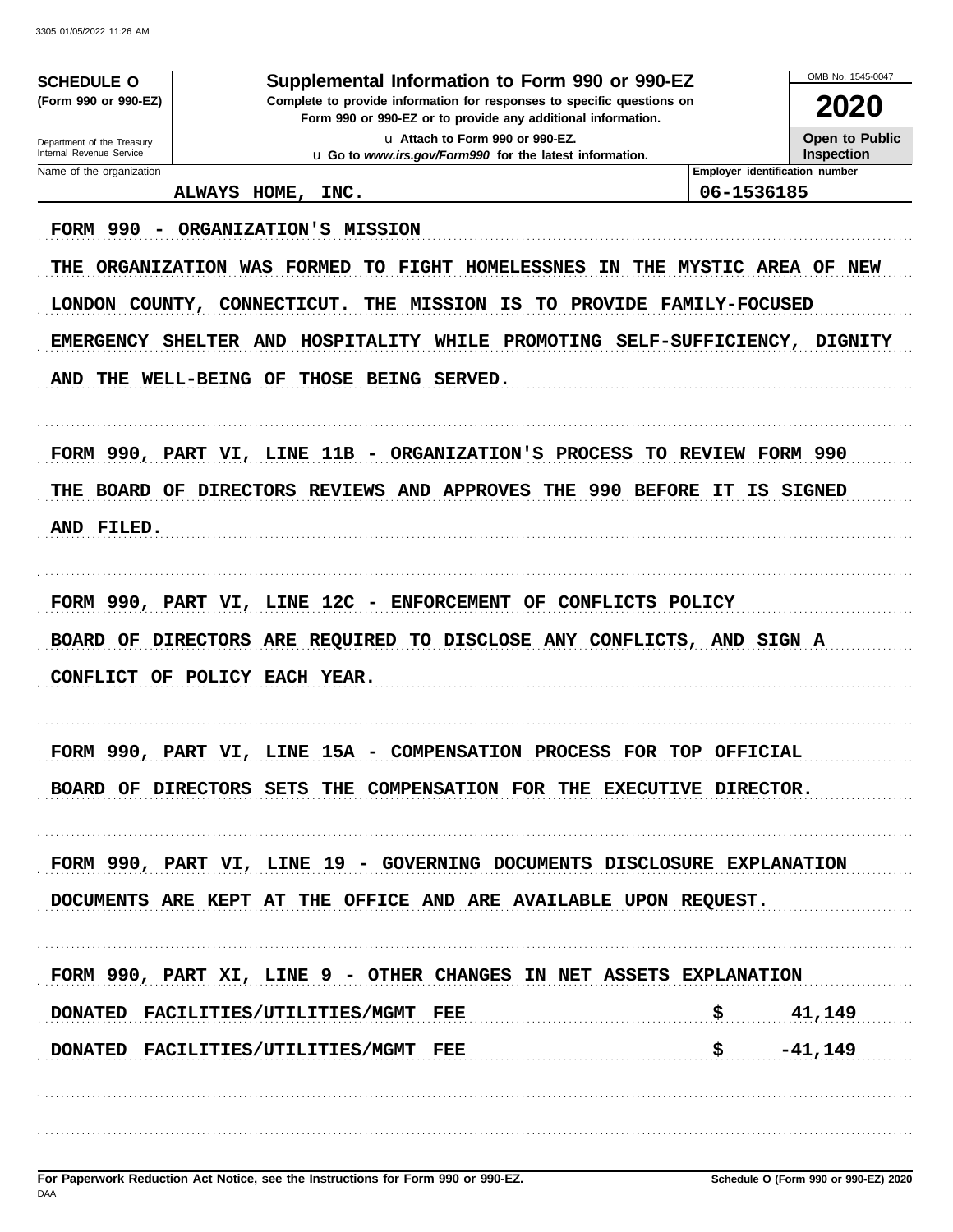# Description **FUNDRAISING** Form **990 Event Income and Deduction Worksheet 2020**

Name Taxpayer Identification Number **ALWAYS HOME, INC. 06-1536185**

Use this worksheet to verify data entered for a specific activity on your form 990/990EZ

#### **Income & Expense Summary:**

|                                                                                                                                                                                                                                           | 4,524  |
|-------------------------------------------------------------------------------------------------------------------------------------------------------------------------------------------------------------------------------------------|--------|
|                                                                                                                                                                                                                                           |        |
|                                                                                                                                                                                                                                           |        |
|                                                                                                                                                                                                                                           |        |
|                                                                                                                                                                                                                                           |        |
|                                                                                                                                                                                                                                           | 12,763 |
| 7. Total revenue. Add lines 1 through 6 7.                                                                                                                                                                                                | 17,287 |
|                                                                                                                                                                                                                                           | 4,524  |
| 9. Employment Expense 9.                                                                                                                                                                                                                  |        |
| <b>10.</b> Fees for services <b>container and the service of the service of the service of the service of the service of the service of the service of the service of the service of the service of the service of the service of the</b> |        |
|                                                                                                                                                                                                                                           |        |
|                                                                                                                                                                                                                                           |        |
| 13. Exempt Activity Expense 13.                                                                                                                                                                                                           |        |
| 14. Fundraising Expense 14.                                                                                                                                                                                                               |        |
| 15. Total expenses. Add lines 8 through 14 15.                                                                                                                                                                                            | 4,524  |
| 16. Net Income/Loss. Line 7 minus Line 15 16.                                                                                                                                                                                             | 12,763 |

#### **Expense Details - Cost of Goods Sold:**

| Beginning inventory             |       |
|---------------------------------|-------|
| Purchases                       |       |
| Labor                           |       |
| Section 263A costs              |       |
| Other costs                     | 4,524 |
| Ending inventory                |       |
| <b>Total Cost of Goods Sold</b> | 4,524 |
|                                 |       |

#### **Expense Details - Employment Expense:**

| Compensation of officers<br>the contract of the contract of the contract of the contract of the contract of |  |
|-------------------------------------------------------------------------------------------------------------|--|
| Other salaries and wages                                                                                    |  |
| Pension plan contributions                                                                                  |  |
| Other employee benefits                                                                                     |  |
| Payroll taxes                                                                                               |  |
| <b>Total Employment Expense</b><br><u> 1986 - John Stone, amerikansk politiker (</u>                        |  |

### **Expense Details - Fees for Services:**

### **Information is indicated for use on Form 990-T, Schedule A:**

Part V, Debt Financing Part IX, Advertising Income Part VIII, Exploited Activities Part VI, Controlled Org Income Part VII, Investments for C(7)(9)(17)

 $\vdash$ 

#### **Expense Details - Indirect Expense:**

| Office                                                                                                                                                                                                                               |  |
|--------------------------------------------------------------------------------------------------------------------------------------------------------------------------------------------------------------------------------------|--|
|                                                                                                                                                                                                                                      |  |
|                                                                                                                                                                                                                                      |  |
|                                                                                                                                                                                                                                      |  |
|                                                                                                                                                                                                                                      |  |
|                                                                                                                                                                                                                                      |  |
|                                                                                                                                                                                                                                      |  |
|                                                                                                                                                                                                                                      |  |
| Interest <b>contract and the contract of the contract of the contract of the contract of the contract of the contract of the contract of the contract of the contract of the contract of the contract of the contract of the con</b> |  |
| Insurance in the contract of the contract of the contract of the contract of the contract of the contract of the contract of the contract of the contract of the contract of the contract of the contract of the contract of t       |  |
| Total Indirect Expense <b>Commission</b> Contract Commission                                                                                                                                                                         |  |
| <b>Expense Details - Depreciation Expense:</b>                                                                                                                                                                                       |  |
|                                                                                                                                                                                                                                      |  |
|                                                                                                                                                                                                                                      |  |
|                                                                                                                                                                                                                                      |  |
|                                                                                                                                                                                                                                      |  |
|                                                                                                                                                                                                                                      |  |
| Depletion contains and the contact of the contact of the contact of the contact of the contact of the contact of the contact of the contact of the contact of the contact of the contact of the contact of the contact of the        |  |
| Total Depreciation Expense <b>Manual Accept Contract Contract Contract Contract Contract Contract Contract Contract</b>                                                                                                              |  |
|                                                                                                                                                                                                                                      |  |
| <b>Expense Details - Exempt Activity Expense:</b>                                                                                                                                                                                    |  |
|                                                                                                                                                                                                                                      |  |
|                                                                                                                                                                                                                                      |  |
|                                                                                                                                                                                                                                      |  |
|                                                                                                                                                                                                                                      |  |
|                                                                                                                                                                                                                                      |  |
|                                                                                                                                                                                                                                      |  |
|                                                                                                                                                                                                                                      |  |
| <b>Expense Details - Fundraising Expense:</b>                                                                                                                                                                                        |  |
|                                                                                                                                                                                                                                      |  |
|                                                                                                                                                                                                                                      |  |
|                                                                                                                                                                                                                                      |  |
|                                                                                                                                                                                                                                      |  |

#### **Allocation of Expense to Program Service Accomplishments:**

**Total Fundraising Expense** . . . . . . . . . . . . . .

Other direct expenses . . . . . . . . . . . . . . . . . . . . .

| First      |  |
|------------|--|
| Second     |  |
| Third<br>. |  |
| All other  |  |
| .          |  |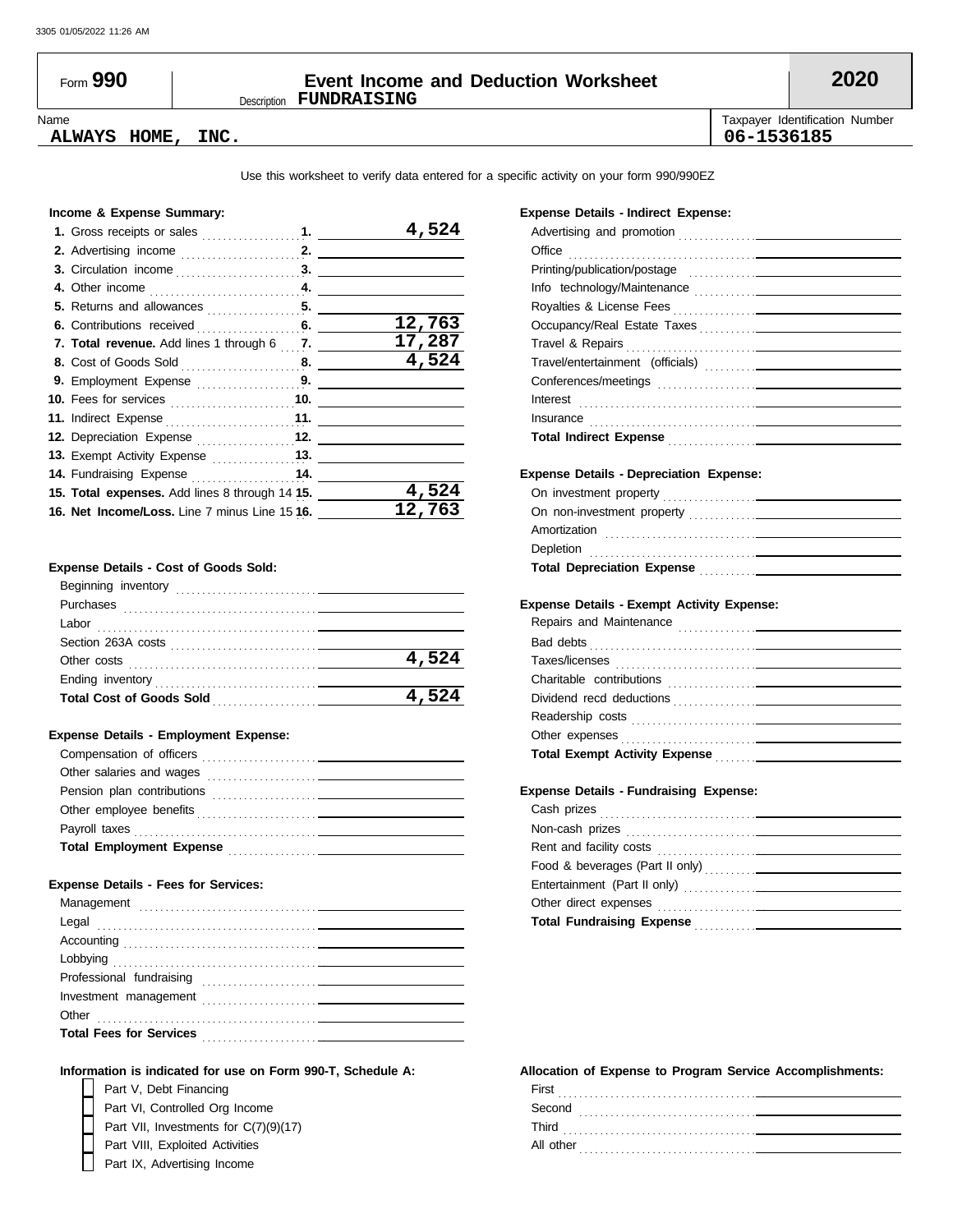ſ

| Form 990/990PF | <b>Rent Income and Deduction Worksheet</b> |            | 2020                           |
|----------------|--------------------------------------------|------------|--------------------------------|
|                | Description <b>PROGRAM RENTALS</b>         |            |                                |
| Name           |                                            |            | Taxpayer Identification Number |
| ALWAYS HOME,   | INC.                                       | 06-1536185 |                                |

Use this summary worksheet to verify data entered for a specific activity for your rental information

| <b>1.</b> Gross rents                       | 28. |
|---------------------------------------------|-----|
| Expenses (see details on worksheets below): |     |
| 2. Fees for services                        |     |
| <b>3. Depreciation Expense</b>              |     |
| 4. Direct Expense                           |     |
| 5. Total expenses. Add lines 8 through 12   |     |
| 6. Net Income/Loss. Line 7 minus Line 13    |     |

### **Expense Details - Fees for Services:**

| าtıno                          |  |
|--------------------------------|--|
| Legal                          |  |
| Commissions                    |  |
| าaɑement                       |  |
| <b>Professional Fees</b>       |  |
| <b>Total Fees for Services</b> |  |
|                                |  |

## **Expense Details - Depreciation Expense:**

| On non-investment property        |  |
|-----------------------------------|--|
| On investment property            |  |
| 4mortization                      |  |
| Jepletion                         |  |
| <b>Total Depreciation Expense</b> |  |

## **Expense Details - Direct Expense:**

| Interest                    |  |
|-----------------------------|--|
| Taxes/licenses              |  |
| Occupancy Expenses          |  |
| Repairs & Maintenance       |  |
| Travel/conferences/meetings |  |
| Printing & Publication      |  |
| Advertising                 |  |
| Insurance                   |  |
| Utilities                   |  |
| Supplies                    |  |
| Other expenses              |  |
| <b>Total Direct Expense</b> |  |

| Information is indicated for use on Form 990-T, Schedule A: | Expense Allocation to Program Service Accomplishments for 990/990EZ: |
|-------------------------------------------------------------|----------------------------------------------------------------------|
| Part IV, Rent Income                                        | First                                                                |
| Part V, Debt Financing                                      | Second                                                               |
| Part VI, Controlled Org Income                              | Third                                                                |
| Part VII, Investments for C(7)(9)(17)                       | All other                                                            |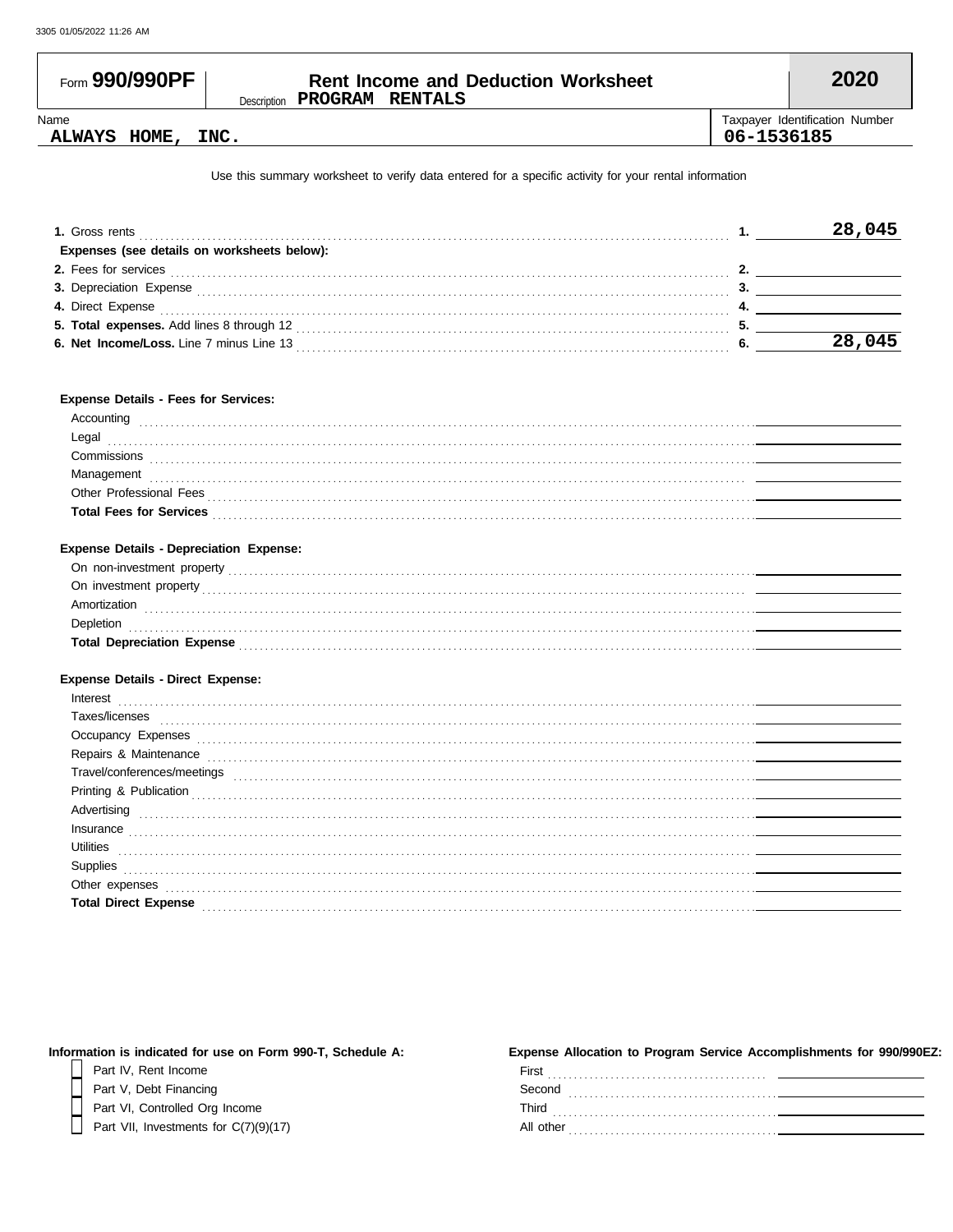| Form 990                               |  |                                        | <b>Two Year Comparison Report</b>                                            | 2019 & 2020 |                    |          |                    |  |  |  |  |
|----------------------------------------|--|----------------------------------------|------------------------------------------------------------------------------|-------------|--------------------|----------|--------------------|--|--|--|--|
|                                        |  |                                        | For calendar year 2020, or tax year beginning                                |             | 07/01/20<br>ending | 06/30/21 |                    |  |  |  |  |
| Taxpayer Identification Number<br>Name |  |                                        |                                                                              |             |                    |          |                    |  |  |  |  |
|                                        |  |                                        |                                                                              |             |                    |          |                    |  |  |  |  |
|                                        |  | ALWAYS HOME, INC.                      |                                                                              |             |                    |          | 06-1536185         |  |  |  |  |
|                                        |  |                                        |                                                                              |             | 2019               | 2020     | <b>Differences</b> |  |  |  |  |
|                                        |  |                                        |                                                                              |             | 464,544            | 588,655  | 124,111            |  |  |  |  |
|                                        |  | 2. Membership dues and assessments     |                                                                              | 2.          |                    |          |                    |  |  |  |  |
|                                        |  | 3. Government contributions and grants |                                                                              |             | 36,250             | 12,250   | $-24,000$          |  |  |  |  |
| $\pmb{\omega}$<br>$\Rightarrow$        |  |                                        |                                                                              | 4.          | 31,669             | 28,045   | $-3,624$           |  |  |  |  |
| $\blacksquare$<br>Ф                    |  |                                        |                                                                              | 5.          | 4,832              | 4,276    | $-556$             |  |  |  |  |
| >                                      |  |                                        |                                                                              | 6.          |                    |          |                    |  |  |  |  |
| $\alpha$                               |  |                                        | 7. Net gain or (loss) from sale of assets other than inventory               | 7.          | 5,516              | 15,850   | 10,334             |  |  |  |  |
|                                        |  |                                        | 8. Net income or (loss) from fundraising events                              | 8.          |                    |          |                    |  |  |  |  |
|                                        |  |                                        |                                                                              | 9.          |                    |          |                    |  |  |  |  |
|                                        |  |                                        | 10. Net gain or (loss) on sales of inventory                                 | 10.         |                    |          |                    |  |  |  |  |
|                                        |  |                                        |                                                                              | 11.         |                    |          |                    |  |  |  |  |
|                                        |  |                                        | 12. Total revenue. Add lines 1 through 11                                    | 12.         | 542,811            | 649,076  | 106,265            |  |  |  |  |
|                                        |  |                                        | 13. Grants and similar amounts paid                                          | 13.         |                    |          |                    |  |  |  |  |
|                                        |  |                                        | 14. Benefits paid to or for members                                          | 14.         |                    |          |                    |  |  |  |  |
|                                        |  |                                        | 15. Compensation of officers, directors, trustees, etc.                      |             |                    |          |                    |  |  |  |  |
| w<br>c                                 |  |                                        | 16. Salaries, other compensation, and employee benefits                      |             | 300,863            | 296,512  | $-4,351$           |  |  |  |  |
|                                        |  |                                        | 17. Professional fundraising fees                                            | 17.         |                    |          |                    |  |  |  |  |
| ௨<br>×                                 |  |                                        |                                                                              | 18.         | 12,549             | 15,348   | 2,799              |  |  |  |  |
| ш                                      |  |                                        | 19. Occupancy, rent, utilities, and maintenance <i>[[[[[[[[[[[[[[[[[]]]]</i> | 19.         | 12,539             | 10,356   | $-2,183$           |  |  |  |  |
|                                        |  |                                        |                                                                              |             | 18,024             | 19,339   | 1,315              |  |  |  |  |
|                                        |  | 21. Other expenses                     |                                                                              | 21.         | 130,861            | 245,630  | 114,769            |  |  |  |  |
|                                        |  |                                        | 22. Total expenses. Add lines 13 through 21                                  | 22.         | 474,836            | 587,185  | 112,349            |  |  |  |  |
|                                        |  |                                        | 23. Excess or (Deficit). Subtract line 22 from line 12                       | 23.         | 67,975             | 61,891   | $-6,084$           |  |  |  |  |
|                                        |  |                                        |                                                                              | 24.         | 542,811            | 649,076  | 106,265            |  |  |  |  |
|                                        |  |                                        |                                                                              | 25.         |                    |          |                    |  |  |  |  |
|                                        |  |                                        |                                                                              | 26.         | 42,017             | 48,171   | 6,154              |  |  |  |  |
| Information<br>Other                   |  |                                        |                                                                              | 27.         | 961,205            | 994,756  | 33,551             |  |  |  |  |
|                                        |  | 28. Total liabilities                  |                                                                              | 28.         | 82,936             | 24,587   | $-58,349$          |  |  |  |  |
|                                        |  |                                        |                                                                              | 29.         | 878,269            | 970,169  | 91,900             |  |  |  |  |
|                                        |  |                                        | <b>30.</b> Number of voting members of governing body                        | 30.         | 9                  | 10       |                    |  |  |  |  |
|                                        |  |                                        | 31. Number of independent voting members of governing body                   | 31.         | 9                  | 10       |                    |  |  |  |  |
|                                        |  | 32. Number of employees                |                                                                              | 32.         | 5                  | 6        |                    |  |  |  |  |
|                                        |  | 33. Number of volunteers               |                                                                              | 33.         | 75                 | 75       |                    |  |  |  |  |